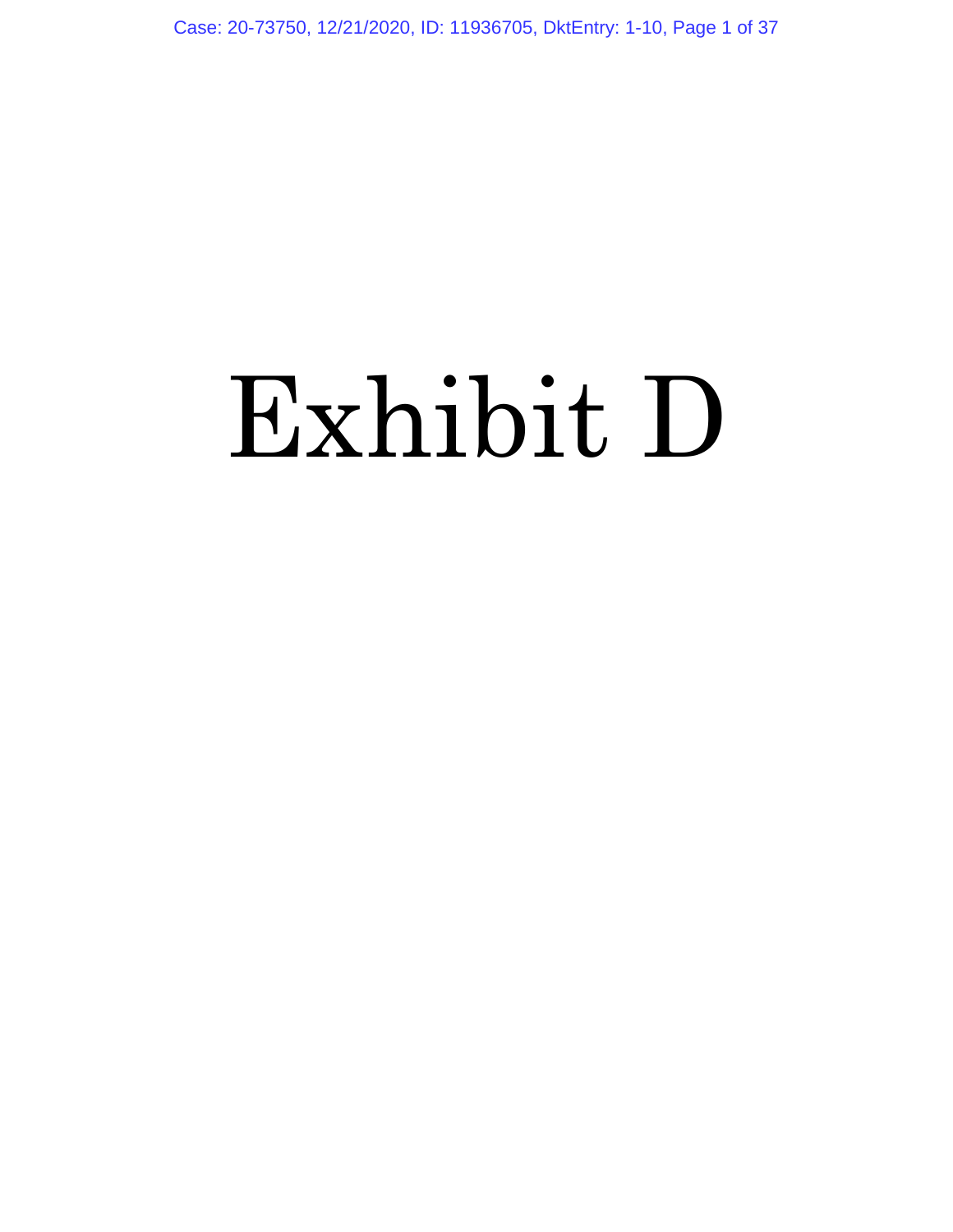# Case: 20-73750, 12/21/2020, ID: 11936705, DktEntry: 1-10, Page 2 of 37

| UNITED STATES<br>U.S. ENVIRONMENTAL PROTECTION AGENCY<br>Office of Pesticide Programs<br>Registration Division (7505P)<br>1200 Pennsylvania Ave., N.W.<br>Washington, D.C. 20460                                                                                                                                                                                                                                                                                                                                                                                                                                                                                                                                                                                                                                                                                                                                                                                                                                                                                                                                                                                                                                    | <b>EPA Reg. Number:</b><br>264-1210                                         | Date of Issuance:<br>10/27/20 |  |  |  |
|---------------------------------------------------------------------------------------------------------------------------------------------------------------------------------------------------------------------------------------------------------------------------------------------------------------------------------------------------------------------------------------------------------------------------------------------------------------------------------------------------------------------------------------------------------------------------------------------------------------------------------------------------------------------------------------------------------------------------------------------------------------------------------------------------------------------------------------------------------------------------------------------------------------------------------------------------------------------------------------------------------------------------------------------------------------------------------------------------------------------------------------------------------------------------------------------------------------------|-----------------------------------------------------------------------------|-------------------------------|--|--|--|
| <b>NOTICE OF PESTICIDE:</b><br>$\underline{X}$ Registration<br>Reregistration                                                                                                                                                                                                                                                                                                                                                                                                                                                                                                                                                                                                                                                                                                                                                                                                                                                                                                                                                                                                                                                                                                                                       | <b>Term of Issuance:</b><br>Unconditional                                   |                               |  |  |  |
| (under FIFRA, as amended)                                                                                                                                                                                                                                                                                                                                                                                                                                                                                                                                                                                                                                                                                                                                                                                                                                                                                                                                                                                                                                                                                                                                                                                           | <b>Name of Pesticide Product:</b><br>XtendiMax with VaporGrip<br>Technology |                               |  |  |  |
| Name and Address of Registrant (include ZIP Code):<br>Bayer CropScience LP<br>801 Pennsylvania Avenue, NW<br>Washington, DC 20004                                                                                                                                                                                                                                                                                                                                                                                                                                                                                                                                                                                                                                                                                                                                                                                                                                                                                                                                                                                                                                                                                   |                                                                             |                               |  |  |  |
| Note: Changes in labeling differing in substance from that accepted in connection with this registration must be submitted to and accepted by the<br>Registration Division prior to use of the label in commerce. In any correspondence on this product always refer to the above EPA registration number.                                                                                                                                                                                                                                                                                                                                                                                                                                                                                                                                                                                                                                                                                                                                                                                                                                                                                                          |                                                                             |                               |  |  |  |
| On the basis of information furnished by the registrant, the above named pesticide is hereby registered<br>under the Federal Insecticide, Fungicide and Rodenticide Act.<br>Registration is in no way to be construed as an endorsement or recommendation of this product by the<br>Agency. In order to protect health and the environment, the Administrator, on his motion, may at any<br>time suspend or cancel the registration of a pesticide in accordance with the Act. The acceptance of any<br>name in connection with the registration of a product under this Act is not to be construed as giving the<br>registrant a right to exclusive use of the name or to its use if it has been covered by others.<br>If the terms outlined below are not complied with, the registration will be subject to cancellation in<br>accordance with FIFRA section 6. Your release for shipment of the product constitutes acceptance of<br>these conditions. A stamped copy of the label is enclosed for your records.<br>Please also note that the record for this product currently contains the following CSFs:<br>Basic CSF dated 7/10/2020<br>Alternate CSF 1 dated 7/10/2020<br>Alternate CSF 2 dated 7/10/2020 |                                                                             |                               |  |  |  |
| <b>Signature of Approving Official:</b>                                                                                                                                                                                                                                                                                                                                                                                                                                                                                                                                                                                                                                                                                                                                                                                                                                                                                                                                                                                                                                                                                                                                                                             | Date:                                                                       |                               |  |  |  |
| Daniel Kenny, Chief<br>Herbicide Branch, Registration Division (7505P)<br><b>EPA Form 8570-6</b>                                                                                                                                                                                                                                                                                                                                                                                                                                                                                                                                                                                                                                                                                                                                                                                                                                                                                                                                                                                                                                                                                                                    | 10/27/20                                                                    |                               |  |  |  |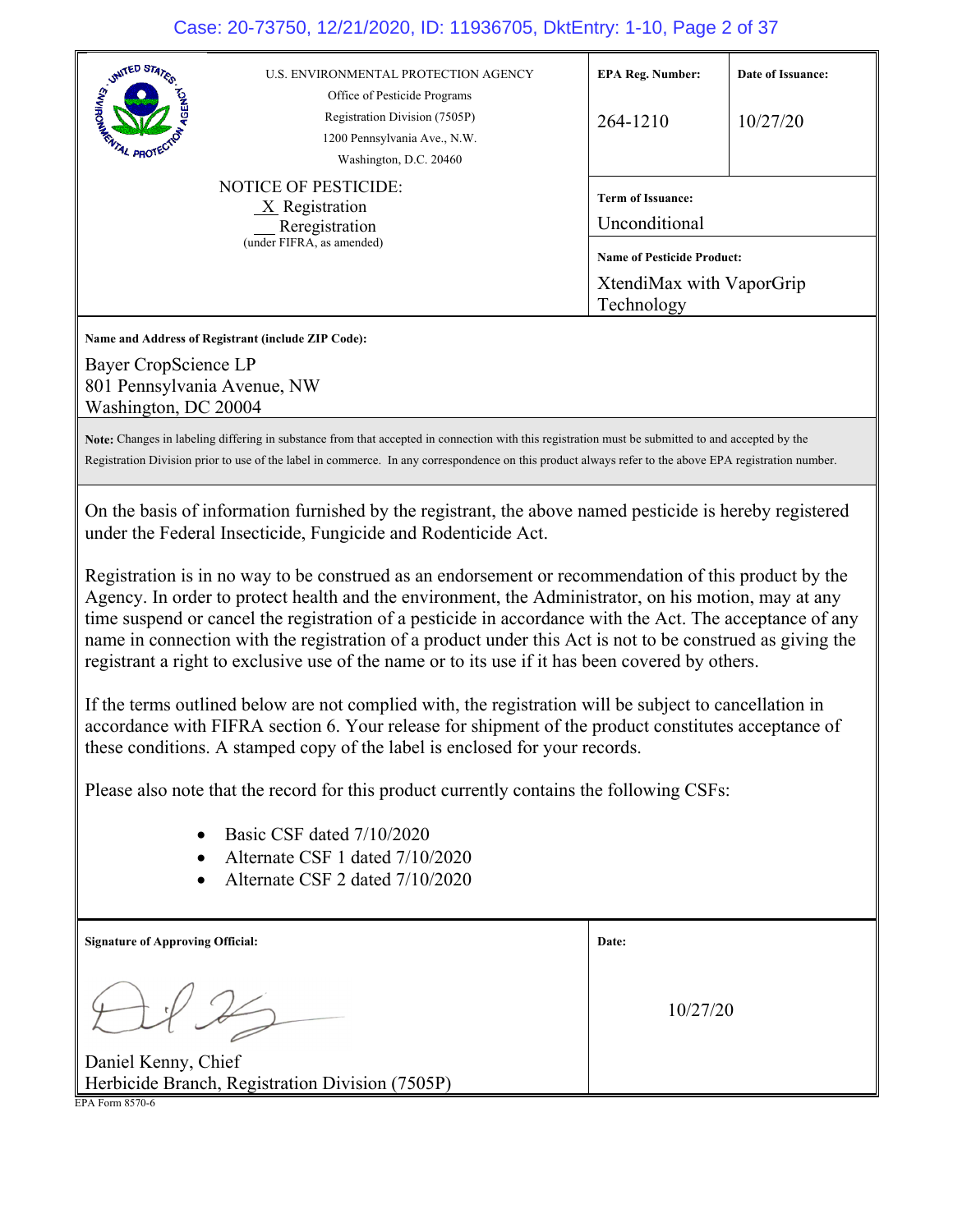Page 2 of 19 EPA Reg. No. 264-1210 Decision No. 564515

Should you wish to add/retain a reference to the company's website on your label, then please be aware that the website becomes labeling under the Federal Insecticide Fungicide and Rodenticide Act and is subject to review by the Agency. If the website is false or misleading, the product would be misbranded and unlawful to sell or distribute under FIFRA section 12(a)(1)(E). 40 CFR 156.10(a)(5) list examples of statements EPA may consider false or misleading. In addition, regardless of whether a website is referenced on your product's label, claims made on the website may not substantially differ from those claims approved through the registration process. Therefore, should the Agency find or if it is brought to our attention that a website contains false or misleading statements or claims substantially differing from the EPA approved registration, the website will be referred to the EPA's Office of Enforcement and Compliance.

This product is unconditionally registered in accordance with FIFRA section  $3(c)(5)$  provided that you comply with the terms listed below. This registration will automatically expire on December 20, 2020.

## *General Terms*

- 1. Submit and/or cite all data required for registration review of your product when the Agency requires all registrants of similar products to submit such data.
- 2. Submit one copy of the revised final printed label for the record before you release the product for shipment.
- 3. Make the following label changes before you release the product for shipment:
	- Revise the EPA Registration Number to read, "EPA Reg. No. 264-1210."

## *Herbicide Resistance Management Plan*

4. You must maintain, update and follow an Herbicide Resistance Management Plan (HRM) as described in Appendix D regarding field detection and remediation, education, evaluation, reporting, and best management practices (BMPs).

## *Tank Mixing, Spray Drift, and Volatility-Reduction Adjuvant Requirements*

5. You must maintain a website at http://XtendiMaxapplicationrequirements.com. That website will include a list of products that have been tested pursuant to Appendix A and found, based upon such testing, not to adversely affect the spray drift properties of XtendiMax with VaporGrip Technology. The website will identify a testing protocol, consistent with Appendix A, that is appropriate for determining whether the tested product will adversely affect the drift properties of XtendiMax with VaporGrip Technology. The website must state that any person seeking to have a product added to the list of approved tank mix partners must perform a study either pursuant to the testing protocol identified on the website or another protocol that has been approved for the particular purpose by EPA, and must submit the test data and results, along with a certification that the studies were performed either pursuant to the testing protocols identified on the website or pursuant to another protocol(s) approved by EPA and that the results of the testing support adding the product to the list of products tested and found not to adversely affect the spray drift properties of XtendiMax with VaporGrip Technology, to Bayer. Bayer will determine whether the testing and results conform to the conditions prescribed in this protocol and, depending on the test conditions and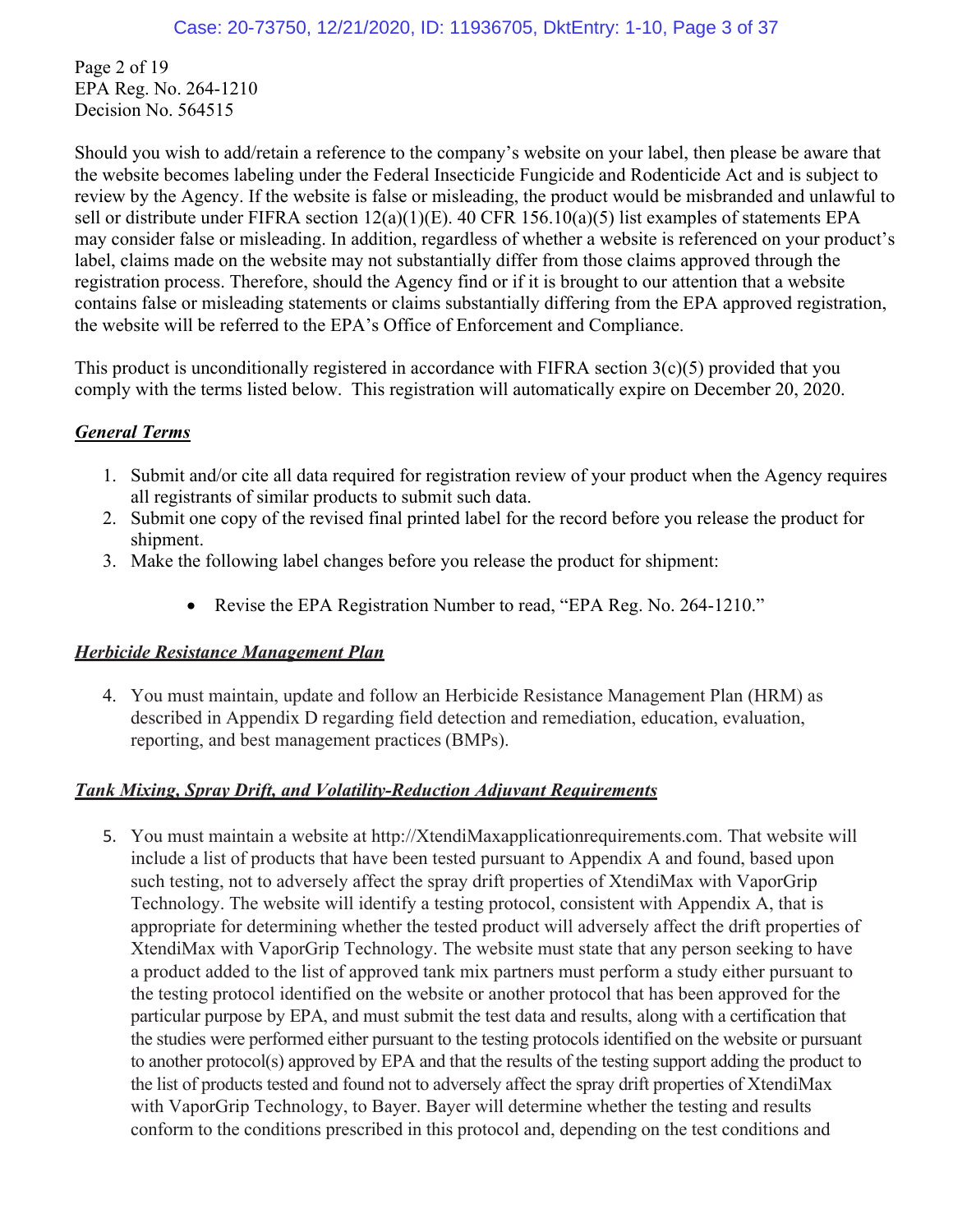Page 3 of 19 EPA Reg. No. 264-1210 Decision No. 564515

results, will either post the product on the website at

http://XtendiMaxapplicationrequirements.com or notify the third-party entity that the product did not meet the requirements for posting. Once notified by a third party, you will add appropriately certified products to the list no more than 90 days after you receive such notice. Testing of tankmix products must be conducted in compliance with procedures as stated forth in Appendix A.

- 6. All test data relating to the impact of tank-mixing any product with XtendiMax with VaporGrip Technology on drift properties of XtendiMax with VaporGrip Technology generated by you or somebody working for you or submitted to Bayer by a third party, along with a certification indicating whether the study was performed either pursuant to the testing protocols identified on the website or pursuant to other protocols approved by EPA and whether the results of the testing support adding the product to the list of products tested and found not to adversely affect the spray drift properties of XtendiMax with VaporGrip Technology, must be retained by Bayer. Any and all such records must be submitted to the EPA's Office of Pesticide Programs upon request.
- 7. The prohibition of using products in a tank-mix with XtendiMax with VaporGrip Technology unless the product used is contained on the list http://XtendiMaxapplicationrequirements.com, and the identification of the website address, shall be included in educational and information materials developed for Bayer, including the materials identified in Appendix D, Section B.
- 8. Testing of any volatility-reduction adjuvant must be conducted in compliance with procedures as set forth in Appendices A and E. Any potential volatility-reduction adjuvant must demonstrate passing results for both wind tunnel testing as set forth in Appendix A and humidome testing set forth in Appendix E.
- 9. Bayer must maintain a Volatility-Reduction Adjuvant tab (may also be called Volatility Reduction Agent, Buffering Adjuvant, or Buffering Agent) on the website at http://XtendiMaxapplicationrequirements.com. The website must identify testing protocols, consistent with Appendices A and E. Products that have been tested pursuant to such testing protocols by Bayer and found, based upon such testing, to meet the passing requirements according to Appendices A and E may be added to the list of approved volatility-reduction adjuvant products on the website tab described above. Bayer must retain copies of all data and analysis from test performed by, or provided to, Bayer based on the Appendices A and E protocols. Upon the Agency's request, copies of such test data and analysis must be submitted to EPA's Office of Pesticide Programs, along with certification indicating whether the study was performed either pursuant to the testing protocols identified on the website or pursuant to other protocols approved by EPA and whether the results of the testing support adding the product(s) to the list of products tested and found to meet the passing requirements of the testing standards in Appendices A and E.
- 10. If a third party requests the addition of a volatility-reduction adjuvant, at the discretion of Bayer, the registrant will perform wind tunnel and humidome studies pursuant to the testing protocols in Appendices A and E or request the third-party to perform such studies. Should registrant decline to perform testing, the third-party entity or a testing facility on their behalf must perform a study pursuant to the testing protocol identified on the website and must submit to Bayer the test data and results, along with certification that the studies were performed pursuant to the testing protocols identified on the website and that the results of the testing support adding the product to the list of approved volatility-reduction adjuvants for XtendiMax with VaporGrip Technology. Bayer will determine whether the testing and results conform to the conditions prescribed in the protocols and, depending on the test conditions and results, will either post the product on the website at http://XtendiMaxapplicationrequirements.com or notify the third-party entity that the product did not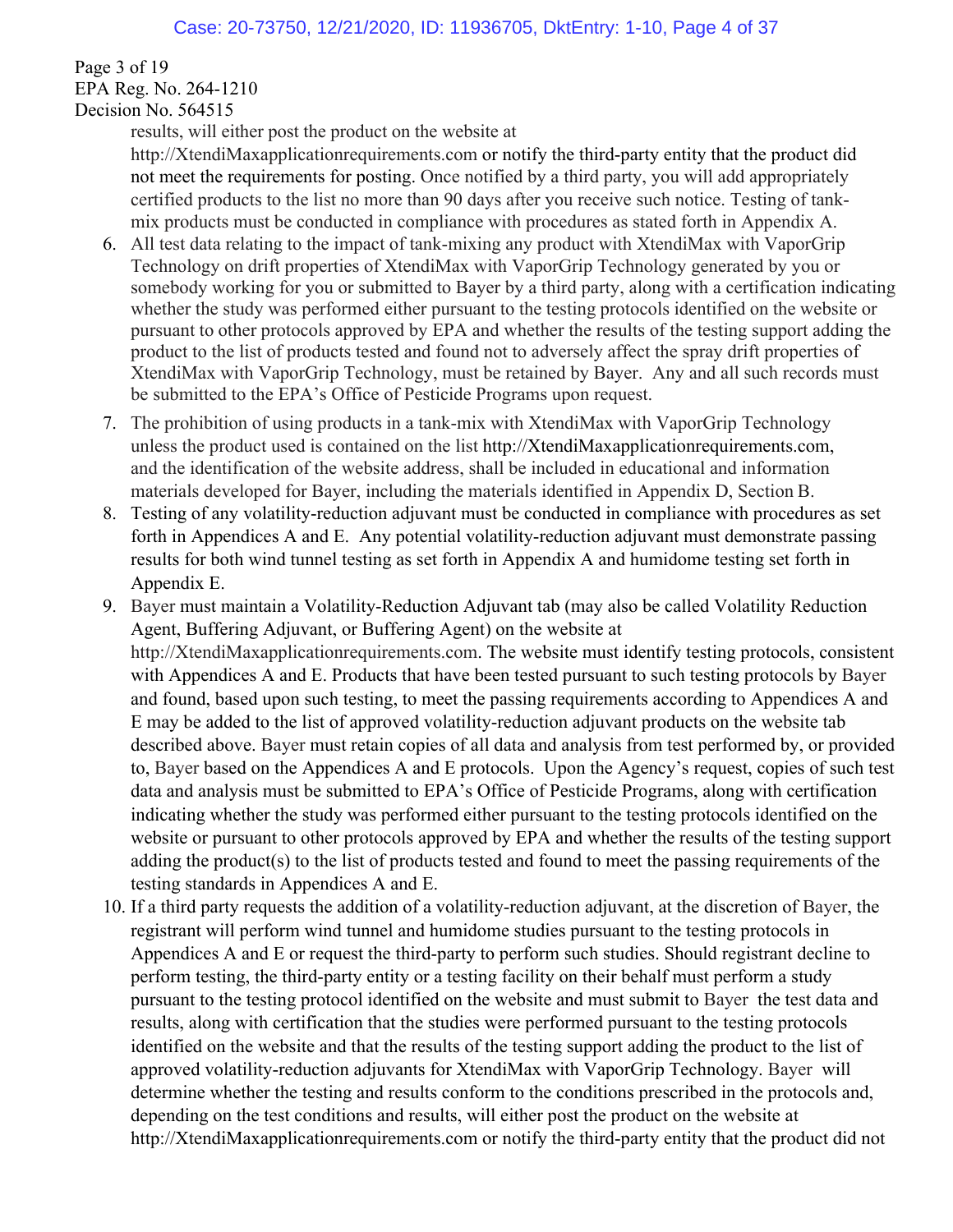Page 4 of 19 EPA Reg. No. 264-1210

Decision No. 564515

meet the requirements for posting. Once notified by a third-party, you will add appropriately certified products to the list no more than 90 days after you receive such notice. Bayer will retain records related to this third-party testing and will supply these records to EPA upon their request.

- 11. The requirement that an approved volatility-reduction adjuvant must always be tank-mixed with XtendiMax with VaporGrip Technology, and the identification of the website address for http://XtendiMaxapplicationrequirements.com containing the list of approved volatility-reduction adjuvants shall be included in educational and information materials developed by or for Bayer, including materials identified in Appendix D, Section B.
- 12. So long as the XtendiMax registration continues to require use of a volatility-reduction adjuvant with every application, Bayer will:
	- a. Take appropriate action(s) to ensure that a sufficient supply of VaporGrip Xtra or any other qualified volatility-reduction adjuvant is in the channels of trade for all XtendiMax applications each year, including quantities of XtendiMax contained in products produced by other registrants. To ensure the supply of qualified volatility-reduction adjuvant is sufficient throughout each season, Bayer will:
		- i. Project and monitor distribution of XtendiMax
		- ii. Monitor available VaporGrip Xtra/ volatility-reduction adjuvant in relevant channels of trade
		- iii. Make available additional supplies if needed to ensure sufficient quantities of VaporGrip Xtra/ volatility-reduction adjuvant are available to allow lawful application of the full quantity of XtendiMax that is available in the channels of trade; and
		- iv. Maintain capacity to produce additional VaporGrip Xtra/ volatility-reduction adjuvants (or to cause more VaporGrip Xtra/ volatility-reduction adjuvants to be produced) whenever any further need is anticipated.
	- b. Make arrangements through appropriate distribution networks to ensure that VaporGrip Xtra or other appropriate volatility-reduction adjuvants are timely available to applicators in all locations where XtendiMax will be applied, before any applicator would apply XtendiMax. Access to VaporGrip Xtra will either be through the same retail outlets as XtendiMax, or if necessary, in particular locations, available from other readily accessible sources. Registrant will timely make available to every applicator information on where VaporGrip Xtra can be ordered or purchased.
	- c. Ensure that all training materials clearly require the mandatory use of VaporGrip Xtra or another volatility-reduction adjuvant with every XtendiMax application. Work with State authorities to ensure that appropriate training occurs before any application of XtendiMax is made.
	- d. Registrant Recordkeeping: Bayer will keep records appropriate to document its compliance with its volatility-reduction adjuvant quantity commitments. Bayer will make records available to EPA upon request.

## *Enhanced Reporting*

Bayer must submit the information identified below to EPA's Office of Pesticide Programs under section 6(a)(2), or under 40 CFR 159.195, unless you have previously submitted that information to EPA's Office of Pesticide Programs. To the extent that this reporting requirement conflicts with or is more narrow than any reporting requirements of section  $6(a)(2)$ , 40 CFR part 159, or EPA's letter of March 27, 2020 pursuant to 40 CFR 159.195(c), the broader reporting requirement applies.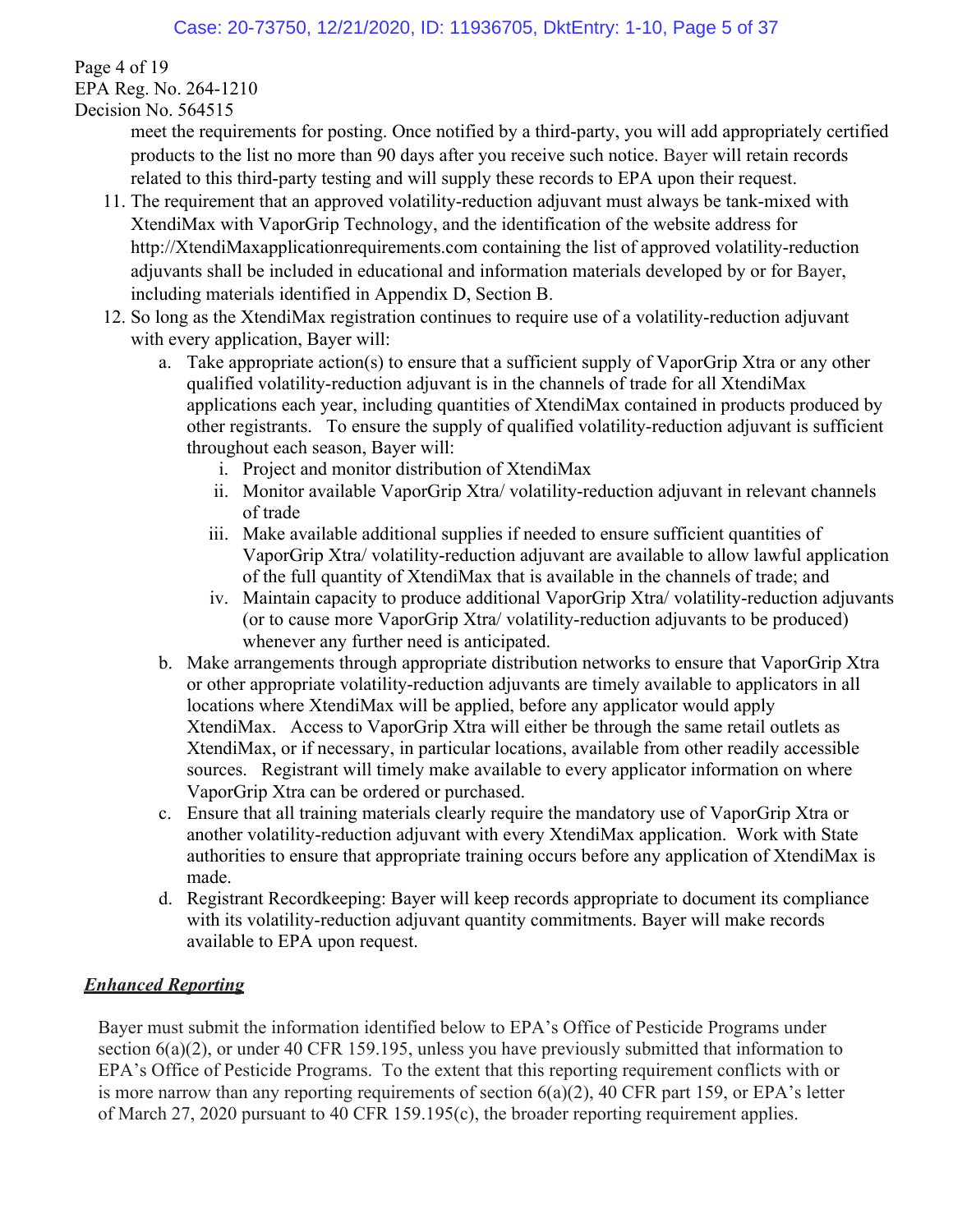Page 5 of 19 EPA Reg. No. 264-1210 Decision No. 564515

- 13. Information received by telephone or in writing regarding potential damage to non-target vegetation from use of dicamba during the 2021-2025 growing seasons regardless of any determination that the incident resulted from misuse (intentional or accidental). Information must be forwarded to EPA regardless of which dicamba product may have been used and/or whether or not the alleged damage resulted from a product being used according to label directions. Data must be organized by product and state to the extent practicable, and must include all available information regarding acreage involved, plant species involved, severity of damage, date and location (coordinates) of incident, known dicamba applications in vicinity of incident, location of application (coordinates), distance from application to incident, temperature and humidity data at time of application, and similar information received. Incident data must be submitted in narrative form and in a spreadsheet format. This information must be submitted with cumulative totals and be submitted annually by January 15 (beginning by January 15, 2022) and final report with all then available information due September 30, 2025.
- 14. Information received by telephone or in writing regarding reports of dicamba-resistant weeds, and cases of weed control failure and/or suspected resistance. All information must be forwarded to EPA regardless of which dicamba product may have been used and/or whether or not the alleged resistance occurred after an application made according to label directions. This information must be submitted annually by January 15 (beginning January 15, 2022) and final report with all then available information due September 30, 2025.
- 15. Any information received by Bayer or finding in an analysis conducted by Bayer that foods/commodities contain dicamba residues that are not covered by a tolerance or exceed established tolerance levels. This information must be submitted annually by January 15 (beginning January 15,2022) and final report with all then available information due September 30, 2025.

#### *Hooded Sprayer Qualification Requirement*

- 16. Testing of hooded sprayers must be conducted in compliance with procedures as set forth in Appendix F.
- 17. If XtendiMax with VaporGrip Technology label provides for a reduced buffer when a qualified hooded sprayer is used, Bayer must maintain a hooded sprayer tab on the website at http://XtendiMaxapplicationrequirements.com identifying the qualified hooded sprayers. The website must identify a testing protocol, consistent with Appendix F, that is appropriate for determining whether spray drift of dicamba from the proposed hooded sprayer is equivalent to or less than (*i.e.*, not statistically greater than) that from the established baseline hooded sprayer in Appendix F. Hooded sprayers that have been tested pursuant to Appendix F by Bayer and found, based upon such testing, to reduce the spray drift of dicamba to a level that is equivalent to or less than that from the established baseline hooded sprayer identified in Appendix F may be added to the list of qualified hooded sprayers on the website tab described above. Bayer must retain copies of all data and analysis from tests performed by, or provided to, Bayer based on the Appendix F protocol. Upon the Agency's request, copies of such test data and analysis must be submitted to EPA's Office of Pesticide Programs, along with certification indicating whether the study was performed pursuant to the testing protocols identified on the website and whether the results of the testing support adding the tested hooded sprayer to the list of products tested and found to result in spray drift of dicamba to a level that is equivalent to or less than that from the established baseline hooded sprayer identified in Appendix F.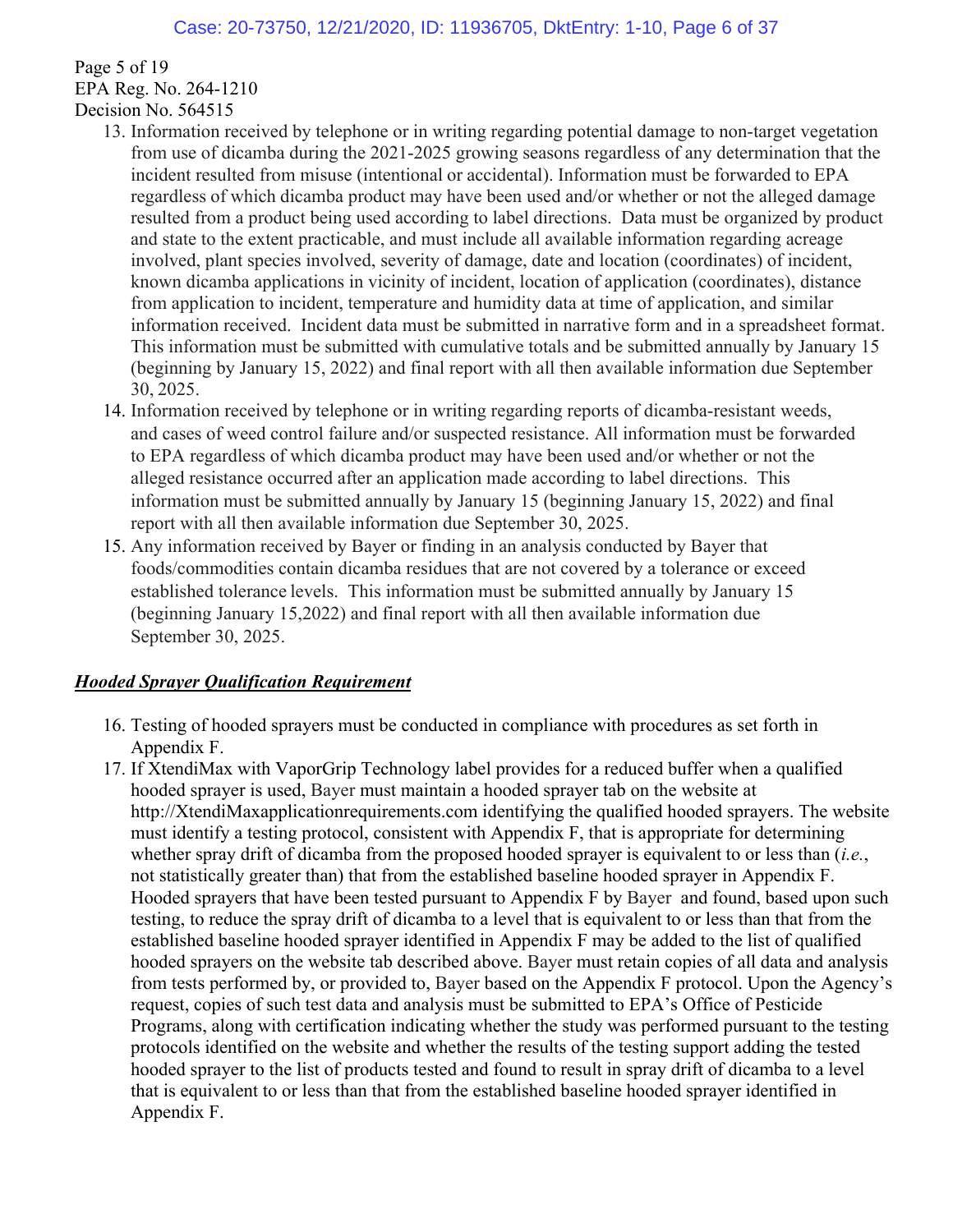Page 6 of 19 EPA Reg. No. 264-1210 Decision No. 564515

- 18. Additionally, the website must state that any other person or entity seeking to have a hooded sprayer added to Bayer's list of qualified hooded sprayers must contact Bayer prior to any testing for this purpose. At the discretion of Bayer, Bayer will either perform a study pursuant to the testing protocol herein or request the third-party to perform such study. Should Bayer decline to perform testing, the third-party entity or a testing facility on their behalf must perform a study pursuant to the testing protocol identified on the website and must submit to Bayer the test data and results, along with certification that the studies were performed pursuant to the testing protocol identified on the website and that the results of the testing support adding the hooded sprayer to the list of qualified hooded sprayers for dicamba. Bayer will certify that the testing and results conform to the conditions prescribed in this protocol and, pursuant to the test conditions and results, will either post the hooded sprayer on the website at http://XtendiMaxapplicationrequirements.com or notify the third-party entity that the hooded sprayer did not meet the requirements for posting. Bayer will retain records related to this third-party testing of hooded sprayers and will supply these records to EPA upon their request.
- 19. Dicamba application requirements when using qualified hooded sprayers, the listing of qualified hooded sprayers on the http://XtendiMaxapplicationrequirements.com website, and the identification of the website address shall be included in educational and information materials developed by or for Bayer, including the materials identified in Appendix D, Section B.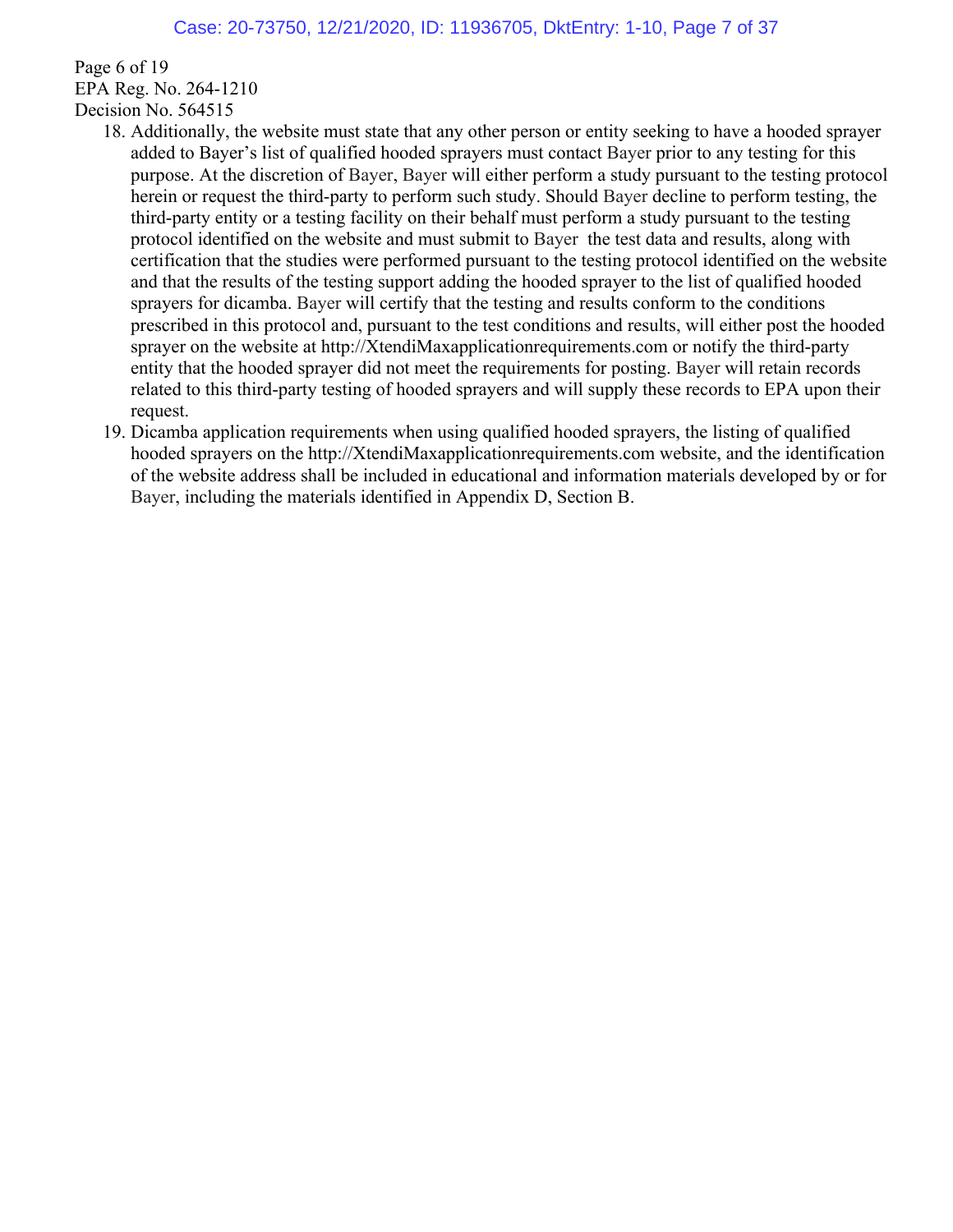#### Case: 20-73750, 12/21/2020, ID: 11936705, DktEntry: 1-10, Page 8 of 37

Page 7 of 19 EPA Reg. No. 264-1210 Decision No. 564515 **Appendix A** 

Testing of Tank Mix Products for Spray Drift Properties

Products proposed for tank-mixing with may be added to the list of products that will not adversely affect the spray drift properties of XtendiMax with VaporGrip Technology contained on the web site if a study is performed under the testing conditions set forth below; the test information is reported as set forth below; and the results are interpreted as set forth below and the interpretation supports adding the tested product to the list of products that will not adversely affect the spray drift properties of XtendiMax with VaporGrip Technology:

#### Testing Conditions

Spray chamber test using conditions described in ASTM E-2798-11; or Wind Tunnel test using conditions described in EPA Final Generic Verification Protocol for Testing Pesticide Application Spray Drift Reduction Technologies for Row and Field Crops (September, 2013)

| Testing Media:        | XtendiMax with VaporGrip Technology $+$ XtendiMax with<br>VaporGrip Technology Proposed Tank Mix Product |
|-----------------------|----------------------------------------------------------------------------------------------------------|
| <b>Test Nozzle:</b>   | Tee Jet® TTI 11004 at 63 psi                                                                             |
| Number of Replicates: | 3 for each tested medium                                                                                 |

#### Reporting

Validation information as summarized in Appendix B

Full droplet spectrum to be reported for each replicate of each tested medium

Perform AGDISP (8.26) modeling run for each replicate droplet spectrum for each tested medium (AGDISP input parameters described in Appendix C)

Establish 110 foot (0.5 lb ae/A rate) spray drift deposition estimates from AGDISP run on each replicate for each tested medium

Establish mean and standard deviation of 110 foot (0.5 lb ae/A rate) deposition for the 3 replicates of each tested medium

One-tail (upper bound) t-test  $(p=0.1)$  to determine if proposed tank-mix product is statistically greater than XtendiMax with VaporGrip Technology 110 foot (0.5 lb ae/A rate) spray drift deposition.

#### Interpretation of Results

If mean 110 foot (0.5 lb ae/A rate) deposition for proposed tank-mix product is not statistically greater than mean 110 foot deposition for XtendiMax with VaporGrip Technology, proposed tank-mix product can be added to the list of products that will not adversely affect the spray drift properties of XtendiMax with VaporGrip Technology contained on the web site. If mean 110 foot (0.5 lb ae/A rate) deposition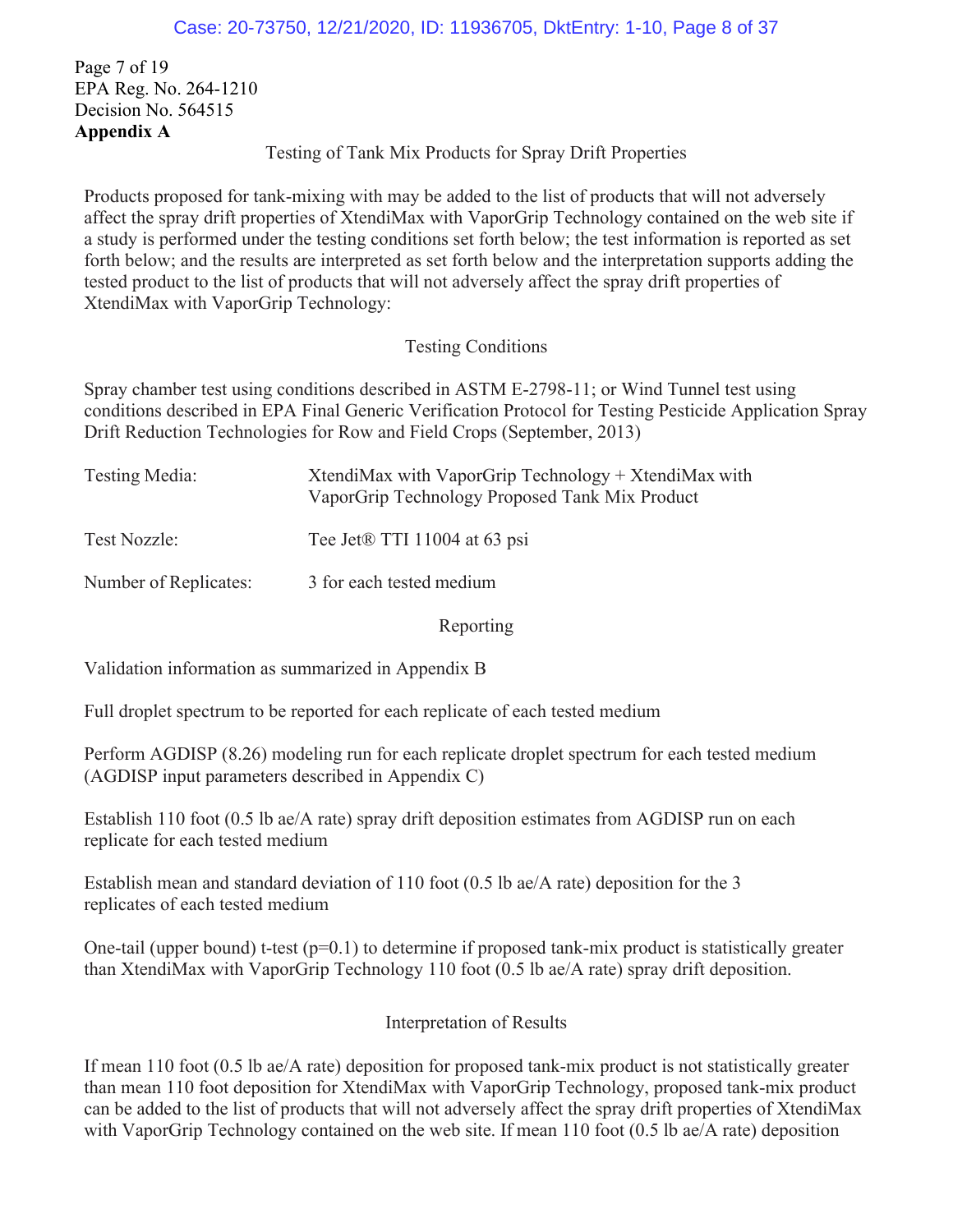# Case: 20-73750, 12/21/2020, ID: 11936705, DktEntry: 1-10, Page 9 of 37

Page 8 of 19 EPA Reg. No. 264-1210

Decision No. 564515

for proposed tank-mix product is statistically greater than mean 110 foot (0.5 lb ae/A rate) deposition for XtendiMax with VaporGrip Technology, proposed tank-mix product cannot be added to the list of products on the web site.

Results from other testing protocols will be acceptable for adding products to the list of products that will not adversely affect the spray drift properties of XtendiMax with VaporGrip Technology provided that EPA has determined in writing that such other protocol is appropriate for such purpose.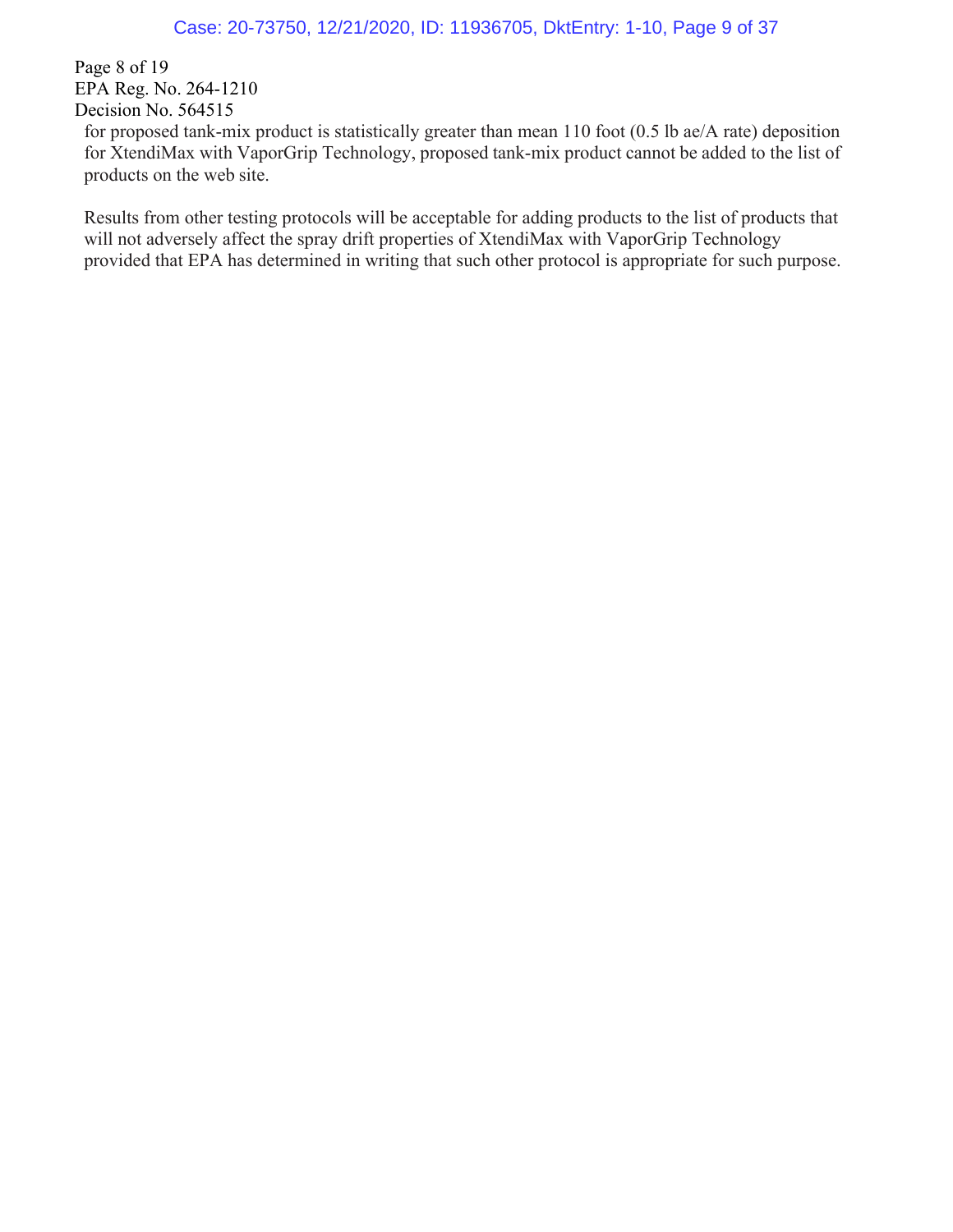#### Case: 20-73750, 12/21/2020, ID: 11936705, DktEntry: 1-10, Page 10 of 37

Page 9 of 19 EPA Reg. No. 264-1210 Decision No. 564515 **Appendix B** 

#### Validation Criteria

a. Detailed information of instrument setting and measurements

- The distance from the nozzle tips to the laser settings

- Measurements of airspeed and flow rate of liquid

b. Detailed information of test substances

- Volume composition and density of XtendiMax with VaporGrip Technology formulation and tank mixes

c. Summary of the entire spray output distribution for each nozzle/tank mixes with statistical analysis of replicates.

d. Graphical outputs of Sympatec Helos laser diffraction particle size analyzer for individual spectrum

e. Report of Dv0.1 (SD), Dv0.5 (SD), and DV0.9 (SD) as well as mean % fines of  $\leq 141 \mu mSD$ )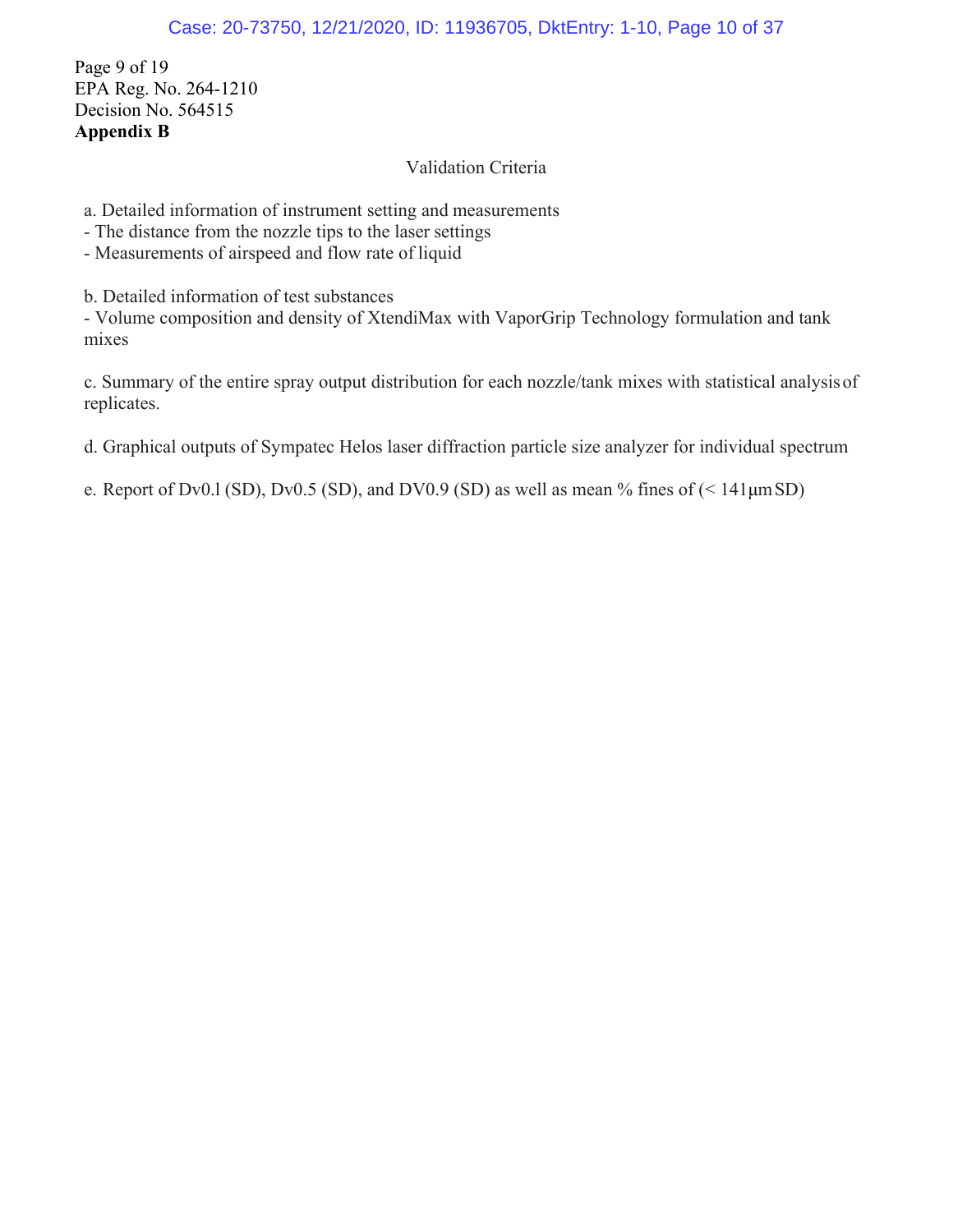Page 10 of 19  $EPA$  Reg. No. 264-1210 Decision No. 564515 Case: 20-73750, 12/21/2020, ID: 11936705, DktEntry: 1-10, Page 11 of 37

# **Appendix C**

| Parameter                                                                                                                                                                                                                                                                                                                                                                                                                                                                                                                                                                                                                   | Value<br>Comments                                |                                                                                                                                                                                                             |  |  |
|-----------------------------------------------------------------------------------------------------------------------------------------------------------------------------------------------------------------------------------------------------------------------------------------------------------------------------------------------------------------------------------------------------------------------------------------------------------------------------------------------------------------------------------------------------------------------------------------------------------------------------|--------------------------------------------------|-------------------------------------------------------------------------------------------------------------------------------------------------------------------------------------------------------------|--|--|
|                                                                                                                                                                                                                                                                                                                                                                                                                                                                                                                                                                                                                             |                                                  | <b>Application Method Section</b>                                                                                                                                                                           |  |  |
| Method                                                                                                                                                                                                                                                                                                                                                                                                                                                                                                                                                                                                                      | Ground                                           |                                                                                                                                                                                                             |  |  |
| Nozzle Type                                                                                                                                                                                                                                                                                                                                                                                                                                                                                                                                                                                                                 | Flat fan (Default)                               | The direct use of the DSD overrides the use of<br>"nozzle type"                                                                                                                                             |  |  |
| <b>Boom Pressure</b>                                                                                                                                                                                                                                                                                                                                                                                                                                                                                                                                                                                                        | 63 psi                                           | If nozzles/tank mixes were tested at 63 psi. It has to<br>be consistent with tank mix as well as XtendiMax<br>with VaporGrip Technology for<br>both TeeJet® and AIXR nozzles                                |  |  |
| Release Height                                                                                                                                                                                                                                                                                                                                                                                                                                                                                                                                                                                                              | 3 <sub>f</sub>                                   | Default                                                                                                                                                                                                     |  |  |
| <b>Spray Lines</b>                                                                                                                                                                                                                                                                                                                                                                                                                                                                                                                                                                                                          | 20                                               | Default                                                                                                                                                                                                     |  |  |
|                                                                                                                                                                                                                                                                                                                                                                                                                                                                                                                                                                                                                             |                                                  | Meteorology Section                                                                                                                                                                                         |  |  |
| Wind Type                                                                                                                                                                                                                                                                                                                                                                                                                                                                                                                                                                                                                   | Single height                                    | Default                                                                                                                                                                                                     |  |  |
| Wind Speed                                                                                                                                                                                                                                                                                                                                                                                                                                                                                                                                                                                                                  | 15 mph                                           | Upper bound from label                                                                                                                                                                                      |  |  |
| <b>Wind Direction</b>                                                                                                                                                                                                                                                                                                                                                                                                                                                                                                                                                                                                       | $-90$ deg                                        | Worst-case and default                                                                                                                                                                                      |  |  |
| Temperature                                                                                                                                                                                                                                                                                                                                                                                                                                                                                                                                                                                                                 | 65F                                              | Default                                                                                                                                                                                                     |  |  |
| <b>Relative Humidity</b>                                                                                                                                                                                                                                                                                                                                                                                                                                                                                                                                                                                                    | 50%                                              | Default                                                                                                                                                                                                     |  |  |
|                                                                                                                                                                                                                                                                                                                                                                                                                                                                                                                                                                                                                             |                                                  | <b>Surface Section</b>                                                                                                                                                                                      |  |  |
| Angles                                                                                                                                                                                                                                                                                                                                                                                                                                                                                                                                                                                                                      | $\overline{0}$                                   | Default                                                                                                                                                                                                     |  |  |
| Canopy                                                                                                                                                                                                                                                                                                                                                                                                                                                                                                                                                                                                                      | None                                             | Default                                                                                                                                                                                                     |  |  |
| <b>Surface Roughness</b>                                                                                                                                                                                                                                                                                                                                                                                                                                                                                                                                                                                                    | $0.12$ ft                                        | Mean of "crops" cover type                                                                                                                                                                                  |  |  |
|                                                                                                                                                                                                                                                                                                                                                                                                                                                                                                                                                                                                                             |                                                  | <b>Application Technique Section</b>                                                                                                                                                                        |  |  |
| <b>Nozzles</b>                                                                                                                                                                                                                                                                                                                                                                                                                                                                                                                                                                                                              | 54, even spacing                                 | Standard boom setup                                                                                                                                                                                         |  |  |
| <b>DSD</b>                                                                                                                                                                                                                                                                                                                                                                                                                                                                                                                                                                                                                  | From wind tunnel results,<br>imported in library |                                                                                                                                                                                                             |  |  |
| Atmospheric<br>stability                                                                                                                                                                                                                                                                                                                                                                                                                                                                                                                                                                                                    | Strong                                           | Default                                                                                                                                                                                                     |  |  |
|                                                                                                                                                                                                                                                                                                                                                                                                                                                                                                                                                                                                                             |                                                  | <b>Swath Section</b>                                                                                                                                                                                        |  |  |
| Swath width                                                                                                                                                                                                                                                                                                                                                                                                                                                                                                                                                                                                                 | 90 ft                                            | Standard boom                                                                                                                                                                                               |  |  |
| Swath displacement                                                                                                                                                                                                                                                                                                                                                                                                                                                                                                                                                                                                          | 0 <sub>ft</sub>                                  | Worst-case                                                                                                                                                                                                  |  |  |
|                                                                                                                                                                                                                                                                                                                                                                                                                                                                                                                                                                                                                             |                                                  | Spray Material Section                                                                                                                                                                                      |  |  |
| Spray volume rate                                                                                                                                                                                                                                                                                                                                                                                                                                                                                                                                                                                                           | $15$ gal/A                                       | From label                                                                                                                                                                                                  |  |  |
| Volatile/nonvolatile<br>fraction                                                                                                                                                                                                                                                                                                                                                                                                                                                                                                                                                                                            | M 1768 at 1.72% v/v                              | To calculate volatile/nonvolatile fraction in the tank<br>mix for the model input, provide detailed<br>information of the tested formulations and tank<br>mixes. See sample calculation, below <sup>1</sup> |  |  |
| <sup>1</sup> The tested mixture was 1.72% (v/v) XtendiMax. XtendiMax has a density of 10.2 lb/gal and contains 42.8% (w/v)<br>dicamba DGA salt (2.9 lb acid equivalent/gal).<br>For example, a 10-gallon batch would contain the following:<br>XtendiMax 1.71% * 10 gal = 0.172 gal ; 0.172 gal * 10.2 lb/gal = 1.753 lb<br>Water 10 gal (1280 fl oz) – 22 fl oz = 1258 fl oz = 82.0157 lb<br>Total weight $1.753$ lb + 82.016 lb = 83.769 lb<br>Active ingredient fraction: 1.753 lb * 42.8% a.i. = 0.75 lb; 0.75 lb/83.769 lb = 0.00896 (dimensionless)<br>Non-volatile fraction: $0.00896/0.428 = 0.021$ (dimensionless) |                                                  |                                                                                                                                                                                                             |  |  |

# AGDISP Input Parameters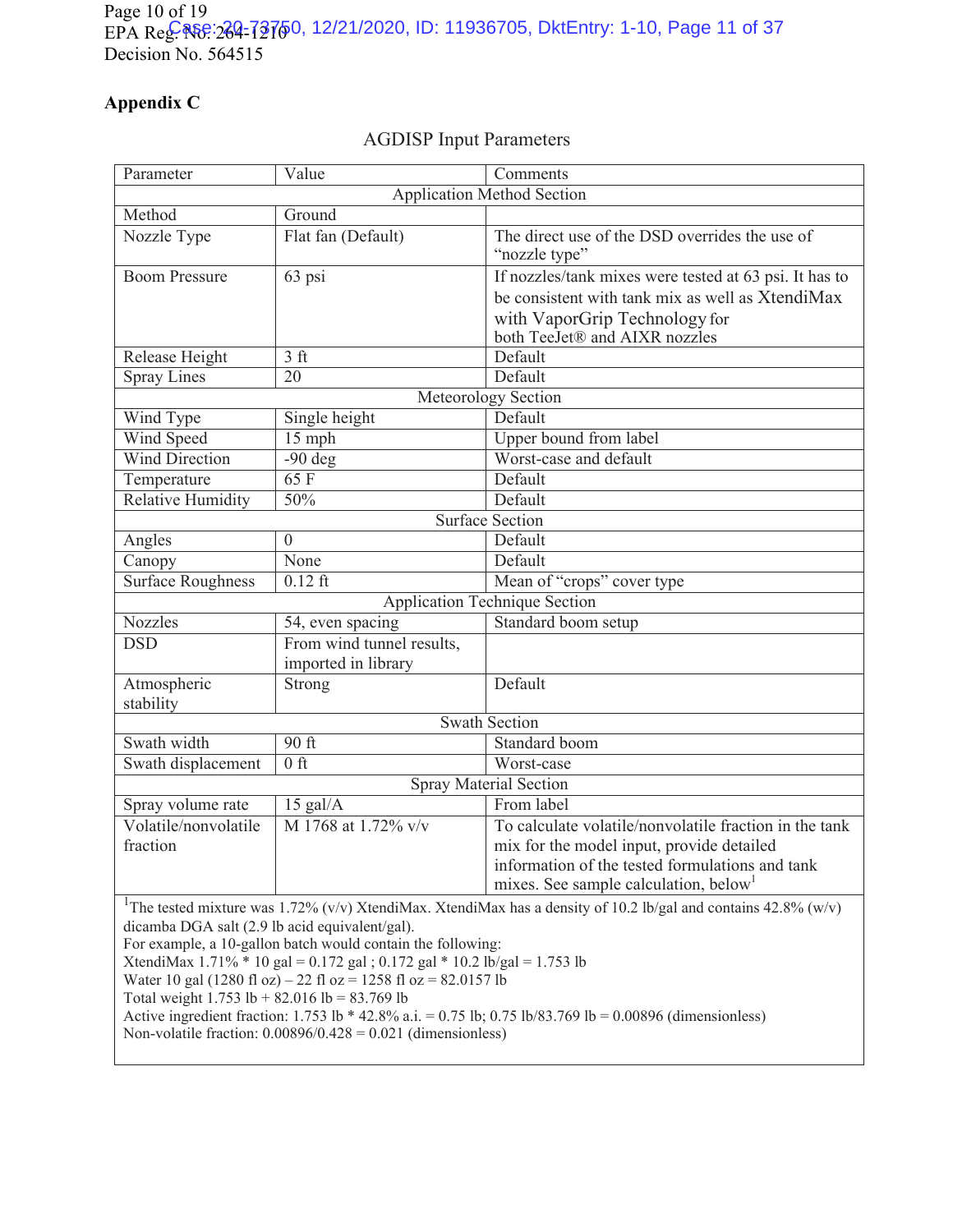Page 11 of 19 EPA Reg. No. 264-73750, 12/21/2020, ID: 11936705, DktEntry: 1-10, Page 12 of 37 Decision No. 564515

#### **Appendix D**

#### **HERBICIDE RESISTANCE MANAGEMENT PLAN**

#### **Bayer must develop a herbicide resistance management plan that includes all of the following elements:**

#### **A. Field Detection and Remediation Components:**

- 1. Update and implement an education program for growers, as set forth under the "Educational / Informational Component," below, that identifies appropriate best management practices (BMPs), as set forth under the "Best Management Practices (BMPs) Component," below, to delay, contain, and/or control weed resistance. This plan must convey to growers the importance of complying with BMPs and addressing resistance concerns.
- 2. If any grower or user informs you of a lack of herbicide efficacy, then you or your representative must (unless denied access by the grower) evaluate the field for "likely resistance" to XtendiMax with VaporGrip Technology for each specific species for which lack of herbicide efficacy is reported by applying the criteria set forth in Norsworthy, *et al*., "Reducing the Risks of Herbicide Resistance: Best Management Practices and Recommendations," Weed Science 2012 Special Issue: 31–62 (*hereinafter "*Norsworthy criteria")<sup>1</sup> in each specific state. If denied access, Bayer must document this denial of access.
- 3. If Bayer receives information of confirmed resistance to dicamba in a specific state for a specific weed species, then Bayer must immediately report such confirmation to EPA and applicable state pesticide authority and extension services (e.g., state in which resistance is found). After that time, Bayer need no longer investigate new reports of lack of herbicide efficacy regarding that specific species in that specific state, but Bayer must continue to comply with A.2. above in regard to any other weed species in any such state and develop, submit to EPA, and implement a strategy to address the ongoing resistance. In addition, for each grower or user in any jurisdiction who reports a lack of efficacy, Bayer must continue to make available stewardship information about resistance management to the grower or user throughout their use of this product, regardless of whether resistance is confirmed.
- 4. Bayer must keep records of all field evaluations and all grower or user reports of lack efficacy or "likely resistance" for a period of 3 years and make such copies available to EPA upon request.
- 5. In any case described in A.2. above where one or more of the Norsworthy criteria are met for a weed species not already confirmed to be resistant to dicamba in that specific state, Bayer must:

 $1$  The Norsworthy "likely herbicide resistance" criteria are: (1) failure to control a weed species normally controlled by the herbicide at the dose applied, especially if control is achieved on adjacent weeds; or (2) a spreading patch of uncontrolled plants of a particular weed species; or (3) surviving plants mixed with controlled individuals of the same species. The identification of any of these criteria in the field indicates that "likely herbicide resistance" is present.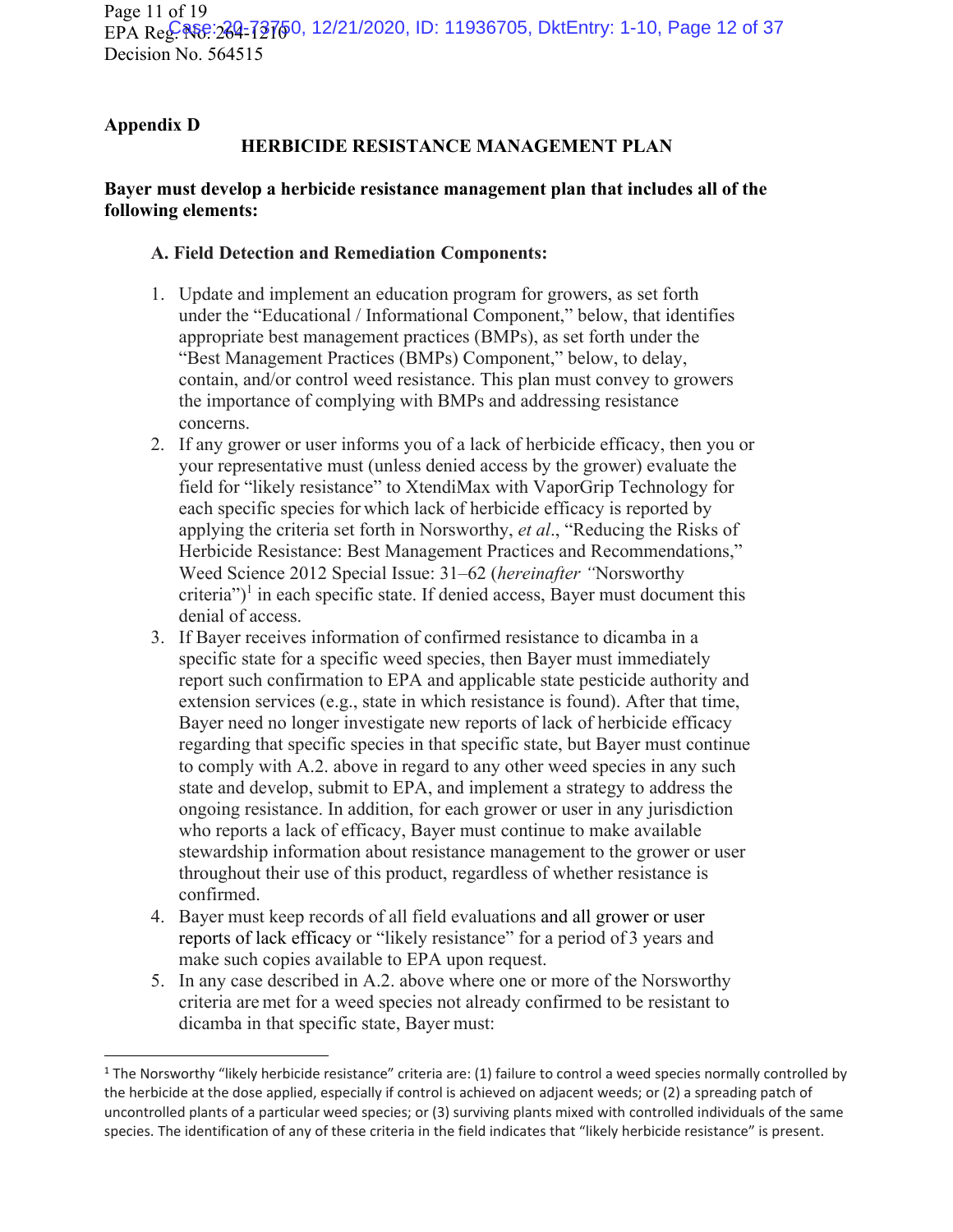Page 12 of 19 EPA Reg. No. 264-73750, 12/21/2020, ID: 11936705, DktEntry: 1-10, Page 13 of 37 Decision No. 564515

> Provide the grower with specific information and recommendations to control and contain likely resistant weeds, including retreatment and/or other non-chemical controls, as appropriate. If requested by grower, Bayer or its agent must continue to provide information and recommendations in the implementation of weed control measures. At the time of the initial determination that one or more of the Norsworthy criteria are met, and prior to any application of alternative control practices, Bayer must request that the grower provide Bayer access to the relevant field(s) to collect sufficient specimens of the likely resistant weeds (potted specimens or seeds) to be able to effectively evaluate the suspected resistant weeds for resistance for further evaluation in the greenhouse or laboratory. Alternately, Bayer may request that the grower or user provide such specimens, at Bayer's expense. If access is granted, Bayer must promptly collect samples of the suspected resistant weeds if available. If viable specimens have been collected, Bayer must commence greenhouse or laboratory studies to confirm whether resistance is present as soon as practicable following sample collection.

#### **B. Educational / Informational Component:**

- 1. Bayer must develop, annually update, provide to EPA and make available to state pesticide authority and extension service, and implement an education program for growers and users that includes the following elements:
	- a. The education program shall identify appropriate best management practices (BMPs), set forth under the "Best Management Practices (BMPs) Component," below, to delay, contain, and/or control weed resistance, and shall convey to growers the importance of complying with BMPs;
	- b. The education program shall include at least one written communication regarding herbicide resistance management each year, directed to users of XtendiMax with VaporGrip Technology for use over-the-top on dicamba tolerant soybean or cotton; and
	- c. Bayer must transmit the BMPs to all users of XtendiMax with VaporGrip Technology. In addition to the other requirements of these Terms and Conditions, this transmittal must describe to growers and users the commitments as described in section A.5 about investigations of suspected dicamba-resistant weeds.
	- d. All Bayer herbicide sales representatives must have immediate access to the education program for distribution to growers, users, extension agents, neighboring landowners, and any other interested stakeholder.
- 2. Bayer must develop, annually update, provide to EPA, and implement an education program on label requirements for growers and users that includes the following elements:
	- a. The education program must include information about how to determine the appropriate buffers so that users have a better understanding what constitutes a buffer on his/her field(s), and recommendations for weed control practices in buffer zones. The education program must also include information on determination of sensitive areas and cutoff date restrictions.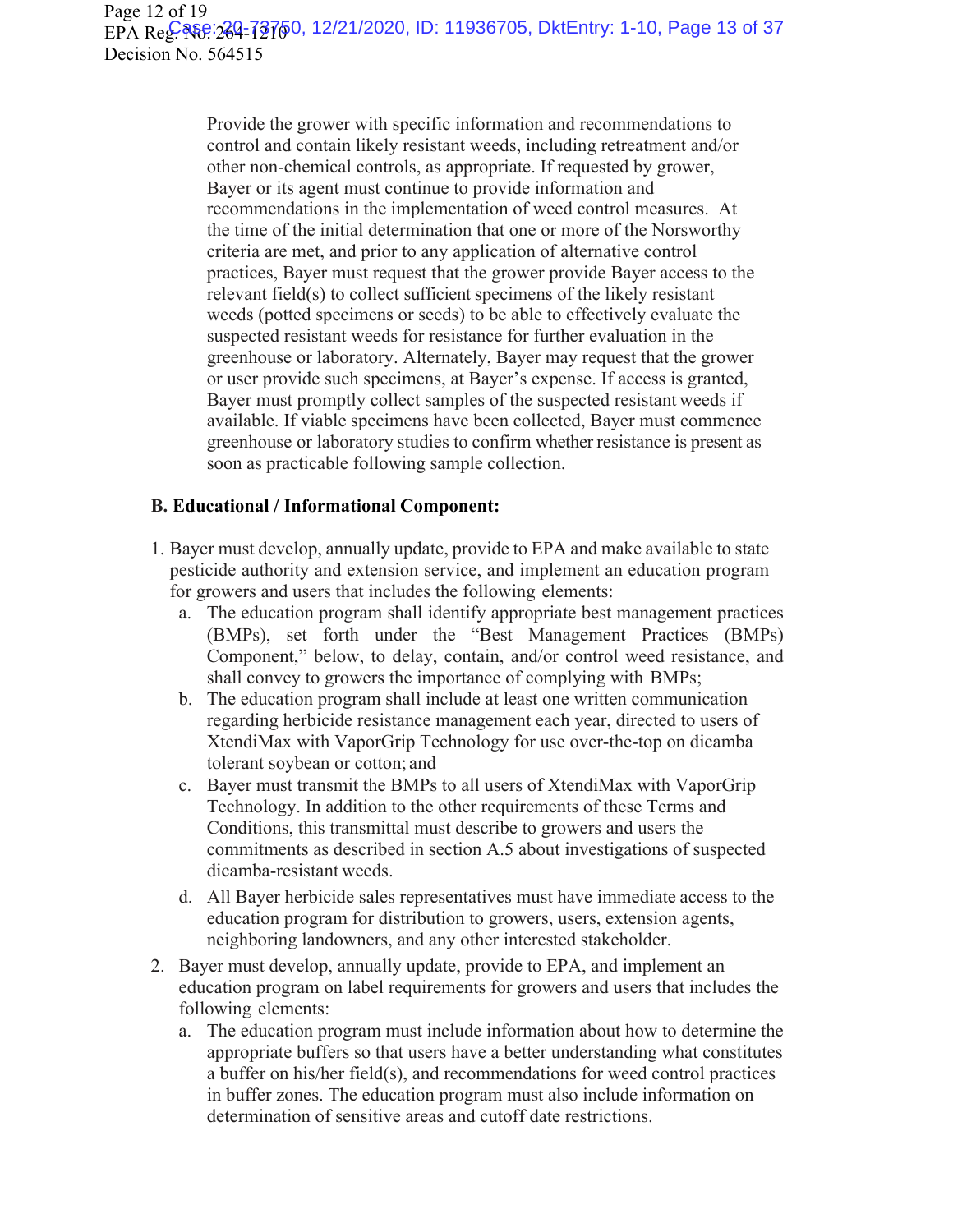Page 13 of 19 EPA Reg. No. 234-73750, 12/21/2020, ID: 11936705, DktEntry: 1-10, Page 14 of 37 Decision No. 564515

- b. Provide training on the use of broadcast hooded sprayers (e.g., what qualifies as hooded sprayer, appropriate uses, manufactures).
- c. Training for sprayer cleanouts (before and after spraying as indicated on labels).
- d. Training for Bulletins Live 2!.
- e. Training on updated record keeping requirements.
- f. Training should be modified to clearly prohibit the use of the dicamba products not intended for use on DT crops for all application timings.
- g. Training on the use of newly required pH buffering adjuvants (volatility-reduction adjuvants) and/or drift reduction adjuvants.
- h. Training on how users/growers can report incidents and control failures to EPA and states.
- i. Provide to EPA the original education program for dicamba users within three months of the issuance of this registration. Provide the educational materials to states that provide their own training. Provide any other stakeholder with educational materials upon request.

#### **C. Evaluation Component:**

- 1. Bayer will annually conduct a survey directed to users of XtendiMax with VaporGrip Technology for use over-the-top of dicamba tolerant soybean or cotton. This survey must be based on a statistically representative sample. The sample size and geographical resolution should be adequate to allow analysis of responses within regions, between regions, and across the United States. Bayer must submit the draft survey to EPA as well as the survey results. This survey shall evaluate, at a minimum, the following:
	- a. Growers' and users' adherence to the terms of the XtendiMax with VaporGrip Technology Use Directions and Label Restrictions, if XtendiMax with VaporGrip Technology is used, and
	- b. Whether growers have encountered any perceived issue with nonperformance or lack of efficacy of XtendiMax with VaporGrip Technology and, if so, how growers have responded.
	- c. Whether growers have reported any issues with non-performance of lack of efficacy of XtendiMax with VaporGrip Technology and how the company representatives have responded.
	- d. A question asking about awareness of public records of resistance (e.g., any awareness of popular press or industry publications on dicamba resistance or suspected resistant biotypes).
	- e. A question directed to asking about awareness of personal/neighbor reports of resistance.
	- f. Application practices for dicamba product applied (rate, time, amount, etc.) to the fields planted with dicamba-resistant seed.
- 2. Utilize the results from the survey described in paragraph 1 of this section to annually review, and modify as appropriate for the upcoming growing season, the following elements of Bayer's resistance management plan:
	- a. Efforts aimed at achieving adoption of BMP's;
	- b. Responses to incidents of likely resistance and confirmed resistance; and
	- c. The education program and effectiveness of information dissemination. At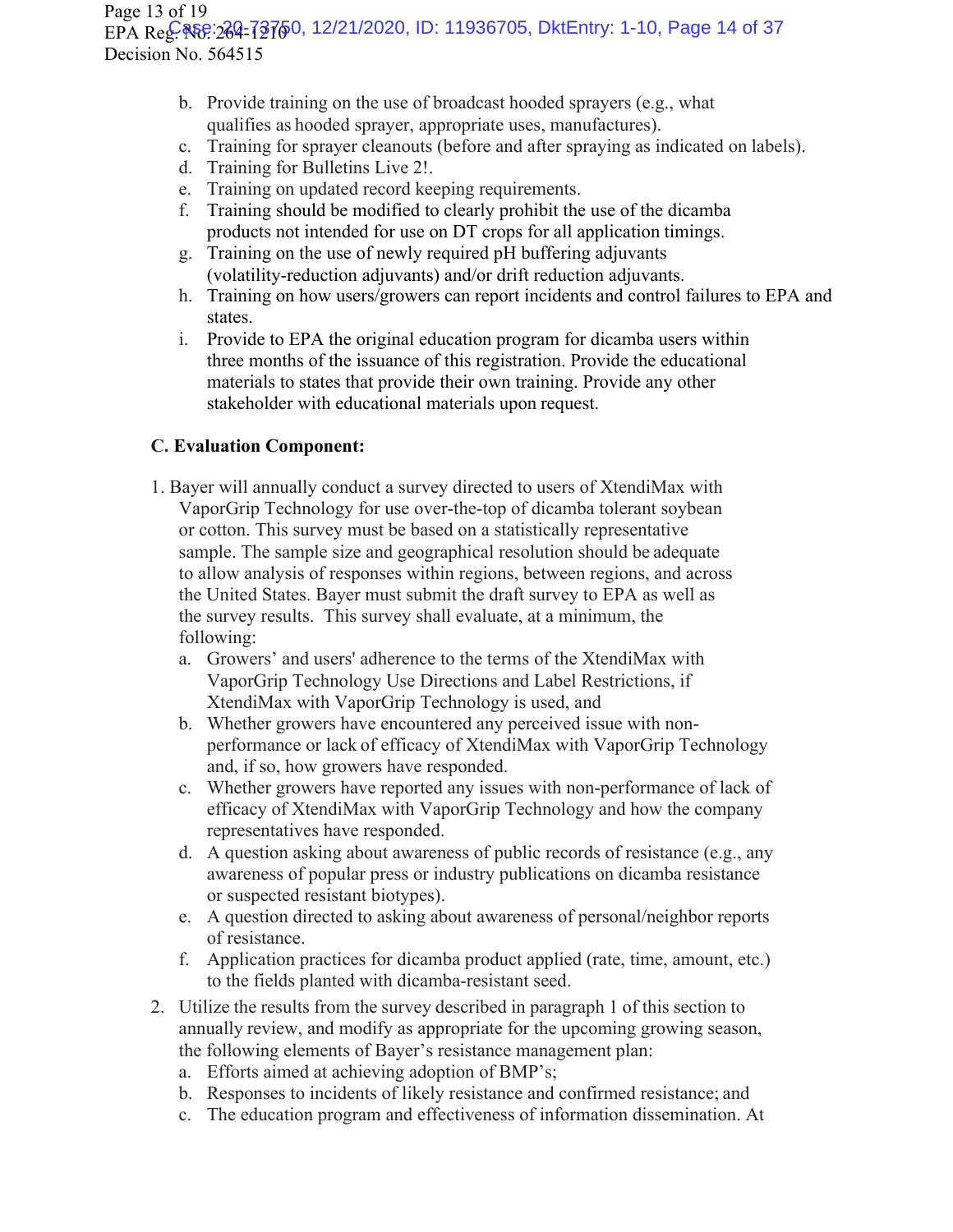Page 14 of 19 EPA Reg. No. 264-73750, 12/21/2020, ID: 11936705, DktEntry: 1-10, Page 15 of 37 Decision No. 564515

> the initiative of either EPA or Bayer, EPA and Bayer shall consult about possible modifications of the education program.

3. Bayer must annually report to EPA any changes to its resistance management plan made in response to survey results as provided in section D.1.below.

## **D. Reporting Component:**

- 1. Submit annual reports to EPA by January 15 (beginning January 15, 2022) and final report with all then available information due September 30, 2025. Such reports shall include:
	- a. Annual sales of XtendiMax with VaporGrip Technology by state and, if applicable, annual sales of (traited seed) by state, which shall be treated by EPA as confidential business information;
	- b. The first annual report shall include the current education program and associated materials, and subsequent annual reports shall include updates of any aspect of the education program and associated materials that have materially changed since submission of the previous annual report, along with results of the survey as described in section C of this document;
	- c. Summary of your efforts aimed at achieving implementation of BMP's by all growers and users;
	- d. Summary of your determinations as to whether each reported lack of herbicide efficacy was "likely resistance," your follow-up actions taken, and, if available, the ultimate outcome (e.g., evaluation of success of additional weed control measures) regarding each case of "likely resistance." In the annual report, Bayer must list the cases of likely resistance by county and state.
	- e. The results of the annual survey described in paragraph 1 under "Evaluation Component," above, including the extent to which growers are implementing herbicide resistance BMPs, and a summary of your annual review and possible modification – based on that survey – of the education program, , and response to reports of likely resistance, described in paragraph 2 under "Evaluation Component," above; and
	- f. Summary of the status of any laboratory and greenhouse testing conducted pursuant to section A.5 following up on incidents of likely resistance, performed in the previous year. Data pertaining to such testing must be included in the annual reports. Any confirmed resistance must be reported through appropriate, publicly available HRM channels, such as www.weedscience.org or www.hracglobal.com.
	- g. Report how many training sessions Bayer conducted, identifying the dates, locations, and numbers of individuals trained per session. If Bayer supported or partnered with other entities to provide training, report the names of the entities and the number of training sessions conducted by each, identifying the dates, locations, and numbers of individuals trained per session.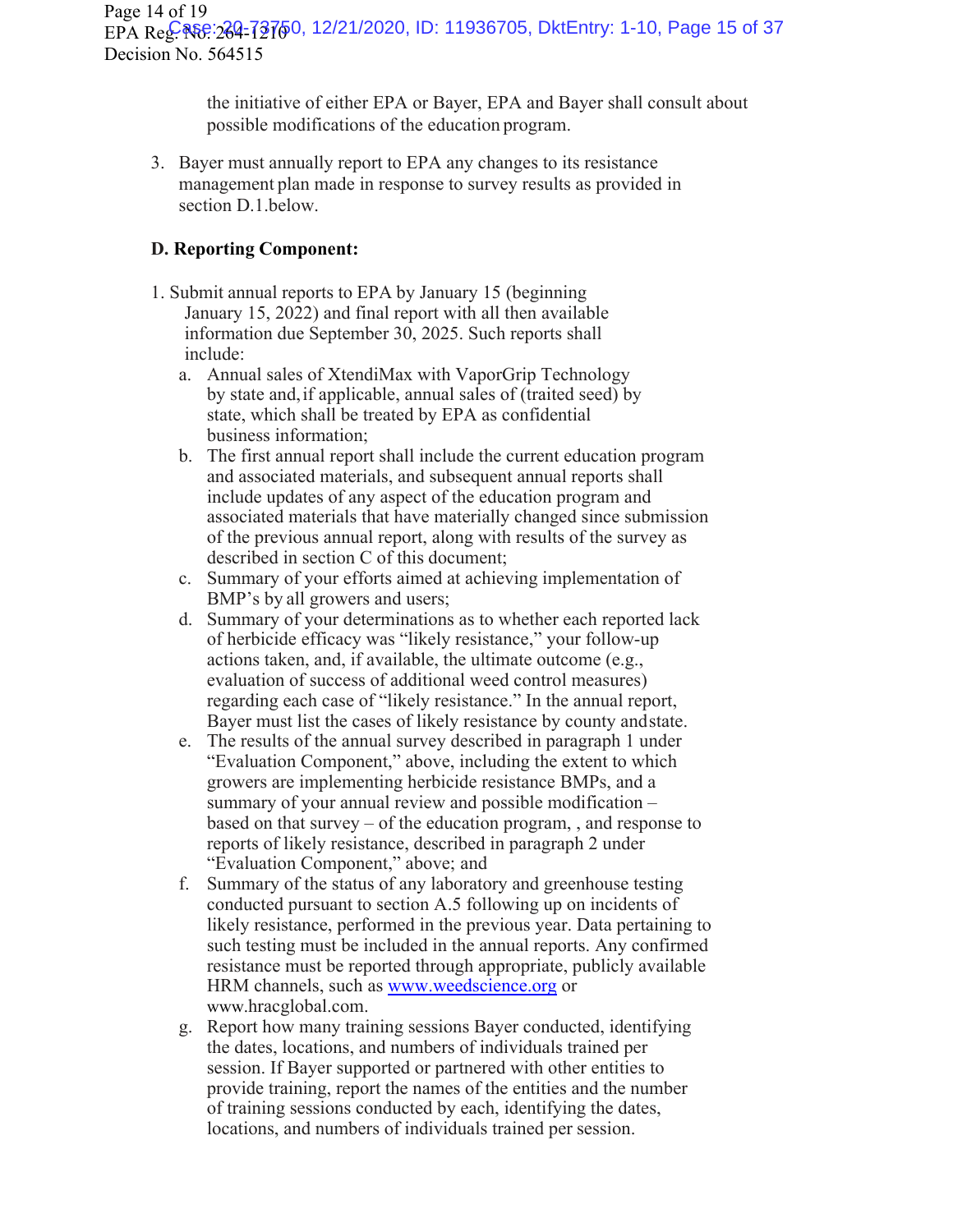Page 15 of 19 EPA Reg. No. 264-73750, 12/21/2020, ID: 11936705, DktEntry: 1-10, Page 16 of 37 Decision No. 564515

Following your submission of the annual report, you shall meet with the EPA at EPA's request in order to evaluate and consider the information contained in the report.

# **E. Best Management Practices (BMPs) Component:**

- 1. Best management practices (BMPs) must be identified in your education program. Growers and users must be advised of BMP's in product literature, educational materials and training. Bayer's transmittal of the BMPs must also describe to growers the commitments in this section of this document. Such BMPs must direct growers and users to scout fields before application to ensure proper weed identification and after application to confirm herbicide effectiveness, and that growers and users should report any incidence of lack of efficacy of this product against a particular weed species to Bayer or a Bayer representative.
- 2. The following are the additional elements and information that must be included in these BMPs:
	- a. Regarding crop selection and cultural practices:
		- i. Understand the biology of the weeds present.
		- ii. Use a diversified approach toward weed management focused on preventing weed seed production and reducing the number of weed seeds in the soil seed-bank.
		- iii. Emphasize cultural practices that suppress weeds by using crop competitiveness.
		- iv. Plant into weed free fields, keep fields as weed free as possible, and note areas where weeds were a problem in prior seasons.
		- v. Incorporate additional weed control practices whenever possible, such as mechanical cultivation, biological management practices, crop rotation, and weed-free crop seeds, aspart of an integrated weed control program.
		- vi. Do not allow weed escapes to produce seeds, roots or tubers.
		- vii. Manage weed seed at harvest and post-harvest to prevent a buildup of the weed seed-bank.
		- viii. Prevent field-to-field and within-field movement of weed seed or vegetative propagules.
		- ix. Thoroughly clean plant residues from equipment before leaving fields.
		- x. Prevent an influx of weeds into the field by managing field borders.
		- xi. Fields must be scouted before application to ensure that herbicides and application rates will be appropriate for the weed species and weed sizes present.
		- xii. Fields must be scouted after application to confirm herbicide effectiveness and to detect weed escapes.
		- xiii. If resistance is suspected, treat weed escapes with an alternate mode of action or use non-chemical methods to remove escapes.
	- b. Regarding herbicide selection:
		- i. Use a broad spectrum soil applied herbicide with a mechanism of action that differs from this product as a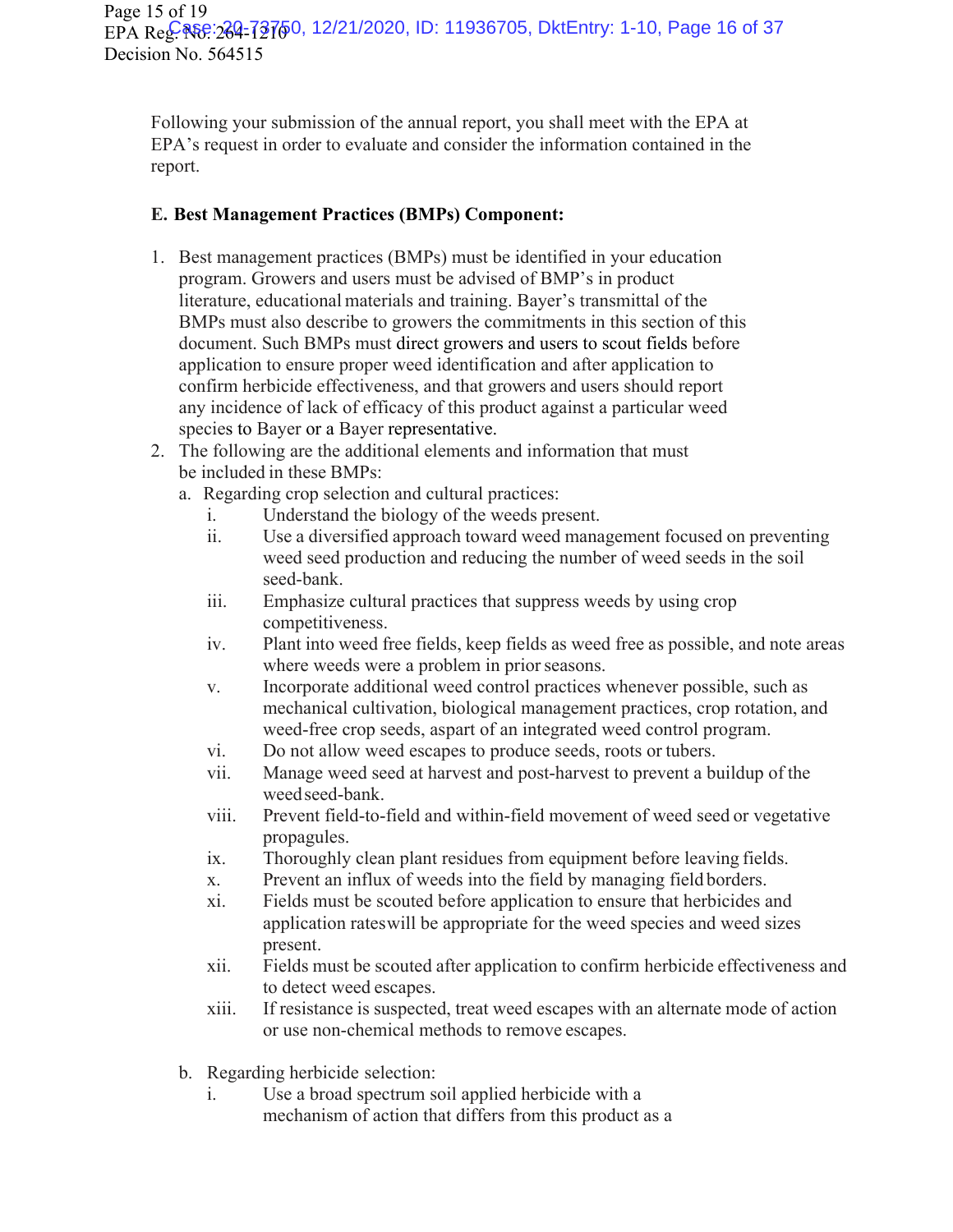Page 16 of 19 EPA Reg. No. 264-73750, 12/21/2020, ID: 11936705, DktEntry: 1-10, Page 17 of 37 Decision No. 564515

foundation in a weed control program.

- ii. A broad spectrum weed control program should consider all of the weeds present in the field. Weeds should be identified through scouting and field history.
- iii. Difficult to control weeds may require sequential applications of herbicides with alternative mechanisms of action.
- iv. Fields with difficult to control weeds should be rotated to crops that allow the use of herbicides with alternative mechanisms of action.
- v. Apply full rates of this herbicide for the most difficult to control weed in the field. Applications should be made when weeds are at the correct size to minimize weed escapes.
- vi. Use of herbicides with differing modes of action is recommended to manage resistance.
- vii. Report any incidence of lack of efficacy of this product against a particular weed species to Bayer or a Bayer representative.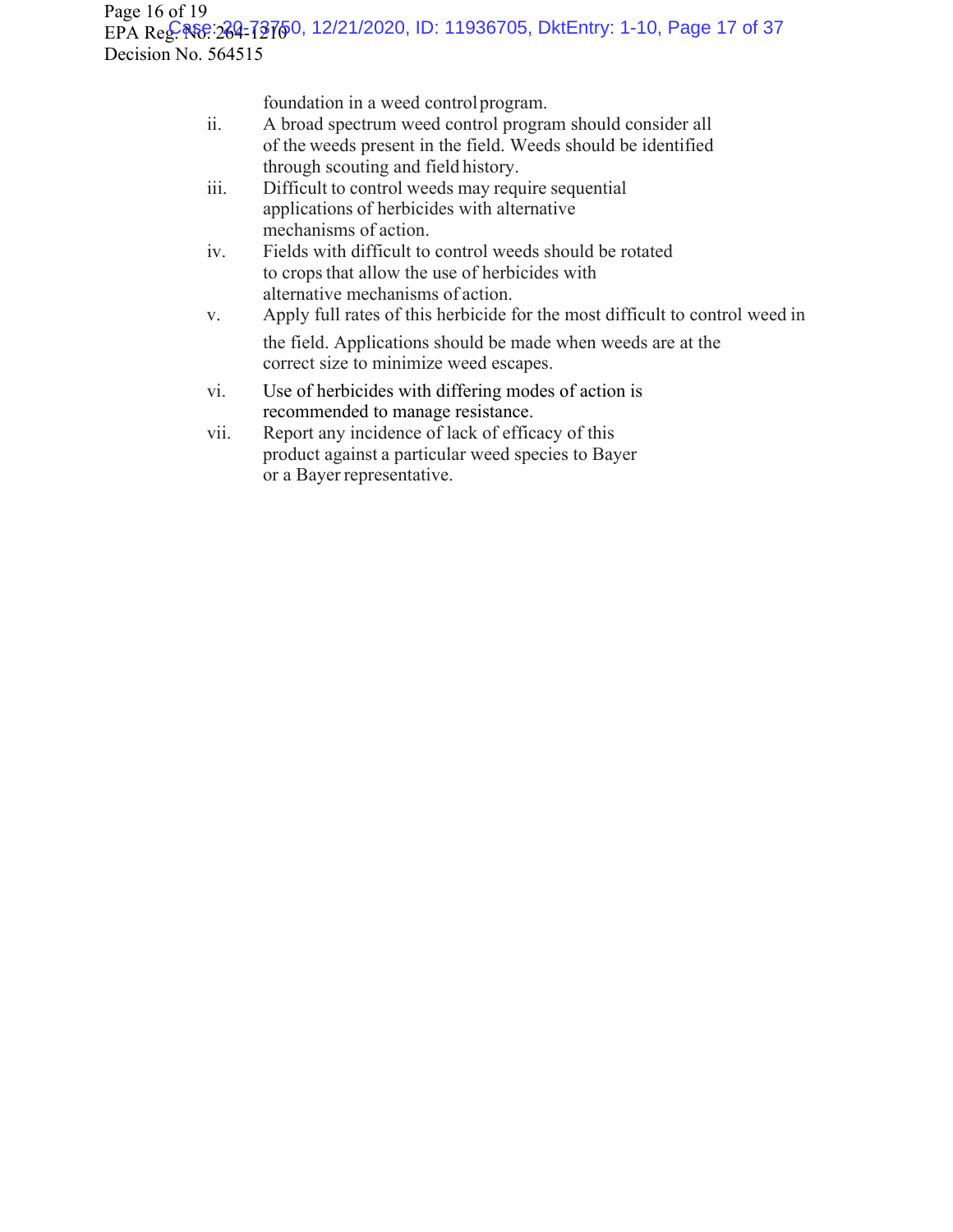Page 17 of 19 EPA Reg. No. 264-73750, 12/21/2020, ID: 11936705, DktEntry: 1-10, Page 18 of 37 Decision No. 564515

# **Appendix E**

Testing of Tank Mix Volatility-Reduction Adjuvants/Buffering Adjuvants Properties

Products proposed as [volatility-reduction adjuvants/buffering adjuvants] may be added to the list of approved products on http://XtendiMaxapplicationrequirements.com website if found, based upon such testing, that the Test Mixture results in a humidome airborne dicamba concentration are comparable to or less than the established Testing Standard as defined below.

Testing Conditions

Humidome test using conditions based on ASTM STP1587\* , such as those outlined below. Testing is not required to be performed to GLP standards, but are expected to be well documented and validated, with associated record retention for potential future reference.

Testing Standard: [Dicamba Product] + Roundup PowerMAX + VaporGrip Xtra or Sentris  $(0.5$  lb a.e./A + 1.125 lb a.e. glyphosate/A + XXX use rate)

 Test Mixture: [Dicamba Product] + Roundup PowerMAX + Buffering Adjuvant  $(0.5$  lb a.e. dicamba/A + 1.125 lb a.e. glyphosate/A + XXX use rate) Water carrier rate: 15 GPA Normal plastic humidome as specified in ASTM STP1587

Treated substrate: soil/soil blend as specified in ASTM STP1587 with 12-22% moisture

Temperature:  $35 \pm 5^{\circ}$  C Relative humidity:  $40 \pm 5\%$  RH

Sample collection duration: 24 hours

Air sampling rate: 1.5-3.0 L/min

Air sampling filter: any substrate validated to capture >95% of dicamba (*e.g.*, fiberglass mesh +  $\cot$ ton pad, cellulose + PUF, MCE)

Replications: 3 minimum

Analysis: A one-tail (upper-bound) t-test ( $\alpha = 0.10$ ) performed for all test mixtures relative to testing standard.

Passing result: If the Test Mixture mean was not statistically greater than that of the Testing Standard, then the [volatilityreduction adjuvant/buffering adjuvant] in the Test Mixture demonstrated the ability to reduce volatility equivalent to or better than that of [VaporGrip Xtra/Sentris].

<sup>\*</sup> Gavlick, W.K., D.R. Wright, A. MacInnes, J.W. Hemminghaus, J.K. Webb, V.I. Yermolenka, W. Su. 2016. A Method to Determine the Relative Volatility of Auxin Herbicide Formulations, Pesticide Formulation and Delivery Systems: 35th Volume, ASTM STP1587. pp. 24-32G. R. Goss, Ed. ASTM International, West Conshohocken, PA.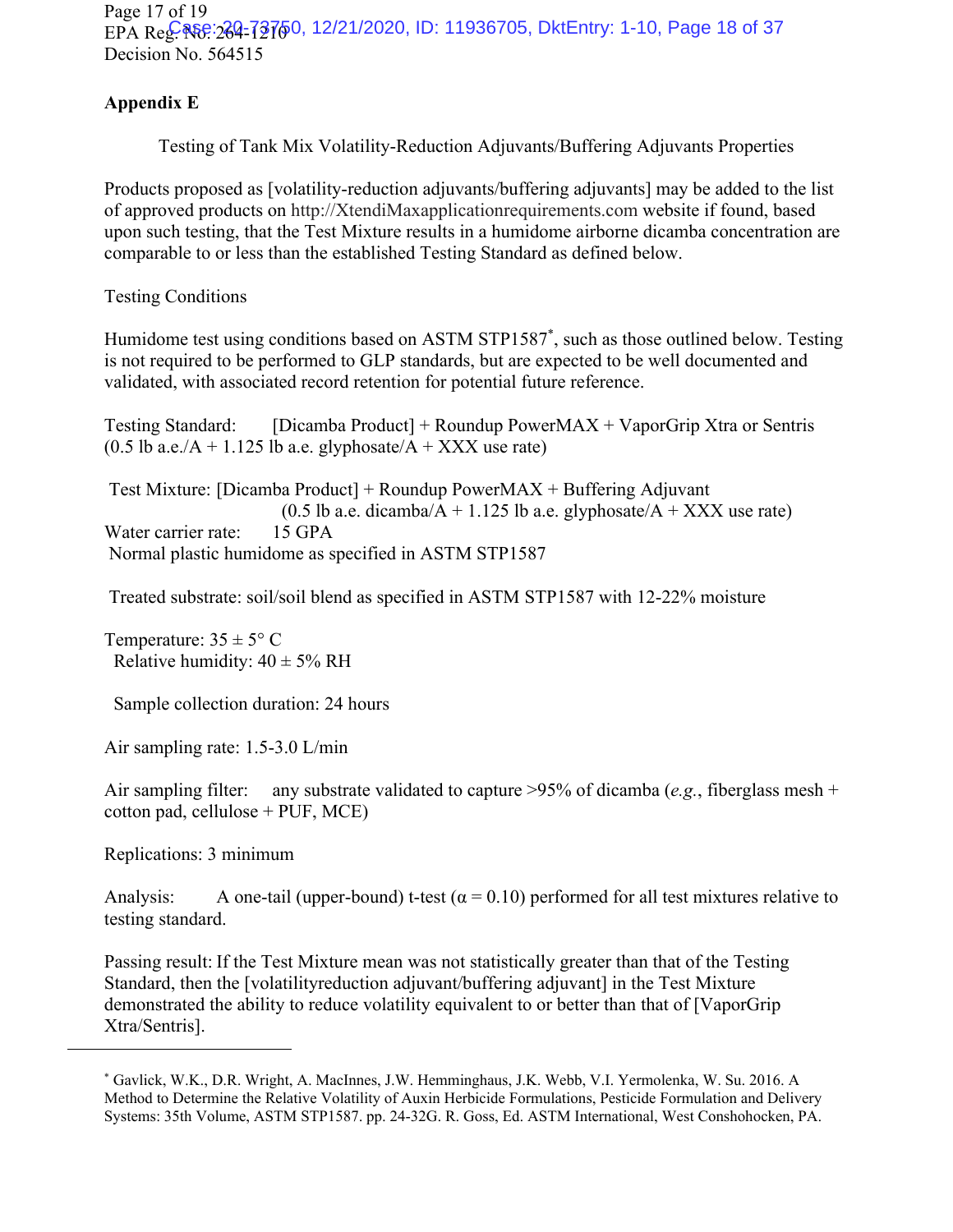Page 18 of 19 EPA Reg. No. 264-73750, 12/21/2020, ID: 11936705, DktEntry: 1-10, Page 19 of 37 Decision No. 564515

#### **Appendix F**

Protocol for Testing of Hooded Sprayers to Qualify for Reduced Downwind Spray Buffer Distances when Applying XtendiMax with VaporGrip Technology

Hooded sprayers proposed for in-crop (over-the-top) dicamba applications may be added to the list of qualified hooded sprayers on http://XtendiMaxapplicationrequirements.com website if found, based upon such testing, that it reduces the spray drift of dicamba to a level that is equivalent to or less than that from the established baseline hooded sprayer as defined below.

#### Testing Conditions

Testing is to be conducted in an Ambient Breeze Tunnel (ABT) controlled environment wind tunnel using the conditions outlined below, with guidance from US EPA  $(2016)^1$ . A section of a hooded sprayer must be placed in the tunnel with the boom length perpendicular to the wind direction. Absorbent pads must line the floor of the ABT to prevent droplet bounce. Dicamba deposition samples must be collected at pre-determined distances downwind from the sprayer. After a 2-minute clear-out period, samples must be retrieved from the farthest to the closest distances relative to the sprayer for subsequent



residue analysis to quantify dicamba deposition. Testing conditions are established herein with the express purpose of producing and comparing drift deposition curves between a baseline and a proposed hooded sprayer and are therefore not intended to be representative of field conditions.

Testing is not required to be performed to GLP standards but is expected to be well-documented and validated, with associated record retention for potential future reference. Results of testing must include a certification indicating whether the study was performed pursuant to this protocol and any deviations from it, and a conclusion stating whether the product tested meets the Passing Result criterion specified below.

| Spray components:          | $Clarity^{\circledR}$ + Induce<br>$(0.5$ lb a.e./A + 0.25% v/v)                                                                                                                                                                                               |
|----------------------------|---------------------------------------------------------------------------------------------------------------------------------------------------------------------------------------------------------------------------------------------------------------|
| Baseline hooded sprayer:   | RedBall <sup>®</sup> 642E                                                                                                                                                                                                                                     |
| Hooded sprayer tested:     | TBD                                                                                                                                                                                                                                                           |
| <b>Boom Configuration:</b> | Contain a minimum of 4 nozzles with spacing according to<br>manufacturer's use directions; fixed position; length perpendicular<br>to wind direction; rear curtain of hood 3 inches above a simulated<br>crop and, at the same boom height, above bare ground |

<sup>1</sup> United States Environmental Protection Agency. 2016. Generic Verification Protocol for Testing Pesticide Application Spray Drift Reduction Technologies for Row and Field Crops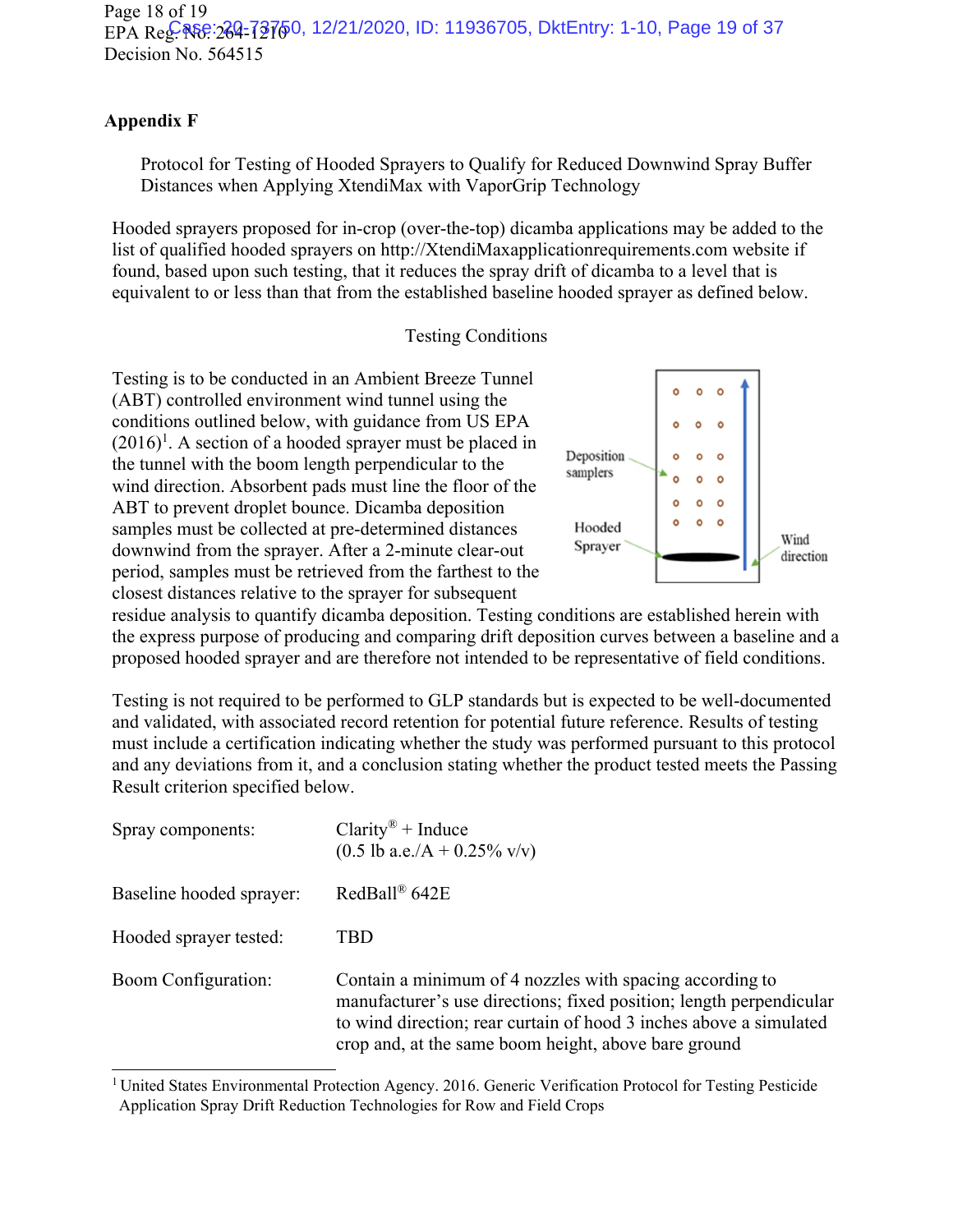| Page 19 of 19<br>EPA Reg. No. 264-1210<br>Decision No. 564515 |                                                                                                                                                                                                                                                                                                                                                                                                                                                                                                                                                                                 |
|---------------------------------------------------------------|---------------------------------------------------------------------------------------------------------------------------------------------------------------------------------------------------------------------------------------------------------------------------------------------------------------------------------------------------------------------------------------------------------------------------------------------------------------------------------------------------------------------------------------------------------------------------------|
| Nozzle/pressure:                                              | TT 11003 at 50 psi                                                                                                                                                                                                                                                                                                                                                                                                                                                                                                                                                              |
| Spray rate:                                                   | 15 GPA                                                                                                                                                                                                                                                                                                                                                                                                                                                                                                                                                                          |
| Spray duration:                                               | 30 seconds                                                                                                                                                                                                                                                                                                                                                                                                                                                                                                                                                                      |
| Wind speed:                                                   | Minimum 10 mph                                                                                                                                                                                                                                                                                                                                                                                                                                                                                                                                                                  |
| Temperature:                                                  | $10-35$ °C                                                                                                                                                                                                                                                                                                                                                                                                                                                                                                                                                                      |
| Humidity:                                                     | 20-80%                                                                                                                                                                                                                                                                                                                                                                                                                                                                                                                                                                          |
| Deposition samplers:                                          | Filter paper on blocks 3-in above ground                                                                                                                                                                                                                                                                                                                                                                                                                                                                                                                                        |
| Number of samplers:                                           | Minimum 3 at each downwind distance                                                                                                                                                                                                                                                                                                                                                                                                                                                                                                                                             |
| Sampler distances:                                            | Minimum 6 downwind distances for analysis purposes; distances<br>should follow a geometric distribution (e.g., $2, 4, 8, 20, 30, 60,$ and 120<br>feet) and cover out to 120 feet but may vary based on study<br>considerations.                                                                                                                                                                                                                                                                                                                                                 |
| Drift simulations:                                            | Minimum 3 per hooded sprayer                                                                                                                                                                                                                                                                                                                                                                                                                                                                                                                                                    |
| Analytical analysis:                                          | Conducted per latest version of analytical method ME-1871 or<br>another validated method <sup>2</sup>                                                                                                                                                                                                                                                                                                                                                                                                                                                                           |
| Analysis:                                                     | Appropriate non-linear and/or generalized linear models will be fit to<br>the drift deposition measurements of each hooded sprayer evaluated.<br>After an appropriate model is selected, deposition estimates will be<br>made at 2, 4, 8, 20, 30, 60, and 120 feet for both the baseline and<br>proposed hooded sprayer. The boom orientation (crop canopy or bare<br>ground) that gives the highest overall deposition for the baseline<br>sprayer will be used for analysis. Deposition for the baseline hooded<br>sprayer must be determined for each day's test in the ABT. |
| Passing result:                                               | If a comparison of the deposition values for the proposed hooded<br>sprayer to the baseline hooded sprayer at 20 feet, using a one-tailed t-<br>test (assuming equal variances, upper bound, alpha= $0.10$ ), is not<br>statistically different, then the proposed hooded sprayer functions<br>equivalent to the baseline hooded sprayer.                                                                                                                                                                                                                                       |

 $^2$  A study conducted with a validated analytical method other than ME-1871 must be accompanied with a report containing the environmental chemistry method, describing in full the analytical method that was used and validated, as well as an independent laboratory validation of the method.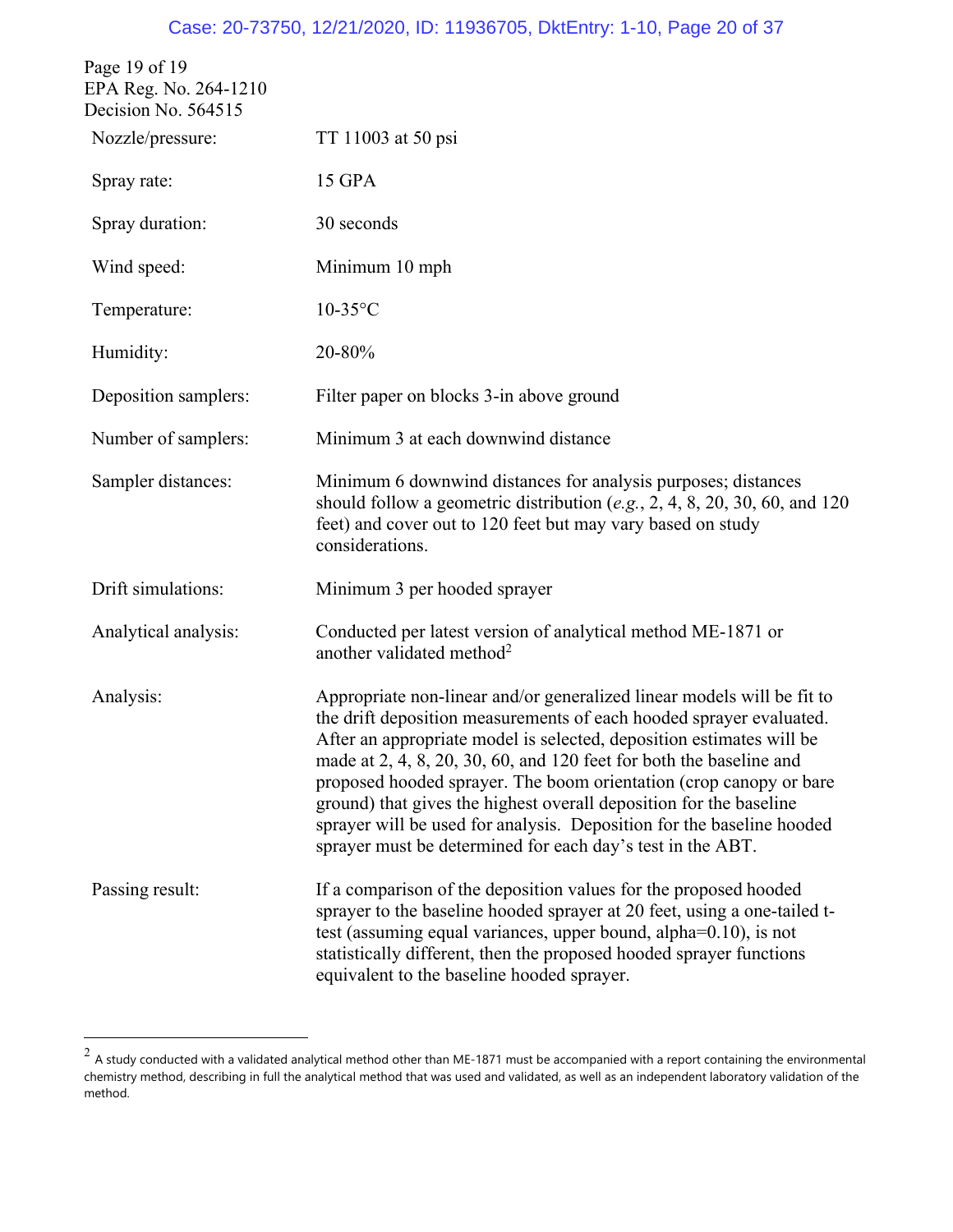Case: 20-73750, 12/21/2020, ID: 11936705, DktEntry: 1-10, Page 21 of 37



Under the Federal Insecticide, Fungicide and Rodenticide Act as amended, for the pesticide registered under

EPA Reg. No. 264-1210

#### **RESTRICTED USE PESTICIDE**

To be used by certified applicators only; NOT to be used by uncertified persons working under the supervision of a certified applicator, except that uncertified persons may transport containers.

This labeling expires on 12/20/2025. DO NOT use or distribute this product after 12/20/2025.

**DICAMBA GROUP 4 HERBICIDE** 

# **XtendiMax® With VaporGrip® Technology**

# **ABN: M1768 Herbicide**

**For weed control in cotton with XtendFlex® Technology (dicamba-tolerant cotton) and soybean with Roundup Ready 2 Xtend® Technology or XtendFlex® Technology (dicamba-tolerant soybean).** 

XtendiMax® With VaporGrip® Technology is approved by U.S. EPA for use in dicamba-tolerant cotton and dicamba-tolerant soybeans only in the following states, subject to county restrictions as noted: Alabama, Arkansas, Arizona, Colorado, Delaware, Florida (excluding Palm Beach County), Georgia, Illinois, Indiana, Iowa, Kansas, Kentucky, Louisiana, Maryland, Michigan, Minnesota, Mississippi, Missouri, Nebraska, New Jersey, New Mexico, New York, North Carolina, North Dakota, Oklahoma, Ohio, Pennsylvania, South Carolina, South Dakota, Tennessee (excluding Wilson County), Texas, Virginia, West Virginia, Wisconsin.

Check the registration status of each product in each state before using.

| <b>ACTIVE INGREDIENT: Dicamba</b>                                                                              |  |
|----------------------------------------------------------------------------------------------------------------|--|
|                                                                                                                |  |
|                                                                                                                |  |
|                                                                                                                |  |
| *Contains 29.0% 3,6-dichloro-o-anisic acid (2.9 pounds acid equivalent per U.S. gallon or 350 grams per liter) |  |

# **EPA Reg. No. 264-RERN EPA Est. No.**

# **CAUTION KEEP OUT OF REACH OF CHILDREN**

**For MEDICAL and TRANSPORTATION Emergencies ONLY Call 24 Hours a Day 1-800-334-7577** 

**For PRODUCT USE Information Call 1-866-99BAYER (1-866-992-2937)** 

**For Incidence of Non-performance or Off-Target Movement or for Questions Regarding Buffer Requirements or Sensitive Crop Registries Call 1-844-RRXTEND (1-844-779-8363)** 

**Please refer to [back panel] [booklet] for additional precautionary statements and directions for use. [Note to reviewer: Location of additional precautionary statements and directions for use will vary between those listed, depending on container type/size.]** 

#### **Net Contents:**

| <b>FIRST AID</b> |                                                                                                                                                                                                                                        |  |
|------------------|----------------------------------------------------------------------------------------------------------------------------------------------------------------------------------------------------------------------------------------|--|
| IF IN EYES:      | Hold eye open and rinse slowly and gently with water for 15 to 20 minutes.<br>Remove contact lenses, if present, after the first 5 minutes, then continue rinsing eye.<br>Call a poison control center or doctor for treatment advice. |  |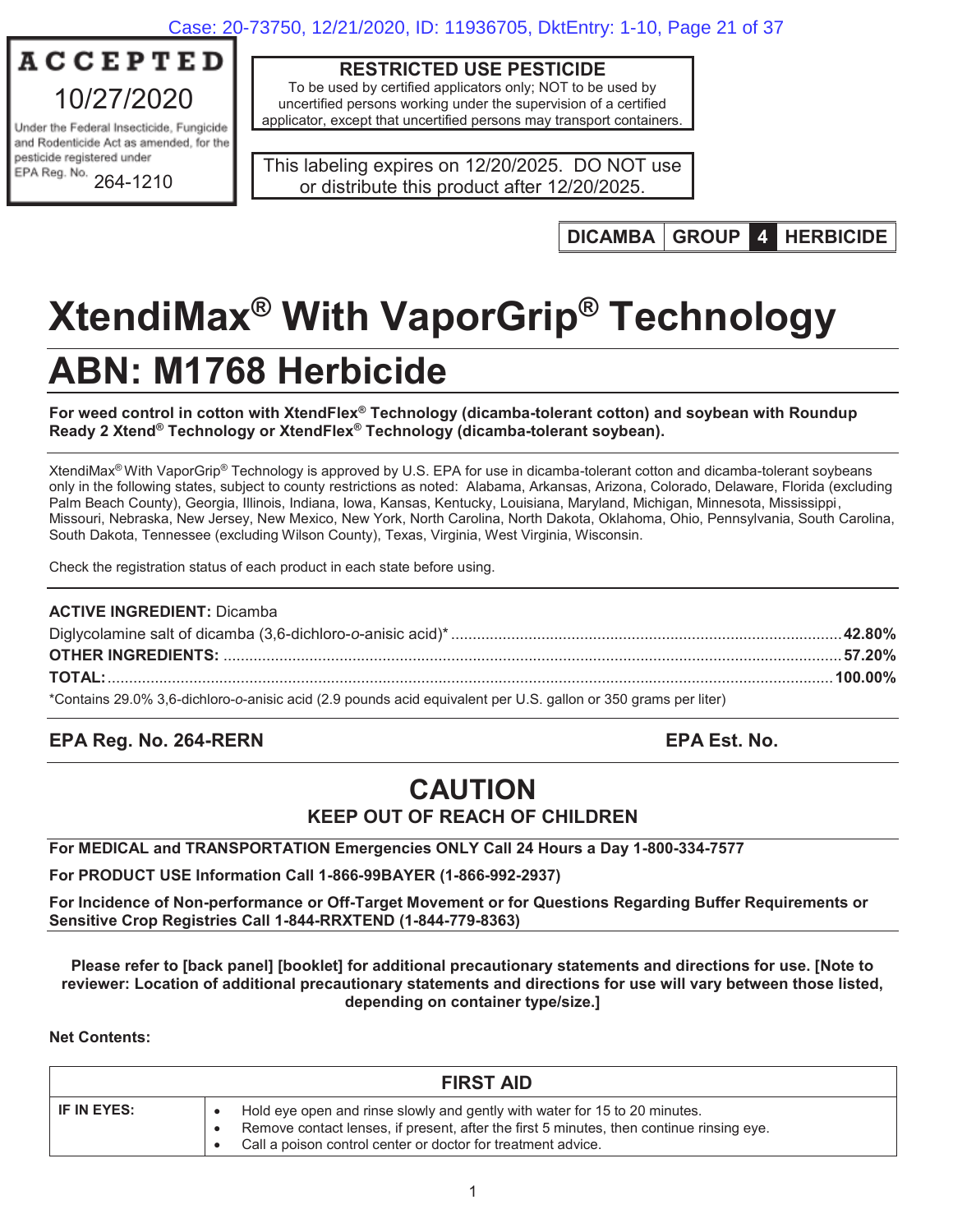# Case: 20-73750, 12/21/2020, ID: 11936705, DktEntry: 1-10, Page 22 of 37

| <b>IF SWALLOWED:</b>                     | Call a poison control center or doctor immediately for treatment advice.<br>Have person sip a glass of water if able to swallow.<br>DO NOT induce vomiting unless told to do so by a poison control center or doctor.<br>DO NOT give anything by mouth to an unconscious person. |
|------------------------------------------|----------------------------------------------------------------------------------------------------------------------------------------------------------------------------------------------------------------------------------------------------------------------------------|
| <b>IF ON SKIN OR</b><br><b>CLOTHING:</b> | Take off contaminated clothing.<br>Rinse skin immediately with plenty of water for 15 to 20 minutes.<br>Call a poison control center or doctor for treatment advice.                                                                                                             |

**In case of emergency, call the toll-free Bayer Emergency Response telephone number: 1-800-334-7577. Have the product container or label with you when calling a poison control center or doctor or when going for treatment.** 

# **PRECAUTIONARY STATEMENTS**

# **HAZARDS TO HUMANS AND DOMESTIC ANIMALS**

#### **CAUTION**

- x Causes moderate eye irritation*.*
- Avoid contact with eyes or clothing.

# **PERSONAL PROTECTIVE EQUIPMENT (PPE)**

**All mixers, loaders, applicators, and other handlers must wear:**

Long-sleeved shirt and long pants

- Waterproof gloves
- Shoes plus socks

Follow the manufacturer's instructions for cleaning and maintaining PPE. If no such instructions for washables exist, use detergent and hot water. Keep and wash PPE separately from other laundry.

# **ENGINEERING CONTROLS**

When handlers use closed systems, or enclosed cabs in a manner that meets the requirements listed in the Worker Protection Standard (WPS) for agricultural pesticides [40 CFR 170.240 (d) (4-6)], the handler PPE requirements may be reduced or modified as specified in the WPS.

IMPORTANT: When reduced PPE is worn because a closed system is being used, handlers must be provided all PPE specified above for "all mixers, loaders, applicators, and other handlers" and have such PPE immediately available for use in an emergency, such as a spill or equipment breakdown.

# **USER SAFETY RECOMMENDATIONS**

User should:

- Wash thoroughly with soap and water after handling and before eating, drinking, chewing gum, using tobacco, or using the toilet.
- Remove clothing/PPE immediately if pesticide gets inside. Then wash thoroughly and put on clean clothing.
- Remove PPE immediately after handling this product. Wash the outside of gloves before removing. As soon as possible, wash thoroughly and change into clean clothing.

# **ENVIRONMENTAL HAZARDS**

DO NOT apply directly to water, or to areas where surface water is present, or to intertidal areas below the mean high-water mark. DO NOT contaminate water when disposing of equipment washwaters or rinsate. Apply this product only as directed on the label.

**Ground Water Advisory:** This chemical is known to leach through soil into ground water under certain conditions as a result of agricultural use. Use of this chemical in areas where soils are permeable, particularly where the water table is shallow, may result in ground water contamination.

## **GROUND AND SURFACE WATER PROTECTION**

**Point source contamination:** To prevent point source contamination, DO NOT mix or load this pesticide product within 50 feet of wells (including abandoned wells and drainage wells), sink holes, perennial or intermittent streams and rivers, and natural or impounded lakes and reservoirs. DO NOT apply pesticide product within 50 feet of wells. This setback does not apply to properly capped or plugged abandoned wells and does not apply to impervious pad or properly diked mixing/loading areas as described below.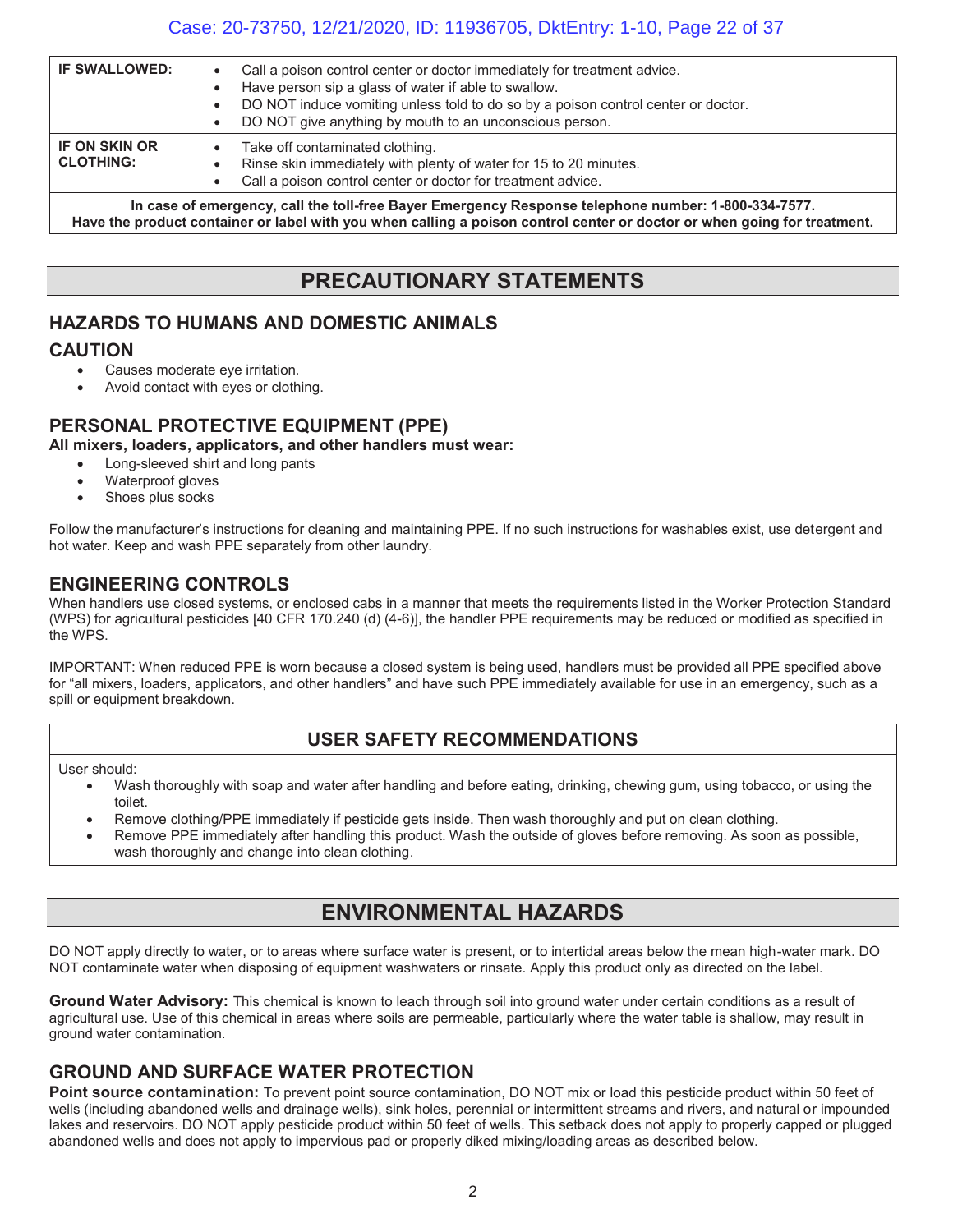## Case: 20-73750, 12/21/2020, ID: 11936705, DktEntry: 1-10, Page 23 of 37

Mixing, loading, rinsing, or washing operations performed within 50 feet of a well are allowed only when conducted on an impervious pad constructed to withstand the weight of the heaviest load that may be on or move across the pad. The pad must be self-contained to prevent surface water flow over or from the pad. The pad capacity must be maintained at 110% that of the largest pesticide container or application equipment used on the pad and have sufficient capacity to contain all product spills, equipment or container leaks, equipment washwaters, and rainwater that may fall on the pad. The containment capacity does not apply to vehicles delivering pesticide shipments to the mixing/loading site. States may have in effect additional requirements regarding wellhead setbacks and operational containment.

Care must be taken when using this product to prevent: a) back siphoning into wells, b) spills, or c) improper disposal of excess pesticide, spray mixtures, or rinsates. Check valves or anti-siphoning devices must be used on all mixing equipment.

**Movement by surface runoff or through soil:** DO NOT apply under conditions that favor runoff. DO NOT apply if soil is saturated with water or when rainfall that may exceed soil field capacity is forecasted to occur within 48 hours.

Under some conditions, dicamba has the potential for runoff several days after application. Poorly draining, wet, or erodible soils with readily visible slopes toward adjacent sensitive areas are more prone to produce runoff. When used on erodible soils, best management practices for minimizing runoff should be employed. Consult your local Soil Conservation Service for recommendations in your use area.

Ground water contamination may occur in areas where soils are permeable or coarse and ground water is near the surface. DO NOT apply to impervious substrates such as paved or highly compacted surfaces in areas with high potential for ground water contamination. DO NOT apply to soils classified as sand with less than 3% organic matter and where ground water depth is shallow.

**Movement by water erosion of treated soil:** DO NOT apply or incorporate this product through any type of irrigation equipment nor by flood or furrow irrigation. Ensure treated areas have received at least one-half inch rainfall (or irrigation) before using tailwater for subsequent irrigation of other fields.

# **PROTECTING ENDANGERED SPECIES / PESTICIDE USE LIMITATION AREAS**

The use of any pesticide in a manner that may kill or otherwise harm an endangered species or adversely modify their habitat is a violation of federal law. Use of this product in a manner inconsistent with its labeling may pose a hazard to endangered or threatened species. **When using this product, you must follow the measures contained in the Endangered Species Protection Bulletin for the area in which you are applying the product.** To obtain Bulletins, no more than six months before using this product, consult https://www.epa.gov/endangered-species/bulletins-live-two-view-bulletins or call 1-844-447-3813. You must use the Bulletin valid for the month in which you will apply the product.

It is a Federal offense to use any pesticide in a manner that results in the death of an endangered species.

# **PHYSICAL OR CHEMICAL HAZARDS**

DO NOT store or heat near oxidizing agents as a hazardous chemical reaction may occur.

# **DIRECTIONS FOR USE**

# **RESTRICTED USE PESTICIDE**

**Only for retail sale to and use by Certified Applicators. NOT to be used by uncertified persons working under the supervision of a certified applicator, except that uncertified persons may transport containers.** 

**It is a violation of Federal law to use this product in any manner inconsistent with its labeling. This labeling must be in the user's possession during application. Read the entire label before using this product.** 

DO NOT apply this product in a way that will contact workers or other persons, either directly or through drift. Only protected handlers may be in the area during application. For any requirements specific to your State or Tribe, consult the agency responsible for pesticide regulation.

**For important crop safety information, refer to the "Specific Use Directions" section for each crop.** 

## **AGRICULTURAL USE REQUIREMENTS**

Use this product only in accordance with its labeling and with the Worker Protection Standard, 40 CFR part 170. This standard contains requirements for the protection of agricultural workers on farms, forests, nurseries, and greenhouses and of handlers of agricultural pesticides. It contains requirements for training, decontamination, and emergency assistance. It also contains specific instructions and exceptions pertaining to the statements on this label about Personal Protective Equipment (PPE), notification to workers, and restricted-entry intervals. The requirements in this box only apply to uses of this product that are covered by the Worker Protection Standard.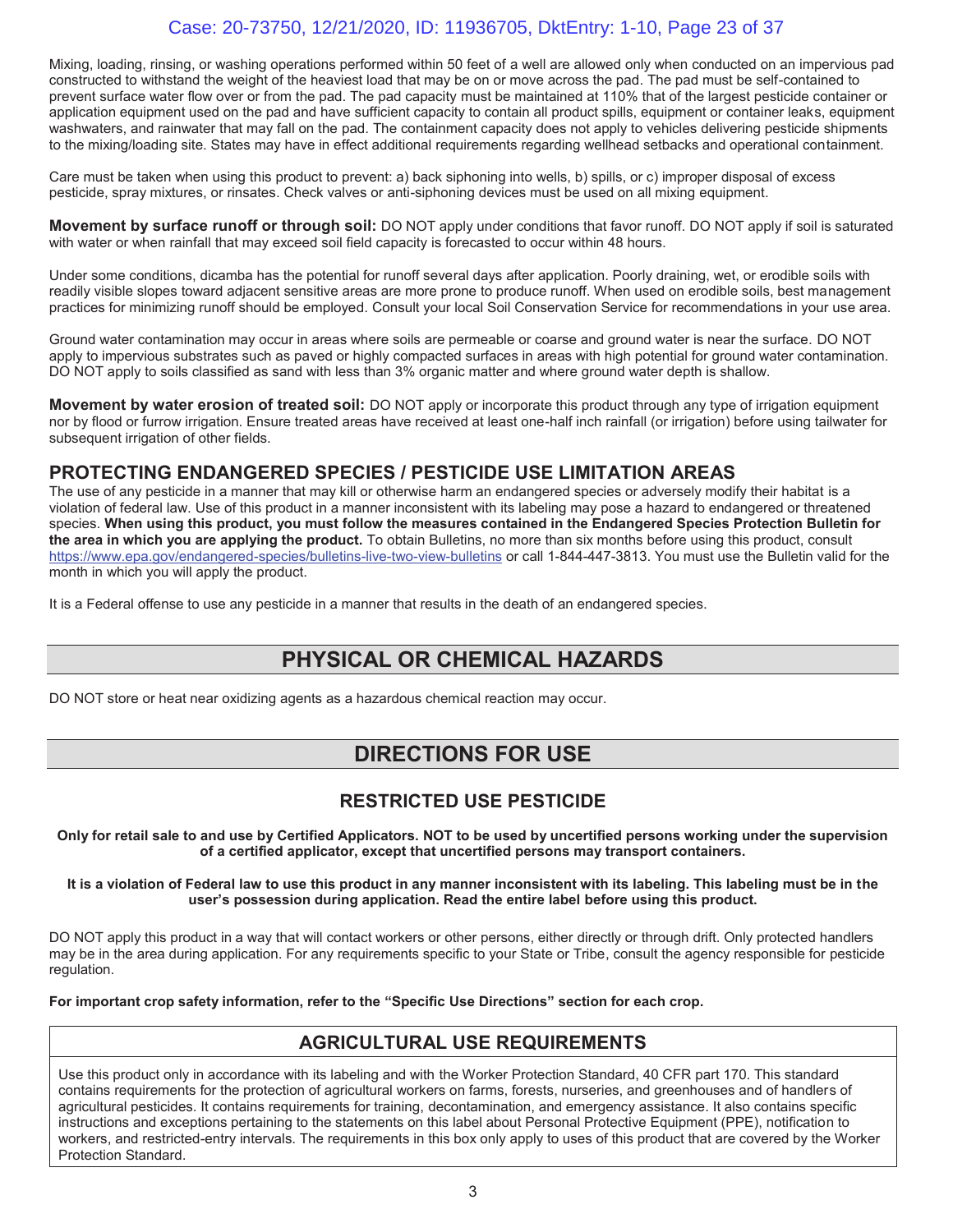DO NOT enter or allow worker entry into treated areas during the restricted-entry interval **(REI) of 24 hours.** 

**PPE required for early entry to treated areas that is permitted under the Worker Protection Standard and that involves contact with anything that has been treated, such as plants, soil, or water is:**

- Coveralls worn over short-sleeved shirt and short pants
- x Chemical-resistant footwear plus socks
- Waterproof gloves
- Chemical-resistant headgear for overhead exposure
- Protective eyewear

## **PRODUCT INFORMATION**

XtendiMax® With VaporGrip® Technology is:

- a water-soluble formulation intended for control and suppression of many annual, biennial, and perennial broadleaf weeds listed in the "Weeds Controlled or Suppressed" section of this label. This product may be used for control of these weeds in cotton with XtendFlex<sup>®</sup> Technology and soybean with Roundup Ready 2 Xtend<sup>®</sup> Technology or XtendFlex<sup>®</sup> Technology.
- a contact, systemic herbicide, with limited soil activity on small seeded broadleaf weeds, including waterhemp, lambsquarters, and Palmer pigweed.
- readily absorbed by plants through shoot and root uptake, translocates throughout the plant's system, and accumulates in areas of active growth. XtendiMax® With VaporGrip® Technology interferes with plant growth hormones (auxins) resulting in death of many broadleaf weeds.

Additional state restrictions and requirements may apply. The user must comply with any additional state requirements and restrictions.

Refer to the specific use directions and restrictions in each crop table. Follow all requirements and restrictions on www.xtendimaxapplicationrequirements.com.

# **APPLICATION REQUIREMENTS OVERVIEW**

Read and follow all applicable restrictions, precautions, and directions on the container label and booklet and at www.xtendimaxapplicationrequirements.com. For product questions or inquiries and/or to report any nonperformance of this product against any particular weed species, call 1-844-RRXTEND (1-844-779-8363). It is recommended that the certified applicator visit www.xtendimaxapplicationrequirements.com to obtain a copy of the Overview of Application Requirements for reference prior to and during application.

| <b>REQUIREMENTS</b>                                                                                                                                                                                                                                                                                                                                                                                                                                                                                                                                                                                                                                                |   | <b>LABEL SECTIONS</b>                                           |
|--------------------------------------------------------------------------------------------------------------------------------------------------------------------------------------------------------------------------------------------------------------------------------------------------------------------------------------------------------------------------------------------------------------------------------------------------------------------------------------------------------------------------------------------------------------------------------------------------------------------------------------------------------------------|---|-----------------------------------------------------------------|
| <b>Mandatory Training:</b><br>Prior to applying, applicator must complete dicamba-specific training. Only certified<br>□<br>applicators may apply this product; NOT to be used by uncertified persons working<br>under the supervision of a certified applicator, except that uncertified persons may<br>transport containers.                                                                                                                                                                                                                                                                                                                                     | ⋗ | Training (pp. 5-6)                                              |
| <b>Record Keeping:</b><br>Records must be created within 72 hours of every application. Records must be kept<br>□<br>for a period of two years.                                                                                                                                                                                                                                                                                                                                                                                                                                                                                                                    | ➤ | Record Keeping (p. 6)                                           |
| <b>Application:</b><br>For EVERY application of XtendiMax <sup>®</sup> With VaporGrip <sup>®</sup> Technology, an approved<br>$\Box$<br>Volatility Reduction Adjuvant (VRA) must be included in the spray solution. An<br>approved Drift Reduction Adjuvant (DRA) must also be included in the spray<br>solution, unless otherwise indicated on<br>www.xtendimaxapplicationrequirements.com. Refer to the website for a list of<br>approved DRAs and VRAs.                                                                                                                                                                                                         | ➤ | Tank Mix Partners (p. 9)                                        |
| Rate and Timing: Apply 22 fluid ounces per acre (0.5 lb. a.e. dicamba) for any single<br>$\Box$<br>pre-emergent or in-crop application in:<br>Cotton with XtendFlex <sup>®</sup> Technology up to and including July 30 (DO NOT apply<br>$\circ$<br>after July 30 regardless of growth stage), and<br>Soybean with Roundup Ready 2 Xtend® Technology or XtendFlex® Technology<br>$\Omega$<br>up to and including June 30. Applications occurring after R1 are prohibited as<br>crop response may occur and in no event can applications be made after June<br>30 regardless of growth stage.<br>For details, see the "Specific Use Directions" section.<br>$\circ$ | ⋗ | Specific Use Directions (pp. 12-14)                             |
| Spray volume: Apply in a minimum of 15 gallons of spray solution per acre.<br>□<br>Tank mixing: Use only approved tank-mix partners found at<br>П<br>www.xtendimaxapplicationrequirements.com.                                                                                                                                                                                                                                                                                                                                                                                                                                                                     |   | Specific Use Directions (pp. 12-14)<br>Tank Mix Partners (p. 9) |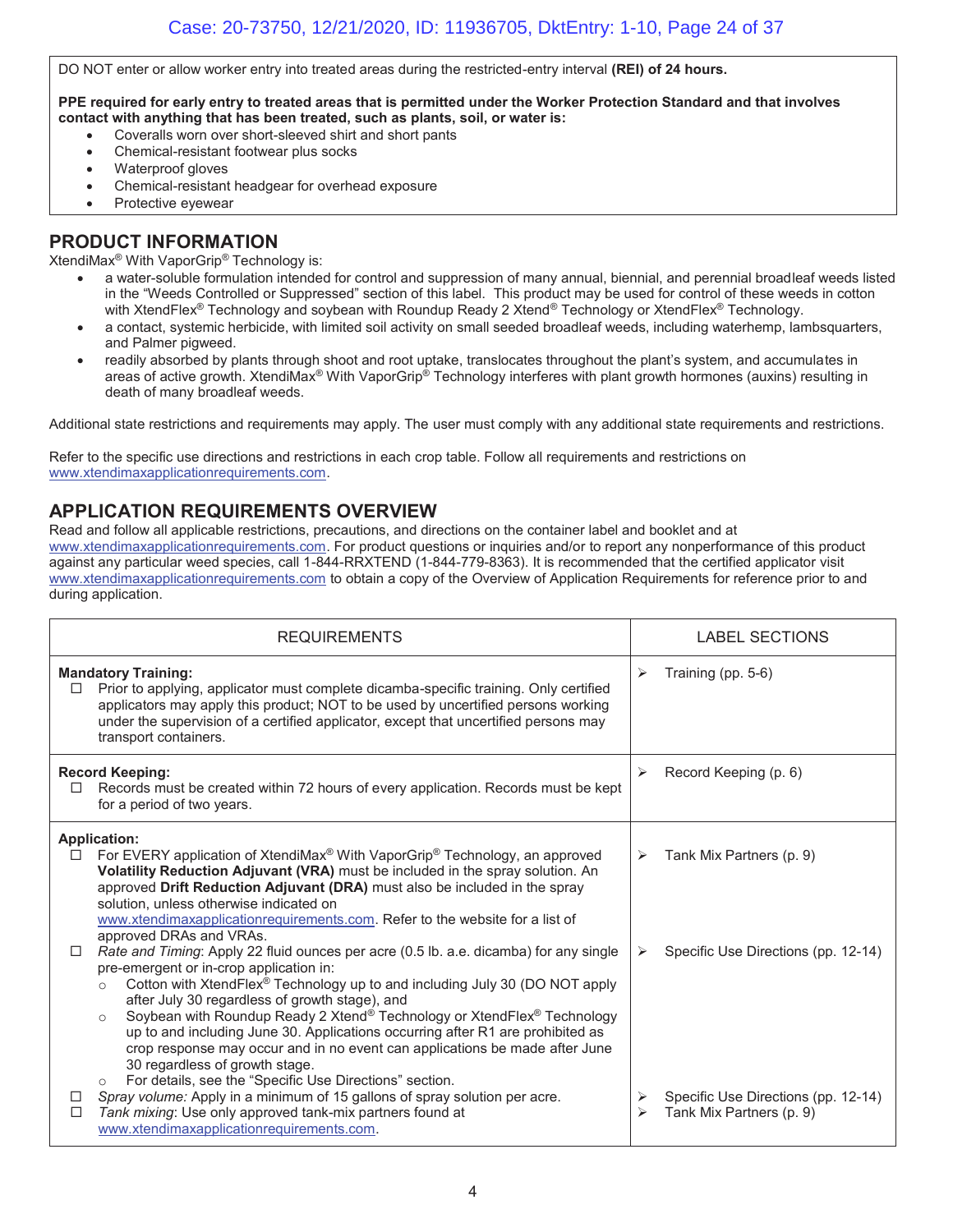|                        | Refer to all product labels to determine mix order or perform a mix compatibility<br>$\circ$<br>test.                                                                                                                                                                                                                                                                                                                                                                                  |                       |                                                                                                                                |
|------------------------|----------------------------------------------------------------------------------------------------------------------------------------------------------------------------------------------------------------------------------------------------------------------------------------------------------------------------------------------------------------------------------------------------------------------------------------------------------------------------------------|-----------------------|--------------------------------------------------------------------------------------------------------------------------------|
| п<br>□<br>$\perp$<br>□ | <b>Application Equipment:</b><br>Spray system equipment cleanout: Ensure entire sprayer system is properly cleaned<br>before and after application.<br>Nozzles: Use only approved nozzles within specified pressures found at<br>www.xtendimaxapplicationrequirements.com.<br>Spray boom height: Maximum boom height is 24 inches above target pest or crop<br>canopy.<br>Ground speed: DO NOT exceed 15 mph.                                                                          | ➤                     | Equipment Requirements (pp. 7-8)                                                                                               |
| □<br>□<br>□            | <b>Environmental Conditions:</b><br>Wind speed: Apply when wind speed, measured at boom height, is 3-10 mph.<br><i>Inversions:</i> DO NOT spray during an inversion; only spray between one hour after<br>sunrise and two hours before sunset.<br>Rainfall: DO NOT apply this product if rain that may exceed soil field capacity and<br>result in soil runoff is forecasted in the next 48 hours.                                                                                     | ➤                     | Environmental Requirements (p. 7)                                                                                              |
| □<br>□<br>$\Box$       | <b>Downwind Requirements:</b><br>Sensitive crops and certain plants downwind: DO NOT apply if sensitive crops<br>and/or certain plants, as defined below in this label, are planted on an adjacent<br>downwind field or area.<br>Downwind buffer: After determining no adjacent sensitive crops and/or certain plants<br>are downwind, maintain a 240-ft downwind buffer.<br>Endangered species: Consult Endangered Species Protection Bulletins for ESA<br>counties and restrictions. | ⋗<br>➤<br>➤           | Adjacent Sensitive Crops and<br>Certain Plants (p. 8)<br>Buffer Requirements (p. 8)<br>Protecting Endangered Species (p.<br>3) |
| □                      | <b>Drift Reduction Technology:</b><br>See "Optional Use of Drift Reduction Technology" section for details on application<br>requirements and the potential to qualify for reduced use restrictions.                                                                                                                                                                                                                                                                                   | $\blacktriangleright$ | Optional Use of Drift Reduction<br>Technology (pp. 8-9)                                                                        |

## **USE RESTRICTIONS**

- DO NOT USE ANY TANK MIX PRODUCT OR ANY NOZZLE AND PRESSURE COMBINATION WITH XTENDIMAX® WITH VAPORGRIP® TECHNOLOGY THAT IS NOT IDENTIFIED ON THE LIST OF APPROVED PRODUCTS FOUND AT www.xtendimaxapplicationrequirements.com.
- DO NOT TANK MIX AMMONIUM SULFATE (AMS) WITH THIS PRODUCT.
- DO NOT EXCEED 88 FLUID OUNCES (2 POUNDS ACID EQUIVALENT (A.E.) DICAMBA) OF XTENDIMAX<sup>®</sup> WITH VAPORGRIP® TECHNOLOGY PER ACRE PER YEAR.
- DO NOT EXCEED 88 FLUID OUNCES (2 POUNDS A.E. DICAMBA) PER ACRE PER YEAR FROM ALL DICAMBA APPLICATIONS IF MORE THAN ONE DICAMBA-CONTAINING PRODUCT IS APPLIED TO THE SAME SITE WITHIN THE SAME YEAR.
- DO NOT MAKE APPLICATION OF THIS PRODUCT IF RAIN IS EXPECTED IN THE NEXT 48 HOURS THAT MAY EXCEED SOIL FIELD CAPACITY AND RESULT IN SOIL RUNOFF.
- DO NOT APPLY THROUGH ANY TYPE OF IRRIGATION EQUIPMENT. DO NOT TREAT IRRIGATION DITCHES OR WATER USED FOR CROP IRRIGATION OR DOMESTIC PURPOSES.
- DO NOT APPLY TO CROPS UNDER STRESS DUE TO LACK OF MOISTURE. HAIL DAMAGE, FLOODING, HERBICIDE INJURY, MECHANICAL INJURY, INSECTS, OR WIDELY FLUCTUATING TEMPERATURES AS INJURY MAY RESULT.
- DO NOT APPLY THIS PRODUCT IF SENSITIVE CROPS AND CERTAIN PLANTS ARE PLANTED ON AN ADJACENT DOWNWIND FIELD OR AREA.
- DO NOT APPLY THIS PRODUCT AERIALLY.
- Restricted Entry Interval (REI): 24 hours.

## **USE PRECAUTIONS**

- In case material is released or spilled: dike and contain the spill with inert material (sand, earth, etc.) and transfer liquid and solid diking material to separate containers for disposal. Remove contaminated clothing and wash affected skin areas with soap and water. Wash clothing before re-use. Keep the spill out of all sewers and open bodies of water.
- Rainfast period: This product is rainfast four (4) hours after application to most weed species. Rainfall or irrigation occurring within four (4) hours after application may necessitate retreatment or may otherwise result in reduced weed control.

#### **TRAINING**

Prior to using this product, users must complete dicamba-specific training to obtain certification. Once completed, dicamba-specific training is then required every other year for all users of this product. If state-specific training is required by the state where the applicator intends to apply this product, the applicator must complete training from the state or state-authorized provider. Otherwise, the applicator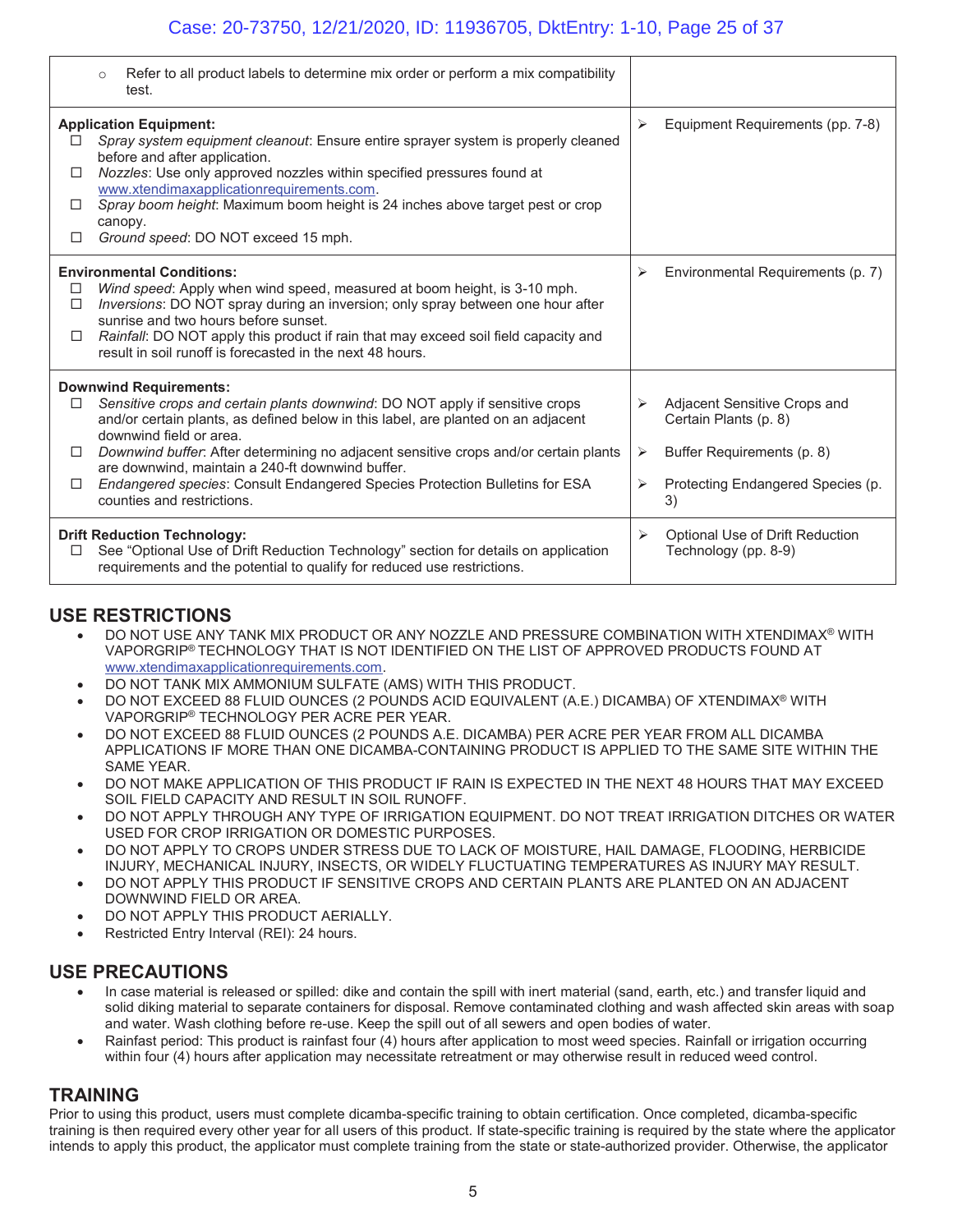#### Case: 20-73750, 12/21/2020, ID: 11936705, DktEntry: 1-10, Page 26 of 37

may complete dicamba-specific training provided either by the state/state-authorized provider or by a registrant of a dicamba product approved for in-crop use with dicamba-tolerant crops.

# **RECORD KEEPING**

The following records must be generated as soon as practical but **no later than 72 hours after application**. The certified applicator must keep these records for a period of **two years**. Records must be made available to State Pesticide Control Official(s), USDA, and EPA upon request. See www.xtendimaxapplicationrequirements.com for an example form summarizing record keeping requirements.

Keep records of the following items for each application of XtendiMax<sup>®</sup> With VaporGrip<sup>®</sup> Technology:

- 1. All Items required by 7 CFR Part 110 (RECORDKEEPING ON RESTRICTED USE PESTICIDES BY CERTIFIED
	- APPLICATORS), including:
		- a. The brand or product name
		- b. The EPA registration number
		- c. The total amount applied
		- d. The month, day, and year of application
		- e. The location of the application
		- f. The crop, commodity, stored product, or site of application
		- g. The size of treated area
		- h. The name of the certified applicator
		- i. The certification number of the certified applicator
	- 2. *Training*: Completion date and provider of required training and proof of completion.
	- 3. *Receipts of Purchase*: Receipts or copies for the purchase of this product.
	- 4. *Product Label*: A copy of this product label and any state special local needs label that supplements this label.
	- 5. *Sensitive Crops and Certain Plants Awareness*:
		- a. Document that a sensitive crop registry was consulted. At a minimum, documentation must include the name of the sensitive crop registry and the date it was consulted.
		- b. Record of a survey of adjacent areas documenting the sensitive crops and/or certain plants (as defined below in the "Adjacent Sensitive Crops and Certain Plants" section of this label) surrounding the field prior to application. At a minimum, records must include documentation of adjacent sensitive crops and/or certain plants and the date the survey was conducted.
	- 6. *Buffer Requirement*: Record of the buffer distance implemented as directed in the "Spray Drift Management" and "Optional Use of Drift Reduction Technology" sections of this label.
	- 7. *Start and Finish Times of Each Application*: Record of the time at which the application started and finished.
	- 8. *Application Timing*: Record of the type of application (for example: preemergence, postemergence) and the number of days after planting if postemergence.
	- 9. *Air Temperature*: Record of the air temperature in degrees Fahrenheit at the start and completion of each application.
	- 10. *Wind Speed and Direction*: Record of the wind speed and direction (the direction from which the wind is blowing) at boom height at the start and completion of each application.
	- 11. *Nozzle and Pressure*: Record of the spray nozzle manufacturer/brand, type, orifice size, and operating pressure used during each application of this product.
	- 12. *Tank Mix Products*: Record of the brand names and EPA registration numbers (if applicable) for all products that were tank mixed with this product for each application, as well as a record of the volume of each added to the tank prior to application.
	- 13. *Mandatory Volatility and Drift Reduction Adjuvants*: Receipts or copies for the purchase of an approved volatility reduction adjuvant, as well as a record of the volume added to the tank prior to application. Receipts or copies for the purchase of an approved DRA and a record of the volume added to the tank prior to application, unless otherwise indicated on www.xtendimaxapplicationrequirements.com.
	- 14. *Spray System Cleanout*: At a minimum, records must include confirmation that the spray system was clean before using this product and that the post-application cleanout was completed in accordance with the "Proper Spray System Equipment Cleanout" section of this label.

## **HERBICIDE RESISTANCE MANAGEMENT RECOMMENDATIONS**

The dicamba active ingredient in XtendiMax® With VaporGrip® Technology is a Group 4 herbicide. Any weed population may contain or develop plants naturally resistant to XtendiMax® With VaporGrip® Technology and other Group 4 herbicides. The resistant biotypes may dominate the weed population if these herbicides are used repeatedly in the same field. Appropriate resistance management strategies should be followed.

To delay herbicide resistance, take one or more of the following steps:

- Limit cultivation and/or mechanical tillage within 7 days after application, as this may result in reduced efficacy and promote regrowth of treated weeds.
- Rotate the use of XtendiMax® With VaporGrip® Technology within a growing season and among growing seasons with different herbicide groups (other than Group 4) that control the same weeds.
- Use tank mixtures with herbicides from a different herbicide Group if such use is permitted.
- Adopt an integrated weed-management program for herbicide use that includes scouting and uses historical information related to herbicide use and crop rotation and that considers tillage (or other mechanical control methods), cultural (*e.g.*, higher crop seeding rates; precision fertilizer application method and timing to favor the crop and not the weeds), biological (weedcompetitive crops or varieties), and other management practices.
- Scout after herbicide application to monitor weed populations for early signs of resistance development. Indicators of possible herbicide resistance include: (1) failure to control a weed species normally controlled by the herbicide at the dose applied,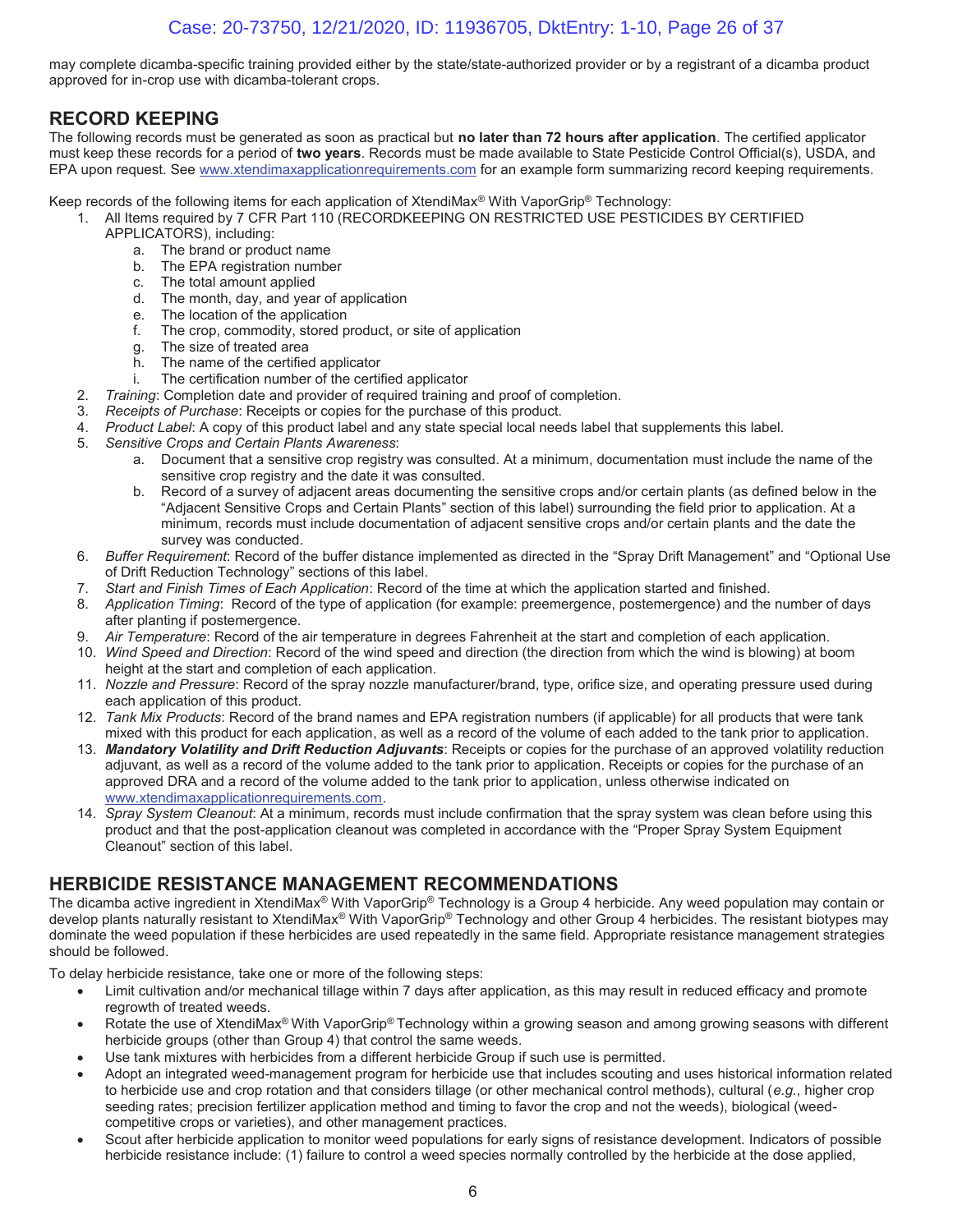# Case: 20-73750, 12/21/2020, ID: 11936705, DktEntry: 1-10, Page 27 of 37

especially if control is achieved on adjacent weeds; (2) a spreading patch of non-controlled plants of a particular weed species; (3) surviving plants mixed with controlled individuals of the same species. If resistance is suspected, prevent weed seed production in the affected area by an alternative herbicide from a different group or by a mechanical method such as hoeing or tillage. Prevent movement of resistant weed seeds to other fields by cleaning harvesting and tillage equipment when moving between fields and by planting clean seed.

- If a weed pest population continues to progress after treatment with this product, switch to another management strategy or herbicide with an effective mode of action, if available, and contact Bayer at 1-844-RRXTEND (1-844-779-8363).
- x Contact your local extension specialist or certified crop advisors for additional pesticide resistance-management and/or integrated weed-management recommendations for specific crops and weed biotypes.
- For further information or to report suspected resistance contact Bayer at 1-844-RRXTEND (1-844-779-8363).

#### **Management of Dicamba-Resistant Biotypes**

Appropriate testing is critical in order to determine if a weed is resistant to dicamba. Contact your Bayer representative to determine if resistance in any particular weed biotype has been confirmed in your area or visit www.iwilltakeaction.com or www.weedscience.org.

The following good agronomic practices can reduce the spread of confirmed dicamba-resistant biotypes, particularly if pursued as soon as signs of resistance are observed:

- If a naturally occurring resistant biotype is present in your field, this product may be tank mixed or applied sequentially with an appropriately labeled herbicide with a different mode of action to achieve control (read "Tank Mixing" section for more information).
- x Cultural and mechanical control practices (*e.g.*, crop rotation or tillage) can also be used as appropriate.
- Scout treated fields after herbicide application and control weed escapes, including resistant biotypes, before they set seed.
- Thoroughly clean equipment, as practical, for all weed seeds before leaving fields known to contain resistant biotypes.

#### **SPRAY DRIFT MANAGEMENT**

THE APPLICATOR IS RESPONSIBLE FOR AVOIDING OFF-SITE SPRAY DRIFT TO THE EXTENT CONSISTENT WITH APPLICABLE LAW. The applicator is responsible for compliance with state and local pesticide regulations, including any state or local pesticide drift regulations. DO NOT allow herbicide solution to mist, drip, drift, or splash onto desirable vegetation because severe injury or destruction to desirable broadleaf plants could result.

Applications using larger droplets reduces drift potential but will not prevent drift if the application is made improperly or under unfavorable environmental conditions. The interaction of weather-related factors and equipment must be monitored to maximize performance and on-target spray deposition. The applicator is responsible for considering all these factors when making a spray decision to the extent consistent with applicable law. BE AWARE OF NEARBY NON-TARGET SITES AND CHANGING ENVIRONMENTAL CONDITIONS (see the "Temperature Inversions" section of this label).

#### **Environmental Requirements**

#### **Wind Speed**

Wind speed must be measured in the field of application at boom height prior to and after application. Only apply when wind speed at boom height is between 3 MPH and 10 MPH during application.

#### **Temperature Inversions**

DO NOT apply this product during a temperature inversion as the off-target movement potential is high.

Applications of this product may ONLY occur one hour after sunrise through two hours before sunset. In general, temperature inversions are more likely during nighttime hours.

- Temperature inversions are characterized by increasing temperature with altitude and are common on nights with limited cloud cover and light to no wind.
- The presence of an inversion can be indicated by ground fog or, if fog is not present, by the movement of smoke from a ground source or an aircraft smoke generator. Smoke that layers and moves laterally in a concentrated cloud (under low wind conditions) indicates an inversion, while smoke that moves upward and rapidly dissipates indicates good vertical air mixing.

#### **Equipment Requirements**

DO NOT APPLY THIS PRODUCT USING AERIAL SPRAY EQUIPMENT.

#### **Nozzle Type**

To produce minimal amounts of fine spray particles, the applicator must use an approved nozzle within a specified pressure range as found at www.xtendimaxapplicationrequirements.com. DO NOT use any other nozzle and pressure combination not specifically listed on this website.

#### **Equipment Ground Speed**

DO NOT exceed a ground speed of 15 miles per hour. Select a ground speed that will deliver the desired spray volume while maintaining the desired spray pressure. Slower speeds generally result in better spray coverage and deposition on the target area. Provided the applicator can maintain the required nozzle pressure, it is recommended that tractor speed is reduced to 5 miles per hour at field edges.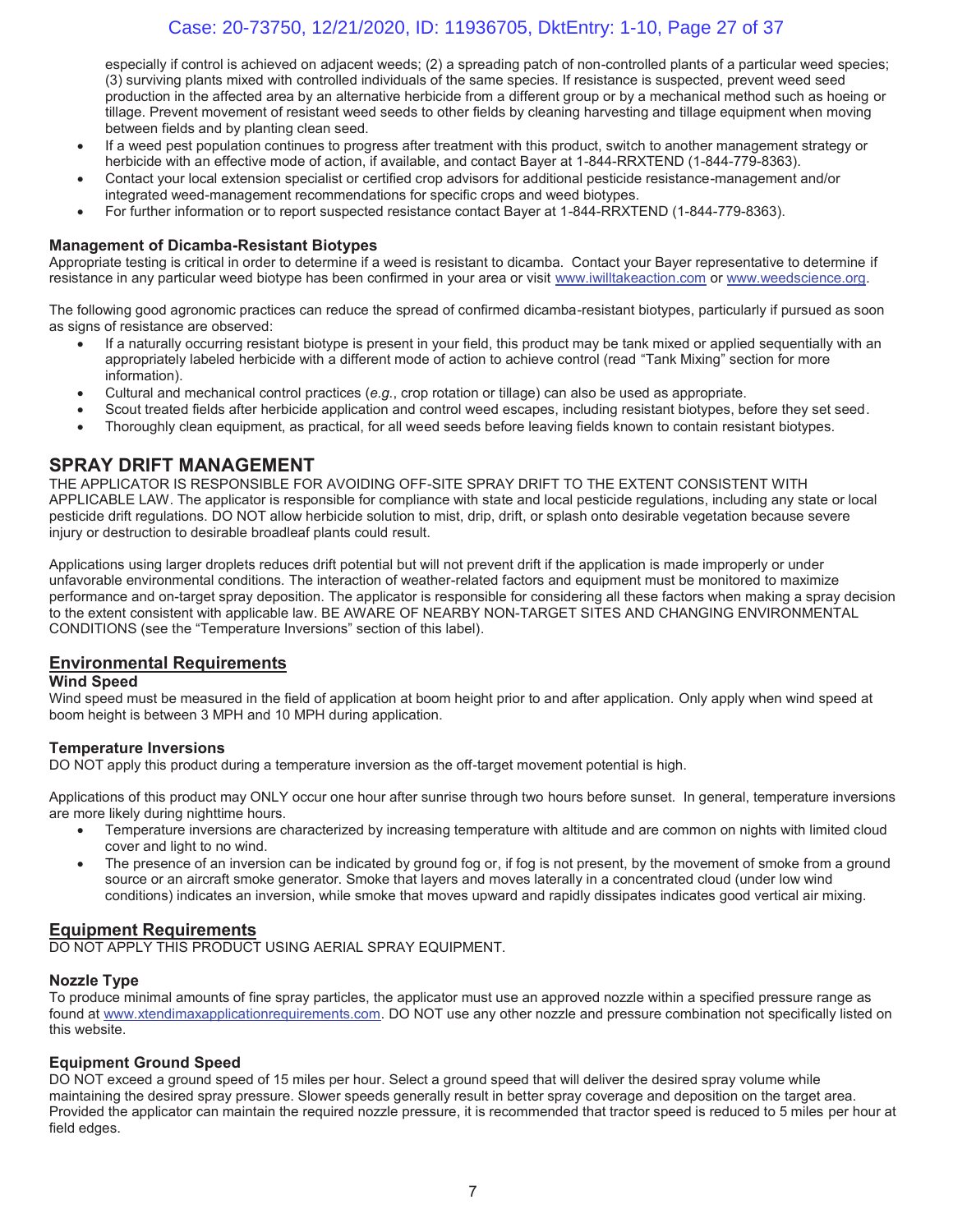#### **Spray Boom Height**

Use the minimum boom height appropriate for spray pattern overlap based on nozzle selection and spacing, according to manufacturer recommendations, or 24 inches above canopy, whichever is smaller.

#### **Adjacent Sensitive Crops and Certain Plants**

DO NOT SPRAY this product when wind is blowing toward adjacent sensitive crops and certain plants, as defined immediately below.

It is important for the applicator to be aware that wind direction may vary during the application. If wind direction shifts such that the wind is blowing toward adjacent sensitive crops and/or certain plants, the applicator **must STOP** the application.



Before making an application, 1) consult a sensitive crop registry (such as FieldWatch or state/federal registry), 2) survey adjacent fields and areas, and 3) confirm the type or variety of plants and crops surrounding the field prior to application. At a minimum, records must include the name of the sensitive crop registry, the date it was consulted, documentation of adjacent plants and crops/areas surrounding the field of application, and the date the survey was conducted.

Dicamba-sensitive crops and/or certain plants include, but are not limited to, non-dicamba-tolerant soybeans and cotton, tomatoes and other fruiting vegetables (EPA crop group 8), fruit trees, cucurbits (EPA crop group 9), grapes, beans, flowers, ornamentals, peas, potatoes, sunflower, tobacco, and other broadleaf plants, including if these plants are in a greenhouse. Severe injury or destruction could occur if any contact between this product and these plants occurs. Sensitive crop registries can provide additional information about sensitive crops and sensitive areas.

If you have questions regarding sensitive crop registries contact Bayer at 1-844-RRXTEND (1-844-779-8363) **prior to application**.

#### **Buffer Requirements**

After determining no adjacent sensitive crops and/or certain plants are downwind, the applicator **must always maintain a 240-foot downwind buffer** between the last treated row and the nearest downwind field edge when applying using broadcast open-boom equipment. For reduced downwind buffer distances, refer to "Optional Use of Drift Reduction Technology" section of this label.



The following areas may be included in the buffer distance composition when directly adjacent to the treated field edges:

- Roads, paved or gravel surfaces, mowed grassy areas adjacent to field, and areas of bare ground from recent plowing or grading that are contiguous with the treated field
- Planted agricultural fields containing: corn, dicamba-tolerant cotton, dicamba-tolerant soybean, sorghum, proso millet, small grains, sugarcane, and other crops for which dicamba has a post-emergent approved use. If the applicator intends to include such crops as dicamba-tolerant cotton and/or dicamba-tolerant soybeans in the buffer distance composition, the applicator must confirm the crops are in fact dicamba-tolerant.
- Agricultural fields that have been prepared for planting
- x Areas covered by the footprint of a building, silo, or other man-made structure with walls and/or roof

If you have questions regarding Buffer Requirement, contact Bayer at 1-844-RRXTEND (1-844-779-8363) **prior to application**.

#### **Optional Use of Drift Reduction Technology**

This product may be optionally applied using a hooded/shielded broadcast sprayer or other types of drift reduction technology (DRT) for postemergence weed control as well as residual control of susceptible weeds. The applicator must use an approved nozzle within a specified pressure range as found at www.xtendimaxapplicationrequirements.com. Use of drift reduction technology (DRT) in combination with approved nozzles is recommended to further reduce drift potential.

Applications of this product may qualify for reduced use restrictions, such as a reduced downwind buffer distance, provided a **qualified DRT** listed on www.xtendimaxapplicationrequirements.com is used and operated according to the directions and limitations provided at www.xtendimaxapplicationrequirements.com.

#### **Hooded/Shielded Broadcast Sprayer:**

For hooded/shielded sprayers, all application nozzles must be contained within the enclosed area. Shielding the boom or individual nozzles can reduce the effects of wind. However, it is the responsibility of the applicator to verify that the shields are preventing drift and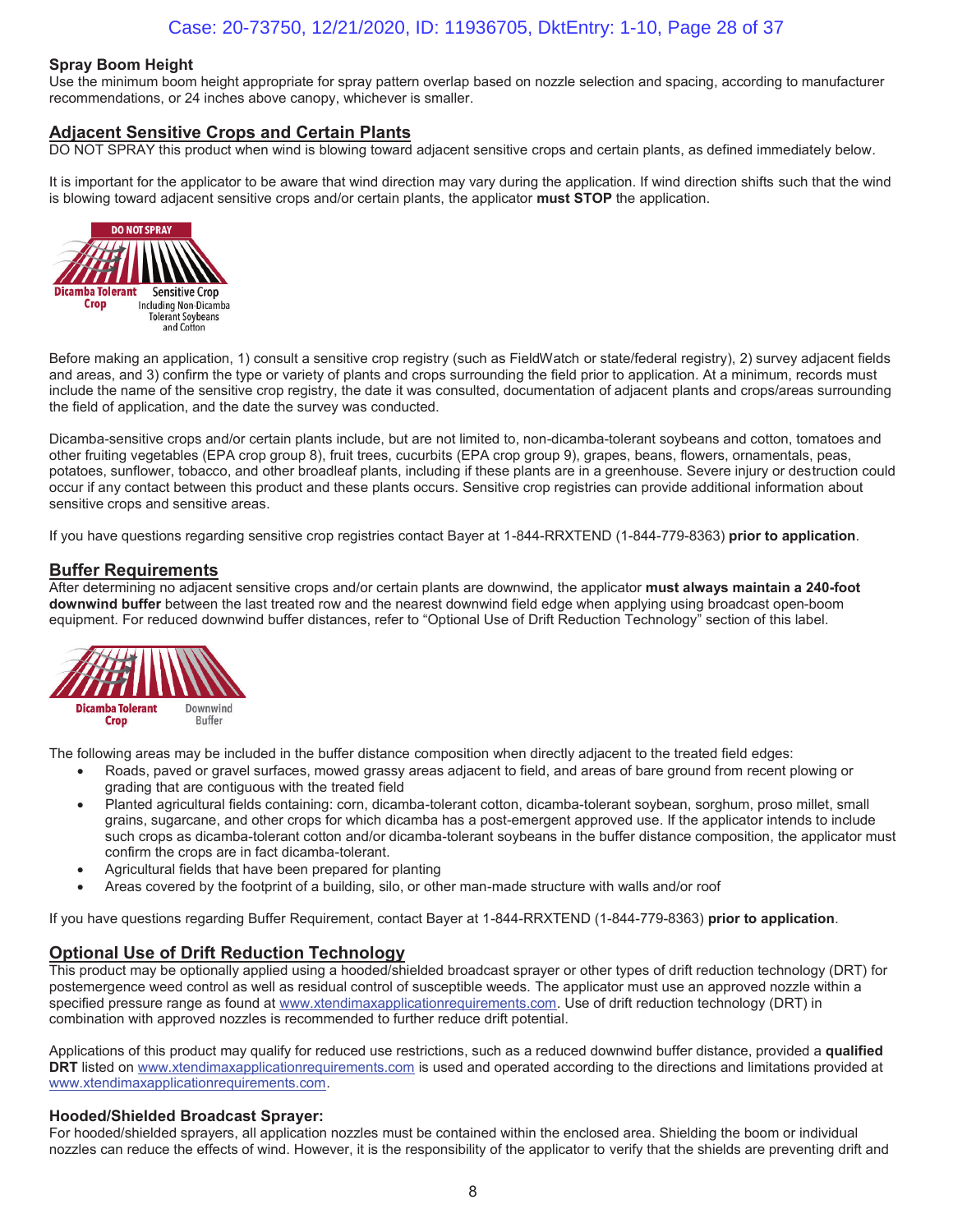#### Case: 20-73750, 12/21/2020, ID: 11936705, DktEntry: 1-10, Page 29 of 37

not interfering with uniform deposition of the product. Applicators must ensure the sprayer system is off or controlled during turns to further prevent spray drift. Refer to the hooded/shielded sprayer manufacturer use specifications prior to use.

*Requirements for Reduced Use Restrictions with Optional Hooded/Shielded Sprayer:* ONLY **qualified** hooded/shielded sprayers listed on www.xtendimaxapplicationrequirements.com are eligible for reduced use restrictions when applying this product. When using a **qualified** hooded/shielded sprayer, the applicator **must always maintain a minimum 110-foot downwind buffer** between the last treated row and the nearest downwind field edge. Consult Endangered Species Protection Bulletins for ESA counties and restrictions. While this product may be applied with other (non-qualified) hooded/shielded sprayers, no reduction in use restrictions is associated with their use.

#### **TANK MIX PARTNERS**

#### **Tank Mixing**

It is the pesticide user's responsibility to ensure that all products are registered for the intended use. Read and follow the applicable restrictions, limitations, and directions for use on all product labels involved in tank mixing. Users must follow the most restrictive directions for use and precautionary statements of each product in the tank mixture.

**All applications of this product require the inclusion of a volatility reduction adjuvant (VRA)**, such as a VaporGrip® Xtra Agent product or an approved VRA equivalent, in the tank mix. The inclusion of a **drift reduction adjuvant (DRA) is also required** in the tank mix, unless otherwise indicated on www.xtendimaxapplicationrequirements.com. Only tank mix products that have been tested and found to not adversely affect the offsite movement potential of XtendiMax® With VaporGrip® Technology may be tank mixed with XtendiMax® With VaporGrip® Technology. The applicator must check the website found at www.xtendimaxapplicationrequirements.com for a list of approved tank mix products no more than 7 days before applying XtendiMax<sup>®</sup> With VaporGrip<sup>®</sup> Technology.

DO NOT tank mix any product with XtendiMax® With VaporGrip® Technology unless:

- 1. The intended tank mix product is identified on the list of tested products found at www.xtendimaxapplicationrequirements.com;
- 2. The intended products are not prohibited on either this label or the label of the tank mix product; and
- 3. All requirements and restrictions on www.xtendimaxapplicationrequirements.com are followed.

**NOTE**: DO NOT use PVA (polyvinyl acetate) packets in a tank mix with products that contain boron or release free chlorine. The resultant reaction of PVA and boron or free chlorine is a plastic that is not soluble in water or solvents.

#### **APPLICATION INSTRUCTIONS**

APPLY THIS PRODUCT USING PROPERLY MAINTAINED AND CALIBRATED EQUIPMENT CAPABLE OF DELIVERING THE REQUIRED VOLUMES.

DO NOT APPLY THIS PRODUCT USING AERIAL SPAY EQUIPMENT.

XtendiMax® With VaporGrip® Technology can be applied to actively growing weeds as broadcast, band, or spot spray applications using water as a carrier. For best results, treat weeds early when they are relatively small (less than 4 inches). Timely application to small weeds early in the season will improve control and reduce weed competition.

#### **Ground Application (Broadcast)**

**Water Volume**: Use a minimum of 15 gallons of spray solution per broadcast acre for optimal performance. Use 20 gallons per acre or greater when treating dense weed canopy/vegetation.

#### **Ground Application (Hooded In-Row and Directed Layby)**

Using a hooded sprayer or other drift reduction technology in combination with approved nozzles may further reduce drift potential. When applying XtendiMax® With VaporGrip® Technology by hooded in-row or layby sprayers, determine the amount of herbicide and water volume needed using the following formula:

band width (inches)  $\frac{m}{2}$  \* broadcast rate per acre = rate per treated acre row width (inches)

band width (inches)

 $\frac{m}{r}$   $\frac{m}{r}$   $\frac{m}{r}$   $\frac{m}{r}$   $\frac{m}{r}$  broadcast spray volume per acre = spray volume per treated acre

#### **SPRAY SYSTEM EQUIPMENT CLEANOUT**

You must ensure that the spray system used to apply this product is clean before using this product. Failure to properly clean the entire spray system can result in inadvertent contamination of the spray system. Contamination of the spray system may cause injury to nondicamba-tolerant soybeans and other sensitive crops.

Inadvertent contamination can also occur in equipment used for bulk product handling and mixing prior to use in the spray system. Care should be taken to reduce contamination not only in the spray system but in any equipment used to transfer or deliver product. For example, bulk handling and mixing equipment containing this product should be segregated when possible to reduce potential for cross-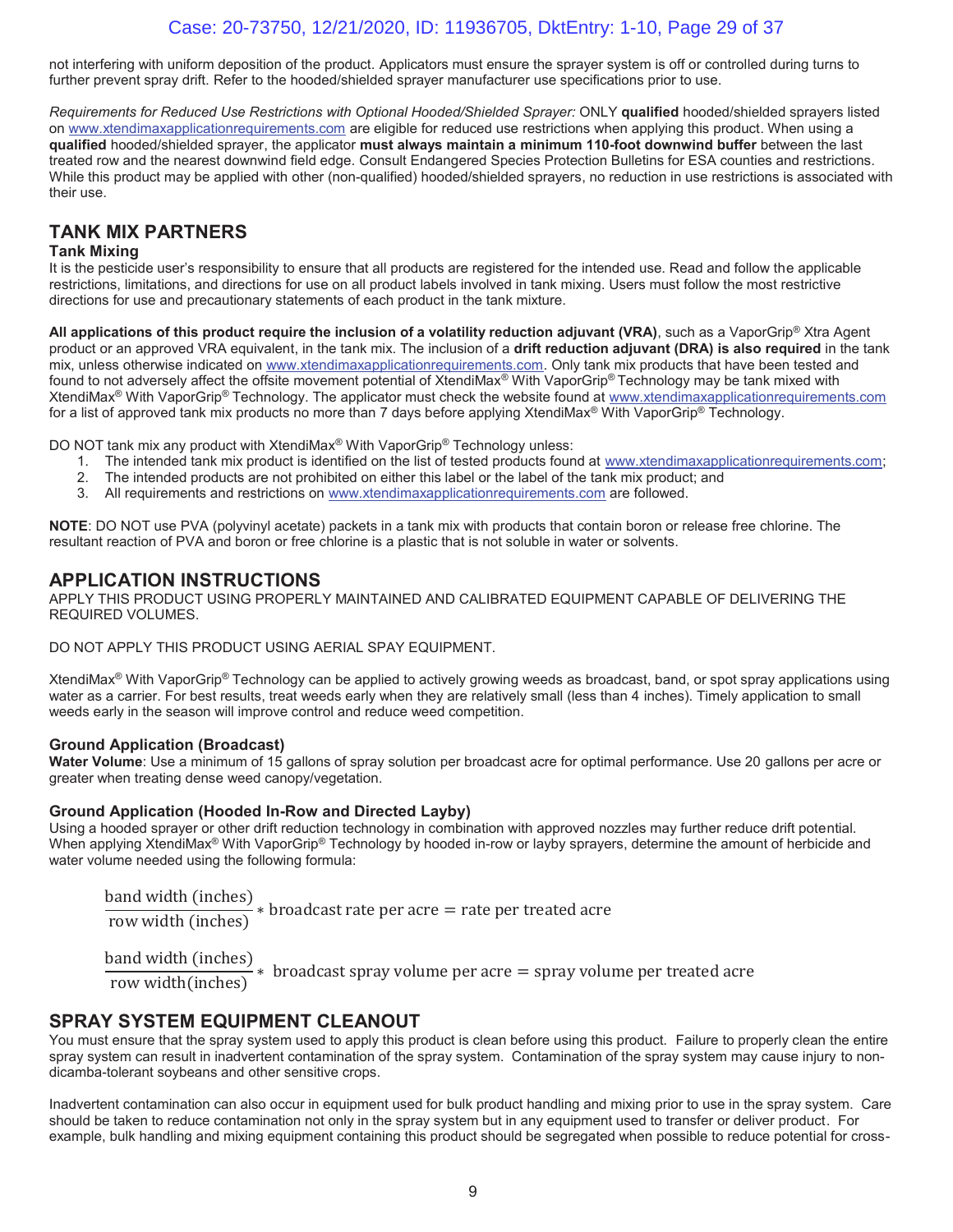# Case: 20-73750, 12/21/2020, ID: 11936705, DktEntry: 1-10, Page 30 of 37

contamination. Consider using block and check valves to avoid backflow during transfer. Piping should be reviewed to ensure there is not potential for product build-up. Dedicated nurse trucks and tender equipment should be used when possible.

Clean equipment **immediately after using** this product, using a **triple rinse** procedure as follows:

- 1. After spraying, drain the sprayer (including boom and lines) immediately. DO NOT allow the spray solution to remain in the spray boom lines overnight prior to flushing.
- 2. Fill tank with clean water (at least 10% volume) and flush tank, hoses, boom, and nozzles. Ensure agitation for 15 minutes and then spray out solution through boom. If equipped, open boom ends and flush.
- 3. Inspect and clean all strainers, screens, and filters.
- 4. Fill tank with clean water (at least 10% of volume) and prepare a cleaning solution with a commercial detergent or sprayer cleaner or ammonia according to the manufacturer's directions.
- 5. Take care to wash all parts of the tank, including the inside top surface. Start agitation in the sprayer and thoroughly recirculate the cleaning solution for at least 15 minutes. All visible deposits must be removed from the spraying system.
- 6. Flush hoses, spray lines, and nozzles for at least 1 minute with the cleaning solution.
- 7. Remove nozzles, screens, and strainers and clean separately in the cleaning solution after completing the above procedures.
- 8. Drain pump, filter, and lines.
- 9. Repeat steps 2 and 3.
- 10. Rinse the complete spraying system with clean water.
- 11. Clean and wash off the outside of the entire sprayer and boom.
- 12. All rinse water must be disposed of in compliance with local, state, and federal guidelines.

#### **ROTATIONAL CROPS**

When counting days from the application of this product, do not count days when the ground is frozen. Moisture is essential for the degradation of this herbicide in soil. If dry weather prevails, use cultivation to allow herbicide contact with moist soil.

No rotational cropping restrictions apply when rotating to soybean with Roundup Ready 2 Xtend® Technology or XtendFlex® Technology or to cotton seed with XtendFlex® Technology (including Bollgard® 3 XtendFlex® Cotton, Bollgard II® XtendFlex® Cotton, or XtendFlex® Cotton). For other crops, the interval between application and planting rotational crop is given below. Planting at intervals less than specified below may result in crop injury.

For application rates of this product of **22 fluid ounces per acre per year:** 

- No planting restrictions apply beyond 120 days after application.
- East of the Mississippi River:
	- o Wait a minimum of 30 days for 22 fluid ounces applied per acre before planting.
- West of the Mississippi River:
	- o Wait a minimum of 45 days for 22 fluid ounces applied per acre before planting.
	- $\circ$  In areas with less than 30 inches of annual rainfall wait a minimum of 100 days before planting (furrow and/or overhead irrigation can be included in rainfall determination).

#### For application rates of this product of **44 to 88 fluid ounces per acre per year:**

In areas with less than 30 inches of annual rainfall:

- o Wait a minimum of 180 days before planting crops (furrow and/or overhead irrigation can be included in rainfall determination).
- In areas with 30 inches or more annual rainfall:
	- o Wait a minimum of 120 days after application before planting.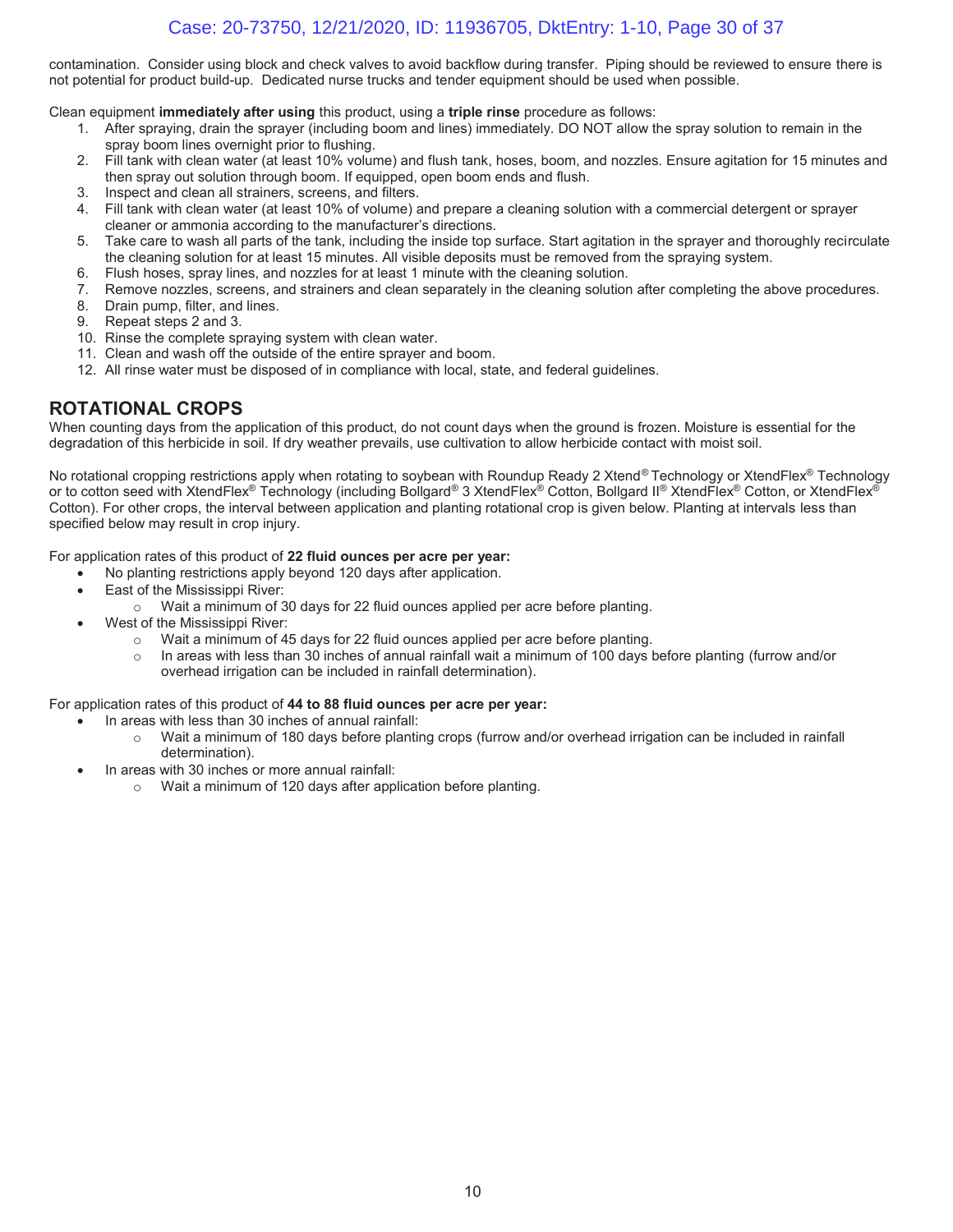# **WEEDS CONTROLLED OR SUPPRESSED**

General Weed List, Including ALS-, Glyphosate-, and Triazine-Resistant Biotypes

| <b>ANNUAL WEEDS</b>                                           |                                                                      |                                       |  |  |
|---------------------------------------------------------------|----------------------------------------------------------------------|---------------------------------------|--|--|
| Alkanet                                                       | Flixweed                                                             | Pusley, Florida                       |  |  |
| Amaranth, Palmer, Powell, Spiny                               | Fumitory                                                             | Radish, Wild                          |  |  |
| Aster, Slender                                                | Goosefoot, Nettleleaf                                                | Ragweed, Common, Giant (Buffaloweed), |  |  |
|                                                               |                                                                      | Lance-Leaf                            |  |  |
| Bedstraw, Catchweed                                           | Hempnettle                                                           | Rocket, London, Yellow                |  |  |
| Beggarweed, Florida                                           | Henbit                                                               | Rubberweed, Bitter (Bitterweed)       |  |  |
| Broomweed, Common                                             | Jacobs-Ladder                                                        | Salsify                               |  |  |
| Buckwheat, Tartary, Wild                                      | Jimsonweed                                                           | Senna, Coffee                         |  |  |
| <b>Buffalobur</b>                                             | Knawel (German Moss)                                                 | Sesbania, Hemp                        |  |  |
| Burclover, California                                         | Knotweed, Prostrate                                                  | Shepherdpurse                         |  |  |
| <b>Burcucumber</b>                                            | Kochia                                                               | Sicklepod                             |  |  |
| Buttercup, Corn, Creeping, Roughseed,<br><b>Western Field</b> | Ladysthumb                                                           | Sida, Prickly (Teaweed)               |  |  |
| Carpetweed                                                    | Lambsquarters Common                                                 | Smartweed, Green, Pennsylvania        |  |  |
| Catchfly, Nightflowering                                      | Lettuce, Miners, Prickly                                             | Sneezeweed, Bitter                    |  |  |
| Chamomile, Corn                                               | Mallow, Common, Venice                                               | Sowthistle, Annual, Spiny             |  |  |
| Chevil, Bur                                                   | Marestail (Horseweed)                                                | <b>Spanish Needles</b>                |  |  |
| Chickweed, Common                                             | Mayweed                                                              | Spikeweed, Common                     |  |  |
| Clovers                                                       | Morningglory, Ivyleaf, Tall                                          | Spurge, Prostrate, Leafy              |  |  |
| Cockle, Corn, Cow, White                                      | Mustard, Black, Blue, Tansy, Treacle,<br>Tumble, Wild, Yellowtops    | Spurry, Corn                          |  |  |
| Cocklebur, Common                                             | Nightshade, Black, Cutleaf                                           | Starbur, Bristly                      |  |  |
| Copperleaf, Hophornbeam                                       | Pennycress, Field (Fanweed,<br>Frenchweed, Stinkweed)                | Starwort, Little                      |  |  |
| Cornflower (Bachelor Button)                                  | Pepperweed, Virginia (Peppergrass)                                   | Sumpweed, Rough                       |  |  |
| Croton, Tropic, Woolly                                        | Pigweed, Prostrate, Redroot<br>(Carelessweed), Rough, Smooth, Tumble | Sunflower, Common (Wild), Volunteer   |  |  |
| Daisy, English                                                | Pineappleweed                                                        | Thistle, Russian                      |  |  |
| Dragonhead, American                                          | Poorioe                                                              | Velvetleaf                            |  |  |
| Eveningprimrose, Cutleaf                                      | Poppy, Red-horned                                                    | Waterhemp, Common, Tall               |  |  |
| Falseflax, Smallseed                                          | Puncturevine                                                         | Waterprimrose, Winged                 |  |  |
| Fleabane, Annual                                              | Purslane, Common                                                     | Wormwood                              |  |  |

| <b>BIENNIAL WEEDS</b>            |                            |                                      |  |
|----------------------------------|----------------------------|--------------------------------------|--|
| Burdock, Common                  | Gromwell                   | Starthistle, Yellow                  |  |
| Carrot, Wild (Queen Anne's Lace) | Knapweed, Diffuse, Spotted | Sweetclover                          |  |
| Cockle, White                    | Mallow, Dwarf              | Teasel                               |  |
| Eveningprimrose, Common          | Plantain, Bracted          | Thistle, Bull, Milk, Musk, Plumeless |  |
| Geranium, Carolina               | Ragwort, Tansy             |                                      |  |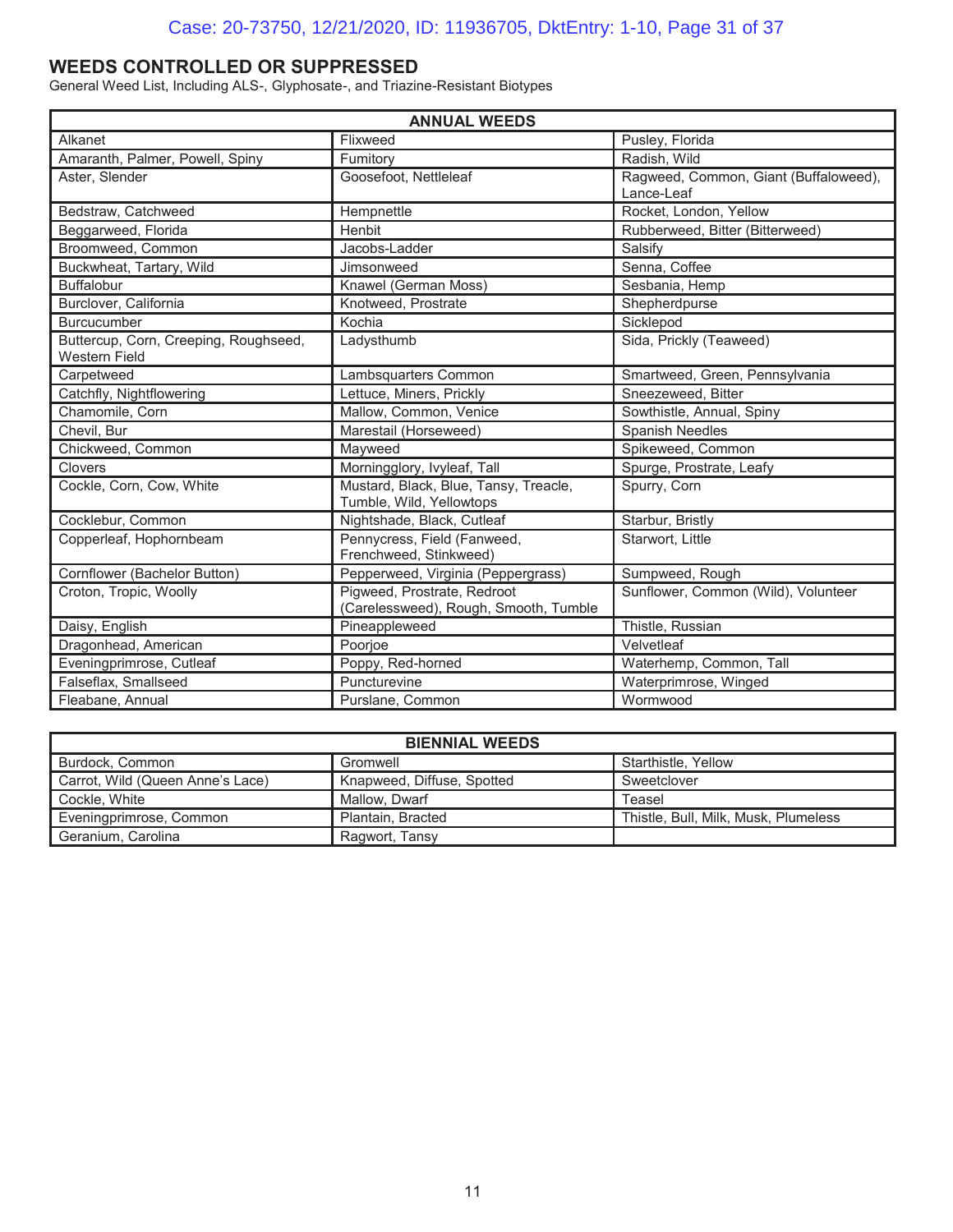| <b>PERENNIAL WEEDS</b>                            |                                                                  |                              |  |  |
|---------------------------------------------------|------------------------------------------------------------------|------------------------------|--|--|
| Alfalfa                                           | Garlic, Wild                                                     | Smartweed, Swamp             |  |  |
| Artichoke, Jerusalem                              | Goldenrod, Canada, Missouri                                      | Snakeweed, Broom             |  |  |
| Aster, Spiny, Whiteheath                          | Goldenweed, Common                                               | Sorrel, Red (Sheep Sorrel)   |  |  |
| Bedstraw, Smooth                                  | Hawkweed                                                         | Sowthistle, Perennial        |  |  |
| Bindweed, Field, Hedge                            | Henbane, Black                                                   | Spurge, Leafy                |  |  |
| Blueweed, Texas                                   | Horsenettle, Carolina                                            | Sundrops                     |  |  |
| Bursage, Woollyleaf (Bur Ragweed,<br>Povertyweed) | <b>Ironweed</b>                                                  | Thistle, Canada, Scotch      |  |  |
| Buttercup, Tall                                   | Knapweed, Black, Diffuse, Russian,<br>Spotted                    | Toadflex, Dalmatian          |  |  |
| Campion, Bladder                                  | Milkweed, Climbing, Common, Honeyvine,<br><b>Western Whorled</b> | <b>Tropical Soda Apple</b>   |  |  |
| Chickweed, Field, Mouseear                        | Nettle, Stinging                                                 | Trumpetcreeper (Buckvine)    |  |  |
| Chicory                                           | Nightshade, Silverleaf (White Horsenettle)                       | Vetch                        |  |  |
| Clover, Hop                                       | Onion, Wild                                                      | Waterhemlock, Spotted        |  |  |
| Dandelion, Common                                 | Plantain, Broadleaf, Buckhorn                                    | Waterprimrose, Creeping      |  |  |
| Dock Broadleaf (Bitterdock), Curly                | Pokeweed                                                         | Woodsorrel, Creeping, Yellow |  |  |
| Dogbane, Hemp                                     | Ragweed, Western                                                 | Wormwood, Absinth, Louisiana |  |  |
| Dogfennel (Cypressweed)                           | Redvine                                                          | Yankeeweed                   |  |  |
| Fern, Bracken                                     | Sericia Lespedeza                                                | Yarrow, Common               |  |  |

# **SPECIFIC USE DIRECTIONS**

# **CROPS WITH XTEND® TECHNOLOGY**

Cotton with XtendFlex<sup>®</sup> Technology (including Bollgard II® XtendFlex® COTTON, Bollgard® 3 XtendFlex® COTTON, or XtendFlex® COTTON) and soybean with Roundup Ready 2 Xtend® Technology or XtendFlex® Technology CONTAIN A PATENTED GENE THAT PROVIDES TOLERANCE TO DICAMBA, THE ACTIVE INGREDIENT IN THIS PRODUCT. THIS PRODUCT WILL CAUSE SEVERE CROP INJURY OR DESTRUCTION AND YIELD LOSS IF APPLIED TO COTTON AND SOYBEAN THAT ARE NOT DICAMBA TOLERANT, INCLUDING COTTON AND SOYBEAN WITH A TRAIT ENGINEERED TO CONFER TOLERANCE TO AUXIN HERBICIDES OTHER THAN DICAMBA. FOLLOW THE REQUIREMENTS SET FORTH HEREIN TO PREVENT SEVERE CROP INJURY OR DESTRUCTION AND YIELD LOSS. CONTACT WITH FOLIAGE, GREEN STEMS, OR FRUIT OF CROPS, OR ANY DESIRABLE PLANTS THAT DO NOT CONTAIN A DICAMBA TOLERANCE GENE OR ARE NOT NATURALLY TOLERANT TO DICAMBA, COULD RESULT IN SEVERE PLANT INJURY OR DESTRUCTION.

XtendiMax® With VaporGrip® Technology is approved by U.S. EPA for use in cotton with XtendFlex® Technology and in soybean with Roundup Ready 2 Xtend® Technology or XtendFlex® Technology only in the following states, subject to county restriction as noted: Alabama, Arkansas, Arizona, Colorado, Delaware, Florida (excluding Palm Beach County), Georgia, Illinois, Indiana, Iowa, Kansas, Kentucky, Louisiana, Maryland, Michigan, Minnesota, Mississippi, Missouri, Nebraska, New Jersey, New Mexico, New York, North Carolina, North Dakota, Oklahoma, Ohio, Pennsylvania, South Carolina, South Dakota, Tennessee (excluding Wilson County), Texas, Virginia, West Virginia, Wisconsin.

Information on cotton with XtendFlex® Technology and on soybean with Roundup Ready 2 Xtend® Technology or XtendFlex® Technology can be obtained from your seed supplier or Bayer representative. Cotton with XtendFlex® Technology and soybean with Roundup Ready 2 Xtend® Technology or XtendFlex® Technology must be purchased from an authorized licensed seed supplier.

Cotton with XtendFlex® Technology, soybean with Roundup Ready 2 Xtend® Technology or XtendFlex® Technology, and methods of controlling weeds and applying dicamba in cotton with XtendFlex® Technology and in soybean with Roundup Ready 2 Xtend® Technology or XtendFlex® Technology are protected under U.S. patent law. No license to use cotton with XtendFlex® Technology or soybean with Roundup Ready 2 Xtend<sup>®</sup> Technology or XtendFlex<sup>®</sup> Technology is granted or implied with the purchase of this herbicide product. Cotton with XtendFlex® Technology and soybean with Roundup Ready 2 Xtend® Technology or XtendFlex® Technology are owned by Bayer and a license must be obtained from Bayer before using it. Contact your Authorized Bayer Retailer for information on obtaining a license to use cotton with XtendFlex® Technology and soybean with Roundup Ready 2 Xtend® Technology or XtendFlex® Technology.

| <b>COTTON WITH XTENDFLEX<sup>®</sup> TECHNOLOGY</b> |                                                                                                                                                                                                                                                                                                                                                                             |  |
|-----------------------------------------------------|-----------------------------------------------------------------------------------------------------------------------------------------------------------------------------------------------------------------------------------------------------------------------------------------------------------------------------------------------------------------------------|--|
| <b>Application Rate</b>                             | Burndown/Early Preplant, Preplant, At-Planting, Preemergence: Apply ONLY 22 fluid ounces (0.5)<br>Ib. acid equivalent (a.e.) dicamba) per acre for a single burndown/early preplant, preplant, at-planting,<br>or preemergence application.<br>Postemergence (in-crop): For any single, in-crop application, apply ONLY 22 fluid ounces (0.5 lb.<br>a.e. dicamba) per acre. |  |
| <b>Maximum Annual</b>                               | Total of all Burndown/Early Preplant, Preplant, At-Planting, and Preemergence applications: 44 fluid                                                                                                                                                                                                                                                                        |  |
| <b>Rates</b>                                        | ounces per acre (1.0 lb. a.e. dicamba per acre)                                                                                                                                                                                                                                                                                                                             |  |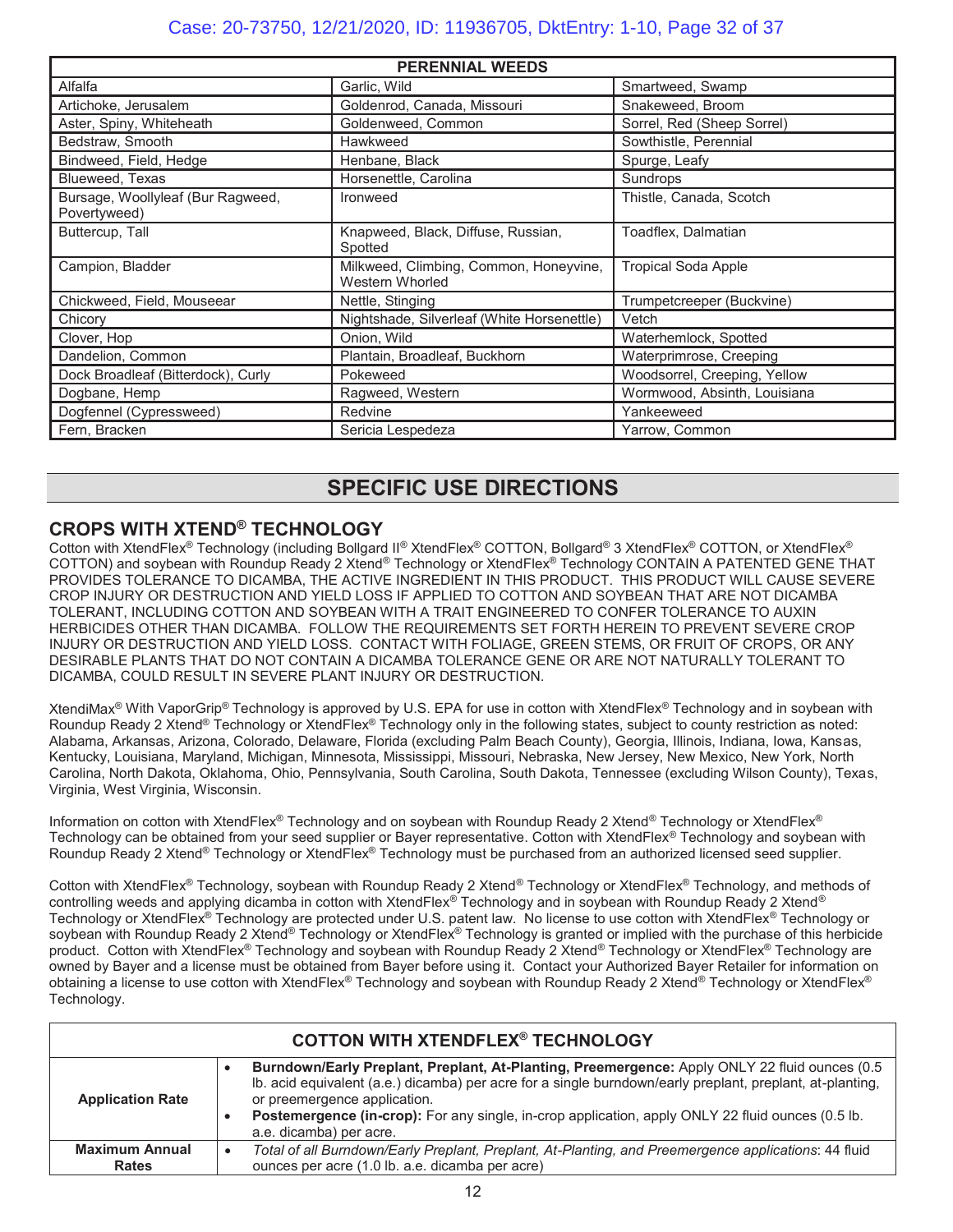# Case: 20-73750, 12/21/2020, ID: 11936705, DktEntry: 1-10, Page 33 of 37

|                                        | Total of all in-crop applications: 44 fluid ounces per acre (1.0 lb. a.e. dicamba per acre)<br>$\bullet$                                                                                                                                                                                                                                                                                                                                                                                                                                                                                                                                                                                                                                                                                                                                                                                                                                                                                                                                       |
|----------------------------------------|------------------------------------------------------------------------------------------------------------------------------------------------------------------------------------------------------------------------------------------------------------------------------------------------------------------------------------------------------------------------------------------------------------------------------------------------------------------------------------------------------------------------------------------------------------------------------------------------------------------------------------------------------------------------------------------------------------------------------------------------------------------------------------------------------------------------------------------------------------------------------------------------------------------------------------------------------------------------------------------------------------------------------------------------|
|                                        | Combined total per year for all applications: 88 fluid ounces per acre (2.0 lb. a.e. dicamba per acre)<br>$\bullet$                                                                                                                                                                                                                                                                                                                                                                                                                                                                                                                                                                                                                                                                                                                                                                                                                                                                                                                            |
| <b>Application Timing</b>              | Burndown/Early Preplant, Preplant, At-Planting, Preemergence: This product may be applied<br>$\bullet$<br>before, during, or immediately after planting.<br>Postemergence (in-crop): This product may be applied in-crop up to and including July 30.<br>$\bullet$                                                                                                                                                                                                                                                                                                                                                                                                                                                                                                                                                                                                                                                                                                                                                                             |
| Number of<br><b>Applications</b>       | Sequential applications of this product may be necessary to control new flushes of weeds or on tough-<br>$\bullet$<br>to-control weeds. Allow at least 7 days between applications.<br>A maximum of two burndown/early preplant, preplant, at-planting, and preemergence and two in-crop<br>$\bullet$<br>applications may be made.                                                                                                                                                                                                                                                                                                                                                                                                                                                                                                                                                                                                                                                                                                             |
| <b>Spray Volume</b>                    | Apply this product in a minimum of 15 gallons of spray solution per acre as a broadcast application.<br>$\bullet$<br>Use 20 gallons per acre or greater when treating dense weed canopy/vegetation.                                                                                                                                                                                                                                                                                                                                                                                                                                                                                                                                                                                                                                                                                                                                                                                                                                            |
| <b>Preharvest Interval</b>             | Allow a minimum of 7 days between application and harvest.<br>$\bullet$                                                                                                                                                                                                                                                                                                                                                                                                                                                                                                                                                                                                                                                                                                                                                                                                                                                                                                                                                                        |
| <b>Livestock Grazing or</b><br>Feeding | Permitted.<br>$\bullet$                                                                                                                                                                                                                                                                                                                                                                                                                                                                                                                                                                                                                                                                                                                                                                                                                                                                                                                                                                                                                        |
| <b>Use Precautions</b>                 | Refer to the "Weeds Controlled or Suppressed" section of this label for specific weeds controlled.<br>$\bullet$<br>For best performance, control weeds early when they are less than 4 inches.<br>$\bullet$<br>Postemergence applications of this product mixed with adjuvants may cause a leaf response to cotton<br>$\bullet$<br>with XtendFlex® Technology. The symptoms usually appear as necrotic spots on fully expanded<br>leaves. EC-based products that are tank mixed with products containing dicamba may increase the<br>severity of the leaf damage.<br>For postemergence applications with a hooded in-row sprayer, cotton must be a minimum of 15 inches<br>$\bullet$<br>tall at the time of application.<br>For postemergence applications with a directed layby sprayer, the release point for the herbicide must<br>$\bullet$<br>not be more than 10 inches from the soil and cotton must be at least 20 inches in height. Spray tip<br>must be angled downward to the soil making sure no spray droplets remain in the air. |
| <b>Use Restrictions</b>                | DO NOT apply less than 22 fluid ounces (0.5 lb. a.e. dicamba) per acre.<br>$\bullet$<br>DO NOT apply more than 22 fluid ounces (0.5 lb. a.e. dicamba) per acre.<br>$\bullet$<br>DO NOT exceed two pre-emergent applications.<br>$\bullet$<br>DO NOT exceed two post-emergent applications.<br>$\bullet$<br>DO NOT exceed 88 fluid ounces per acre (2.0 lb. a.e. dicamba per acre) per year.<br>$\bullet$                                                                                                                                                                                                                                                                                                                                                                                                                                                                                                                                                                                                                                       |

| SOYBEAN WITH ROUNDUP READY 2 XTEND® TECHNOLOGY OR XTENDFLEX® TECHNOLOGY |                                                                                                                                                                                                                                                                                                                                                                                                                                                                                                                                                                                                                                                                                                                                                                                                                                                                                                                                                                                                                                                      |  |
|-------------------------------------------------------------------------|------------------------------------------------------------------------------------------------------------------------------------------------------------------------------------------------------------------------------------------------------------------------------------------------------------------------------------------------------------------------------------------------------------------------------------------------------------------------------------------------------------------------------------------------------------------------------------------------------------------------------------------------------------------------------------------------------------------------------------------------------------------------------------------------------------------------------------------------------------------------------------------------------------------------------------------------------------------------------------------------------------------------------------------------------|--|
| <b>Application Rate</b>                                                 | Burndown/Early Preplant, Preplant, At-Planting, Preemergence: Apply ONLY 22 fluid ounces (0.5<br>$\bullet$<br>Ib. acid equivalent (a.e.) dicamba) per acre for a single burndown/early preplant, preplant, at-planting,<br>or preemergence application.<br>Postemergence (in-crop): For any single, in-crop application, apply ONLY 22 fluid ounces (0.5 lb.<br>a.e. dicamba) per acre.                                                                                                                                                                                                                                                                                                                                                                                                                                                                                                                                                                                                                                                              |  |
| <b>Maximum Annual</b><br><b>Rates</b>                                   | Total of all Burndown/Early Preplant, Preplant, At-Planting, and Preemergence applications: 44 fluid<br>$\bullet$<br>ounces per acre (1.0 lb. a.e. dicamba per acre)<br>Total of all in-crop applications: 44 fluid ounces per acre (1.0 lb. a.e. dicamba per acre)<br>$\bullet$<br>Combined total per year for all applications: 88 fluid ounces per acre (2.0 lb. a.e. dicamba per acre)<br>$\bullet$                                                                                                                                                                                                                                                                                                                                                                                                                                                                                                                                                                                                                                              |  |
| <b>Application Timing</b>                                               | Burndown/Early Preplant, Preplant, At-Planting, Preemergence: This product may be applied<br>$\bullet$<br>before, during, or immediately after planting.<br><b>Postemergence (in-crop):</b> This product may only be applied in-crop up to and including June 30.<br>Applications occurring after R1 are prohibited as crop response may occur.                                                                                                                                                                                                                                                                                                                                                                                                                                                                                                                                                                                                                                                                                                      |  |
| Number of<br><b>Applications</b>                                        | A second application may be necessary to control new flushes of weeds. Allow at least 7 days<br>$\bullet$<br>between applications. For best results, apply after some weed re-growth has occurred.<br>A maximum of two burndown/early preplant, preplant, at-planting, and preemergence and two in-crop<br>$\bullet$<br>applications may be made.                                                                                                                                                                                                                                                                                                                                                                                                                                                                                                                                                                                                                                                                                                    |  |
| <b>Spray Volume</b>                                                     | Apply this product in a minimum of 15 gallons of spray solution per acre as a broadcast application.<br>$\bullet$<br>Use 20 gallons per acre or greater when treating dense weed canopy/vegetation.<br>$\bullet$                                                                                                                                                                                                                                                                                                                                                                                                                                                                                                                                                                                                                                                                                                                                                                                                                                     |  |
| <b>Preharvest Interval</b>                                              | Allow a minimum of 7 days between application and harvest.<br>$\bullet$                                                                                                                                                                                                                                                                                                                                                                                                                                                                                                                                                                                                                                                                                                                                                                                                                                                                                                                                                                              |  |
| <b>Livestock Grazing or</b><br>Feeding                                  | Permitted.<br>$\bullet$                                                                                                                                                                                                                                                                                                                                                                                                                                                                                                                                                                                                                                                                                                                                                                                                                                                                                                                                                                                                                              |  |
| <b>Use Precautions</b>                                                  | Refer to the "Weeds Controlled or Suppressed" section of this label for specific weeds controlled.<br>$\bullet$<br>For best performance, control weeds early when they are less than 4 inches.<br>$\bullet$<br>Postemergence application under stressful environments may cause temporary loss of turgor, a<br>$\bullet$<br>response commonly described as leaf droop in soybean with Roundup Ready 2 Xtend® Technology or<br>XtendFlex® Technology. Typically, affected plants recover in 1-3 days depending on the level of droop<br>and environmental conditions.<br>For postemergence applications with a hooded in-row sprayer, soybeans must be a minimum of 15<br>$\bullet$<br>inches tall at the time of application.<br>For postemergence applications with a directed layby sprayer, the release point for the herbicide must<br>$\bullet$<br>not be more than 10 inches from the soil and soybeans must be at least 20 inches in height. Spray tip<br>must be angled downward to the soil making sure no spray droplets remain in the air |  |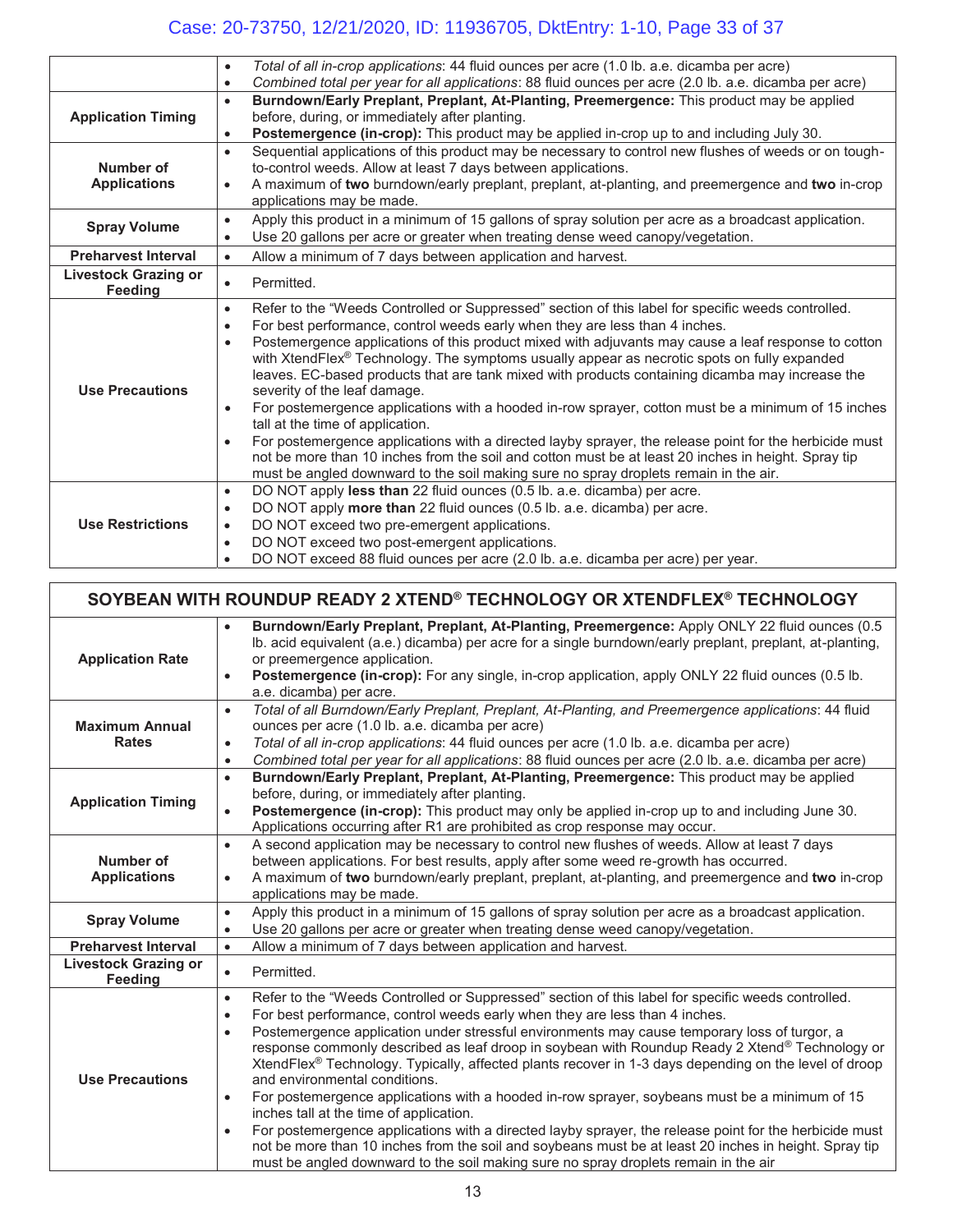# Case: 20-73750, 12/21/2020, ID: 11936705, DktEntry: 1-10, Page 34 of 37

|                         | DO NOT apply less than 22 fluid ounces (0.5 lb. a.e. dicamba) per acre.          |
|-------------------------|----------------------------------------------------------------------------------|
|                         | DO NOT apply more than 22 fluid ounces (0.5 lb. a.e. dicamba) per acre.          |
| <b>Use Restrictions</b> | DO NOT exceed two pre-emergent applications.                                     |
|                         | DO NOT exceed two post-emergent applications.                                    |
|                         | DO NOT exceed 88 fluid ounces per acre (2.0 lb. a.e. dicamba per acre) per year. |
|                         |                                                                                  |

# **STORAGE AND DISPOSAL**

Proper pesticide storage and disposal are essential to protect against exposure to people and the environment due to leaks and spills, excess product or waste, and vandalism. Do not allow this product to contaminate water, foodstuffs, feed or seed by storage or disposal.

#### **Pesticide storage**

Store pesticides away from food, pet food, feed, seed, fertilizers, and veterinary supplies. Keep container closed to prevent spills and contamination.

#### **Pesticide disposal**

To avoid wastes, use all material in this container, including rinsate, by application according to label directions. If wastes cannot be avoided, offer remaining product to a waste disposal facility or pesticide disposal program. Such programs are often run by state or local governments or by industry. All disposal must be in accordance with applicable federal, state, and local regulations and procedures.

#### **Container handling and disposal**

[*Insert appropriate Container Handling and Disposal Statement and Refilling Limitation from the following options*]

[*CONTAINER HANDLING AND DISPOSAL STATEMENT AND REFILLING LIMITATION FOR NONREFILLABLE RIGID CONTAINERS OF LESS THAN 1-GALLON CAPACITY*] Nonrefillable container. Do not reuse or refill this container.

[*Alternative container statement:* Nonrefillable container. Do not reuse this container to hold materials other than pesticides or dilute pesticides (rinsate). After emptying and cleaning, it may be allowable to temporarily hold rinsate or other pesticide-related materials in this container. Contact your state regulatory agency to determine allowable practices in your state.]

Triple rinse this container promptly after emptying.

Triple rinse as follows: Empty the remaining contents into application equipment or mix-tank and continue to drain for 10 seconds after the flow begins to drip. Fill the container ¼ full with water and recap. Shake for 10 seconds. Pour rinsate into application equipment or mix-tank, or store rinsate for later use or disposal. Continue to drain for 10 seconds after the flow begins to drip. Repeat this procedure two more times.

Once properly rinsed, some plastic [*Optional text:* agricultural] pesticide containers can be taken to a container collection site or picked up for recycling. [*Alternative container disposal statement:* Then offer the container for recycling, if available.]

[*Optional container disposal statement:* To find the nearest collection site, contact your chemical dealer or Bayer at 1-866-99BAYER (1-866-992-2937).]

If recycling is not available, dispose of in accordance with federal, state and local regulations and procedures, which may include puncturing the properly rinsed container and disposing in a sanitary landfill.

#### [*CONTAINER HANDLING AND DISPOSAL STATEMENT AND REFILLING LIMITATION FOR NONREFILLABLE RIGID PLASTIC 2.5-GALLON CONTAINER AND OTHER NONREFILLABLE CONTAINERS OF GREATER THAN 1-GALLON BUT EQUAL TO OR LESS THAN 5-GALLON CAPACITY*]

Nonrefillable container. Do not reuse this container to hold materials other than pesticides or dilute pesticides (rinsate). After emptying and cleaning, it may be allowable to temporarily hold rinsate or other pesticide-related materials in this container. Contact your state regulatory agency to determine allowable practices in your state.

[*Alternative container statement:* Nonrefillable container. Do not reuse or refill this container.]

Triple rinse or pressure rinse (or equivalent) this container promptly after emptying.

Triple rinse as follows: Empty the remaining contents into application equipment or mix-tank and continue to drain for 10 seconds after the flow begins to drip. Fill the container ¼ full with water and recap. Shake for 10 seconds. Pour rinsate into application equipment or mix-tank, or store rinsate for later use or disposal. Continue to drain for 10 seconds after the flow begins to drip. Repeat this procedure two more times.

Pressure rinse as follows: Empty the remaining contents into application equipment or mix-tank and continue to drain for 10 seconds after the flow begins to drip. Place container so that it can drain directly into application equipment or mix-tank while rinsing, or collect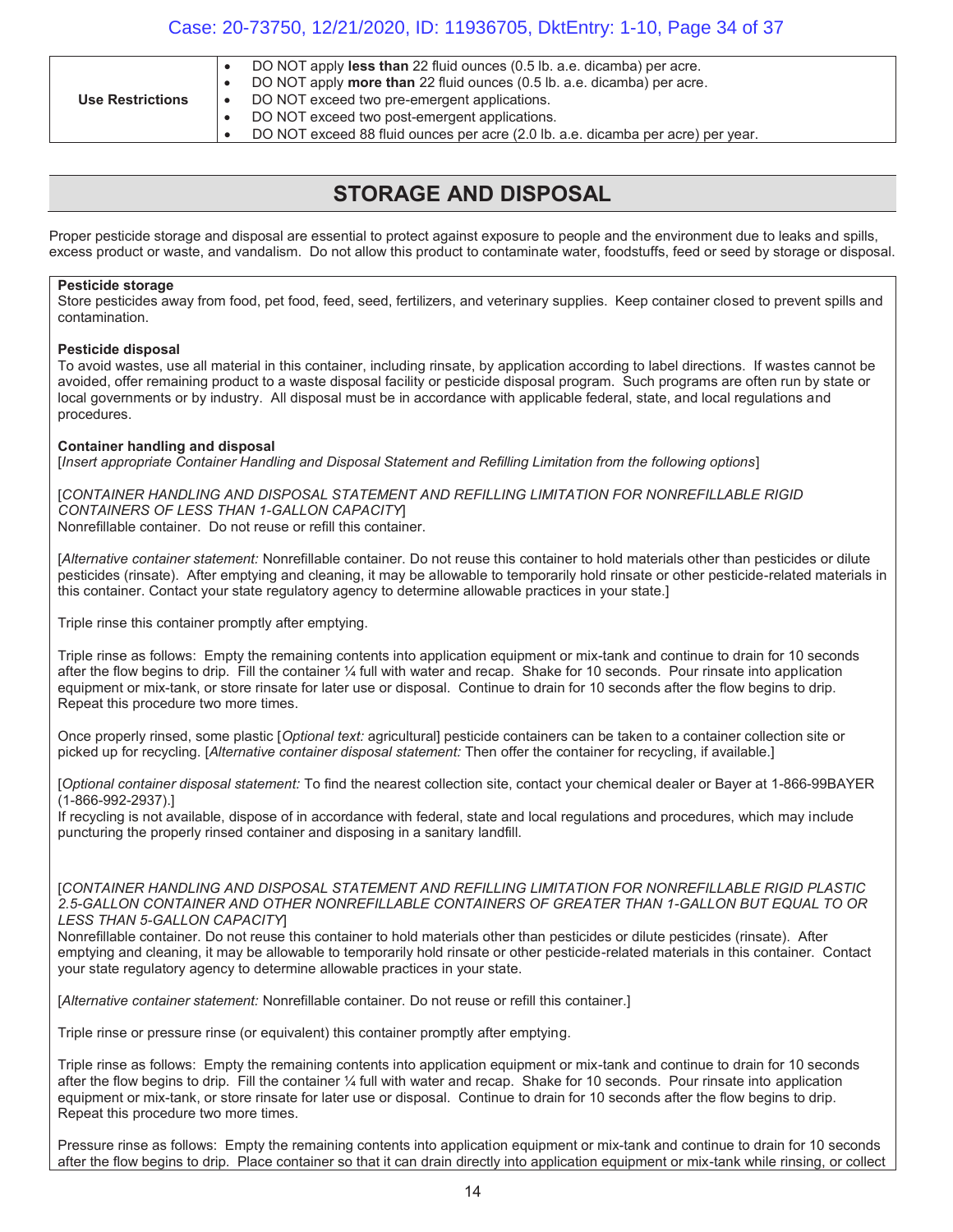rinsate for later use or disposal. Insert pressure rinsing nozzle into the side of the container and rinse at about 40 PSI for at least 30 seconds. Continue to drain for 10 seconds after the flow begins to drip.

Once properly rinsed, some plastic [*Optional text:* agricultural] pesticide containers can be taken to a container collection site or picked up for recycling. [*Alternative container disposal statement:* Then offer the container for recycling, if available.]

[*Optional container disposal statement:* To find the nearest collection site, contact your chemical dealer or Bayer at 1-866-99BAYER (1-866-992-2937).]

If recycling is not available, dispose of in accordance with federal, state and local regulations and procedures, which may include puncturing the properly rinsed container and disposing in a sanitary landfill.

[*CONTAINER HANDLING AND DISPOSAL STATEMENT AND REFILLING LIMITATION FOR NONREFILLABLE RIGID PLASTIC 30-GALLON CONTAINER AND OTHER NONREFILLABLE CONTAINERS OF GREATER THAN 5-GALLON CAPACITY*] Nonrefillable container. Do not reuse or refill this container.

[*Alternative container statement:* Nonrefillable container. Do not reuse this container to hold materials other than pesticides or dilute pesticides (rinsate). After emptying and cleaning, it may be allowable to temporarily hold rinsate or other pesticide-related materials in this container. Contact your state regulatory agency to determine allowable practices in your state.]

Triple rinse or pressure rinse (or equivalent) this container promptly after emptying.

[*Optional label text:* For containers not equipped with pumping systems,] Triple rinse as follows: Empty the remaining contents into application equipment or mix-tank. Fill the container 1/4 full with water. Replace and tighten closures. Tip the container on its side and roll it back and forth for 30 seconds, ensuring at least one complete revolution. Stand the container on its end and tip it back and forth several times. Turn the container over onto its other end and tip it back and forth several times. Empty the rinsate into application equipment or mix-tank, or store rinsate for later use or disposal. Repeat this procedure two more times.

[*Alternative or additional triple rinsing instructions for large containers equipped with pumping systems:* [*Optional label text:* For large containers equipped with pumping systems,] Triple rinse as follows: Empty the remaining contents into application equipment or mixtank. Fill the container about 10 percent full with water. Agitate vigorously or recirculate water with the pump for 2 minutes. Pour or pump rinsate into application equipment or rinsate collection system. Repeat this rinsing procedure two more times.]

Pressure rinse as follows: Empty the remaining contents into application equipment or mix-tank and continue to drain for 10 seconds after the flow begins to drip. Place container so that it can drain directly into application equipment or mix-tank while rinsing, or collect rinsate for later use or disposal. Insert pressure rinsing nozzle into the side of the container and rinse at about 40 PSI for at least 30 seconds. Continue to drain for 10 seconds after the flow begins to drip.

Once properly rinsed, some plastic [*Optional text:* agricultural] pesticide containers can be taken to a container collection site or picked up for recycling. [*Alternative container disposal statement:* Then offer the container for recycling, if available.]

[*Optional container disposal statement:* Some container manufacturers offer container recycling. See additional information regarding manufacturer recycling programs attached to this container, if available. If no recycling information is available on this container, contact your chemical dealer or Bayer at 1-866-99BAYER (1-866-992-2937) to find the nearest recycling location.]

[*Optional container disposal statement:* To find the nearest collection site, contact your chemical dealer or Bayer at 1-866-99BAYER (1-866-992-2937).]

If recycling is not available, dispose of in accordance with federal, state and local regulations and procedures, which may include puncturing the properly rinsed container and disposing in a sanitary landfill.

[*Optional container disposal statement:* Return Properly Rinsed Container to Bayer for Recycling – Call 1-866-99BAYER (1-866-992- 2937).]

[*Optional additional container disposal statement:* IBC EMPTY? – FREE CALL – 1-888-SCHUETZ (1-888-724-8389) www.schuetz.net/ticket; Schuetz ticket service]

[*Optional additional container disposal statement:* FREE IBC PICKUP] [For continental USA and Canada only.]

[*Optional additional container disposal statement:* RETURNnet SYSTEM – To return empty IBC's Email or Call – www.returnnetsystem.com – 1-888-758-SHIP (1-888-758-7447) – United States and Canada – IBCNA – Clarkston, Michigan – USA]

[*CONTAINER HANDLING AND DISPOSAL STATEMENT AND REFILLING LIMITATION FOR ALL REFILLABLE CONTAINERS, EXCEPT TRANSPORT VEHICLES*] Refillable container. Refill this container with pesticide only. Do not reuse this container for any other purpose.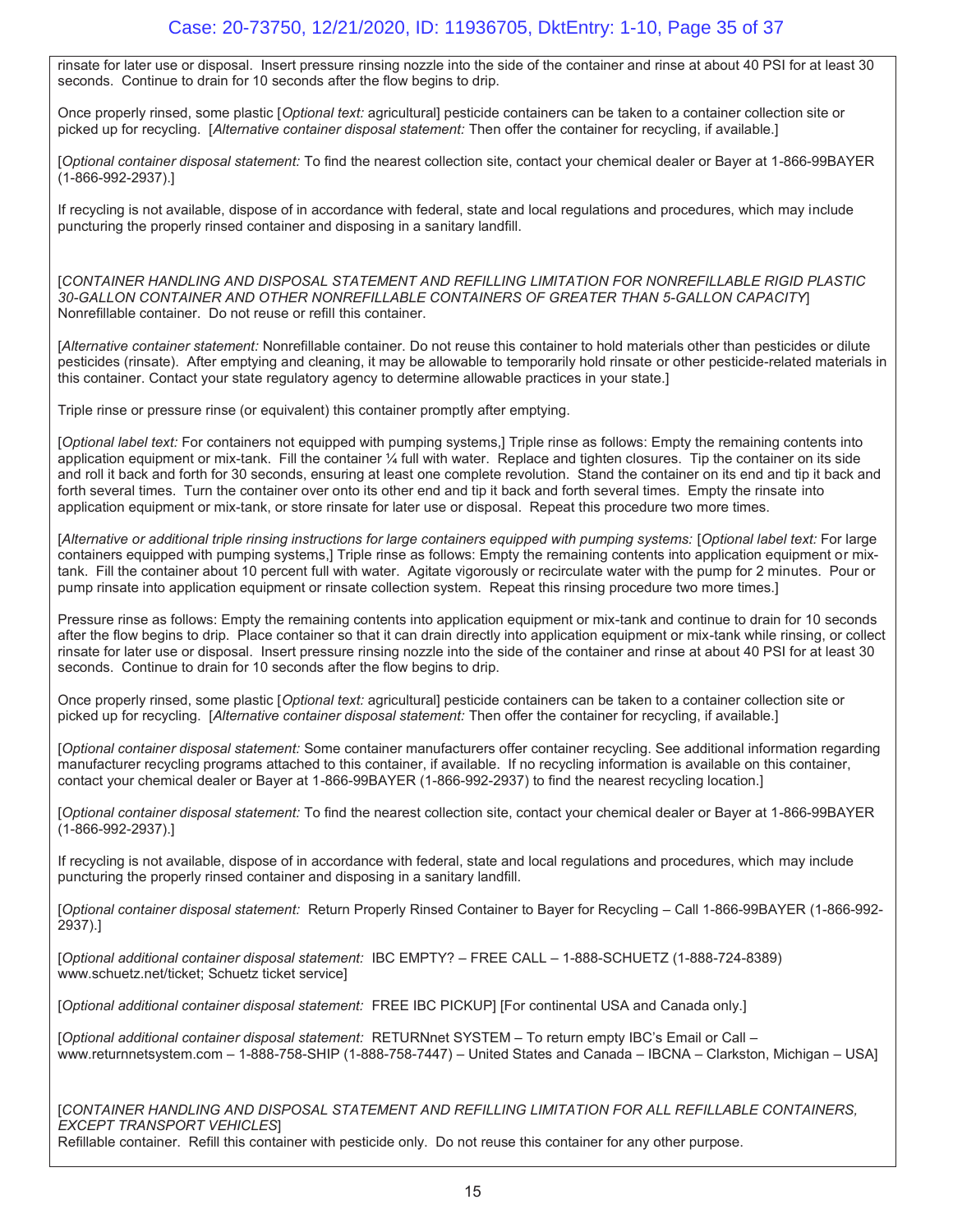#### Case: 20-73750, 12/21/2020, ID: 11936705, DktEntry: 1-10, Page 36 of 37

Cleaning this container before refilling is the responsibility of the refiller. Cleaning this container before final disposal is the responsibility of the person disposing of the container.

To clean this container before final disposal, empty the remaining contents from the container into application equipment or mix-tank. Fill the container about 10 percent full with water. Agitate vigorously or recirculate water with the pump for 2 minutes. Pour or pump rinsate into application equipment or rinsate collection system. Repeat this rinsing procedure two more times.

[*Optional container disposal statement:* Then offer the container for recycling, if available.]

[*Optional container disposal statement:* Some container manufacturers offer container recycling. See additional information regarding manufacturer recycling programs attached to this container, if available. If no recycling information is available on this container, contact your chemical dealer or Bayer at 1-866-99BAYER (1-866-992-2937) to find the nearest recycling location.]

[*Optional additional container disposal statement:* IBC EMPTY? – FREE CALL – 1-888-SCHUETZ (1-888-724-8389) www.schuetz.net/ticket; Schuetz ticket service]

[*Optional additional container disposal statement:* FREE IBC PICKUP] [For continental USA and Canada only.]

[*Optional additional container disposal statement:* RETURNnet SYSTEM – To return empty IBC's Email or Call – www.returnnetsystem.com – 1-888-758-SHIP (1-888-758-7447) – United States and Canada – IBCNA – Clarkston, Michigan – USA]

[*Optional container disposal statement:* To obtain information about recycling refillable containers, contact Bayer at 1-866-99BAYER (1-866-992-2937).]

[*Optional container disposal statement:* Return Properly Rinsed Container to Bayer for Recycling – Call 1-866-99BAYER (1-866-992- 2937).]

[*Optional additional container label statements for the CUBE refillable packaging system only:*

**CUBE** Bayer Refillable Delivery System

- FEATURES INCLUDE:
- Automatic Venting
- Heavy duty one-way 2-inch camloc ball valve with protective shield door
- Complete coated steel protective enclosure
- Durable 4-way plastic pallet
- Lift door to access one-way valve]

# **CONDITIONS OF SALE AND LIMITATIONS OF WARRANTY AND LIABILITY**

Read the entire Directions for Use, Conditions, Disclaimer of Warranties, and Limitations of Liability before buying or using this product. If terms are not acceptable, return the unopened product container at once.

By using this product, user or buyer accepts the following Conditions, Disclaimer of Warranties, and Limitations of Liability.

**CONDITIONS:** The directions for use of this product are believed to be adequate and must be followed carefully. However, it is impossible to eliminate all risks associated with the use of this product. Crop injury, ineffectiveness, or other unintended consequences may result because of such factors as weather conditions, presence of other materials, or the manner of use or application inconsistent with this label (including conditions noted on the label , such as unfavorable soil conditions, unfavorable climate conditions, etc.), all of which are beyond the control of Bayer CropScience LP ("Bayer") or the seller. To the extent consistent with applicable law, all such risks shall be assumed by the user or buyer. Buyer and all users shall promptly notify Bayer of any claims whether based in contract, negligence, strict liability, other tort or otherwise

**DISCLAIMER OF WARRANTIES:** Subject to risks as set forth in the Conditions above, Bayer warrants that this product is reasonably fit for the purposes stated on the label when used for the purposes stated on the label when used in accordance with directions. TO THE EXTENT CONSISTENT WITH APPLICABLE LAW, BAYER MAKES NO OTHER WARRANTIES, EXPRESS OR IMPLIED, OF MERCHANTABILITY OR OF FITNESS FOR A PARTICULAR PURPOSE OR OTHERWISE. BAYER MAKES NO RECOMMENDATION OR WARRANTY HEREIN REGARDING THE USE OF ANY PRODUCTS THAT MAY APPEAR ON THE WEBSITE REFERENCED IN THE TANK MIXING INSTRUCTIONS HEREIN, REGARDLESS OF WHETHER SUCH PRODUCT IS USED ALONE OR IN A TANK MIX WITH XtendiMax<sup>®</sup> With VaporGrip<sup>®</sup> Technology. TO THE EXTENT CONSISTENT WITH APPLICABLE LAW, BAYER DISCLAIMS ANY LIABILITY WHATSOEVER FOR SPECIAL, INCIDENTAL, OR CONSEQUENTIAL DAMAGES RESULTING FROM THE USE OR HANDLING OF THIS PRODUCT. TO THE EXTENT CONSISTENT WITH APPLICABLE LAW, FOR IN-CROP (OVER-THE-TOP) USES ON CROPS WITH XTEND® TECHNOLOGY, CROP SAFETY AND WEED CONTROL PERFORMANCE ARE NOT WARRANTED BY BAYER WHEN THIS PRODUCT IS USED IN CONJUNCTION WITH "BROWN BAG" OR "BIN RUN" SEED SAVED FROM PREVIOUS YEAR'S PRODUCTION AND REPLANTED. FURTHER, TO THE EXTENT CONSISTENT WITH APPLICABLE LAW, BAYER DOES NOT WARRANT THE WEED CONTROL PERFORMANCE OF DICAMBA-RESISTANT WEED BIOTYPES.

**LIMITATIONS OF LIABILITY:** To the extent consistent with applicable law, the exclusive remedy of the user or buyer for any and all losses, injuries, or damages resulting from the use or handling of this product, whether in contract, warranty, tort, negligence, strict liability or otherwise, shall not exceed the purchase price paid, or at Bayer's election, the replacement of product.